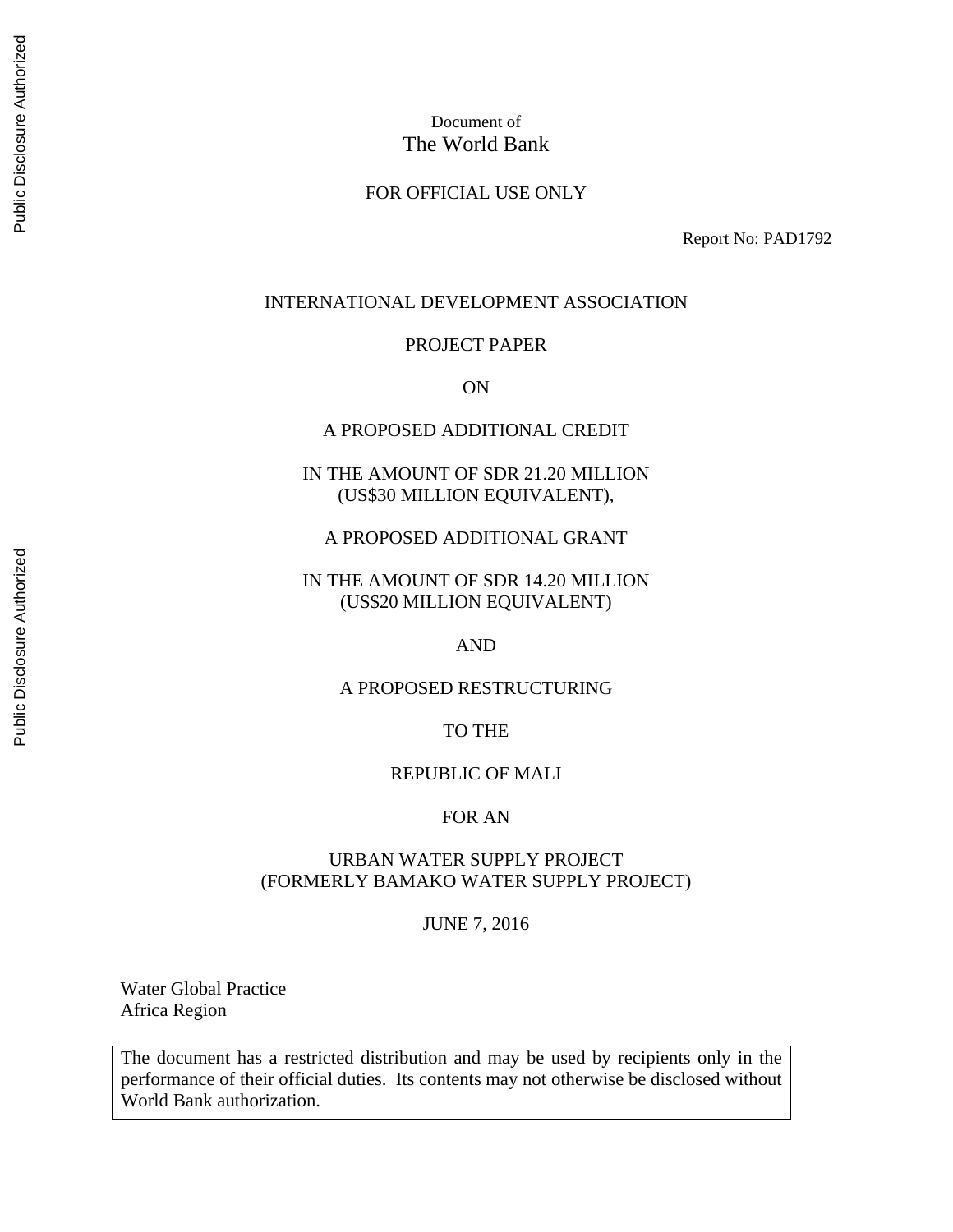### CURRENCY EQUIVALENTS

(Exchange Rate Effective April 30, 2016)

Currency Unit = CFA Franc (CFAF)  $CFAF 578 = US$1$ US\$1.41733 = SDR 1

FISCAL YEAR

January 1 – December 31

# ABBREVIATIONS AND ACRONYMS

| AF          | <b>Additional Financing</b>                                              |
|-------------|--------------------------------------------------------------------------|
| <b>AFD</b>  | French Development Agency (Agence Française de Développement)            |
| <b>CPF</b>  | <b>Country Partnership Framework</b>                                     |
| <b>CREE</b> | Electricity and Water Regulatory Commission (Commission de régulation de |
|             | l'électricité et de l'eau)                                               |
| DA          | Designated Account                                                       |
| <b>DCI</b>  | <b>Ductile Cast Iron</b>                                                 |
| <b>DFC</b>  | SOMAPEP's Accounting and Financial Department (Direction Financière et   |
|             | Comptable)                                                               |
| DN          | Nominal Diameter (diamètre nominal)                                      |
| <b>DPI</b>  | SOMAPEP's Planning and Investments Department (Direction de la           |
|             | Planification et des Investissements)                                    |
| EIB         | <b>European Investment Bank</b>                                          |
| <b>EIRR</b> | Economic Internal Rate of Return                                         |
| <b>EOPT</b> | End-of-Project Target                                                    |
| <b>ESMF</b> | <b>Environmental and Social Management Framework</b>                     |
| <b>ESMP</b> | <b>Environmental and Social Management Plan</b>                          |
| EU          | European Union                                                           |
| <b>FIRR</b> | Financial Internal Rate of Return                                        |
| <b>FM</b>   | <b>Financial Management</b>                                              |
| <b>GRS</b>  | <b>Grievance Redress Service</b>                                         |
| <b>IFR</b>  | <b>Interim Financial Report</b>                                          |
| M&E         | Monitoring and Evaluation                                                |
| <b>NPV</b>  | <b>Net Present Value</b>                                                 |
| <b>NRW</b>  | Non-Revenue Water                                                        |
| PAD         | <b>Project Appraisal Document</b>                                        |
| <b>PDO</b>  | Project Development Objective                                            |
| $P_{e}$     | Operating Company's remuneration (prix exploitant)                       |
| $P_p$       | Assets-Holding Company's remuneration (prix patrimoine)                  |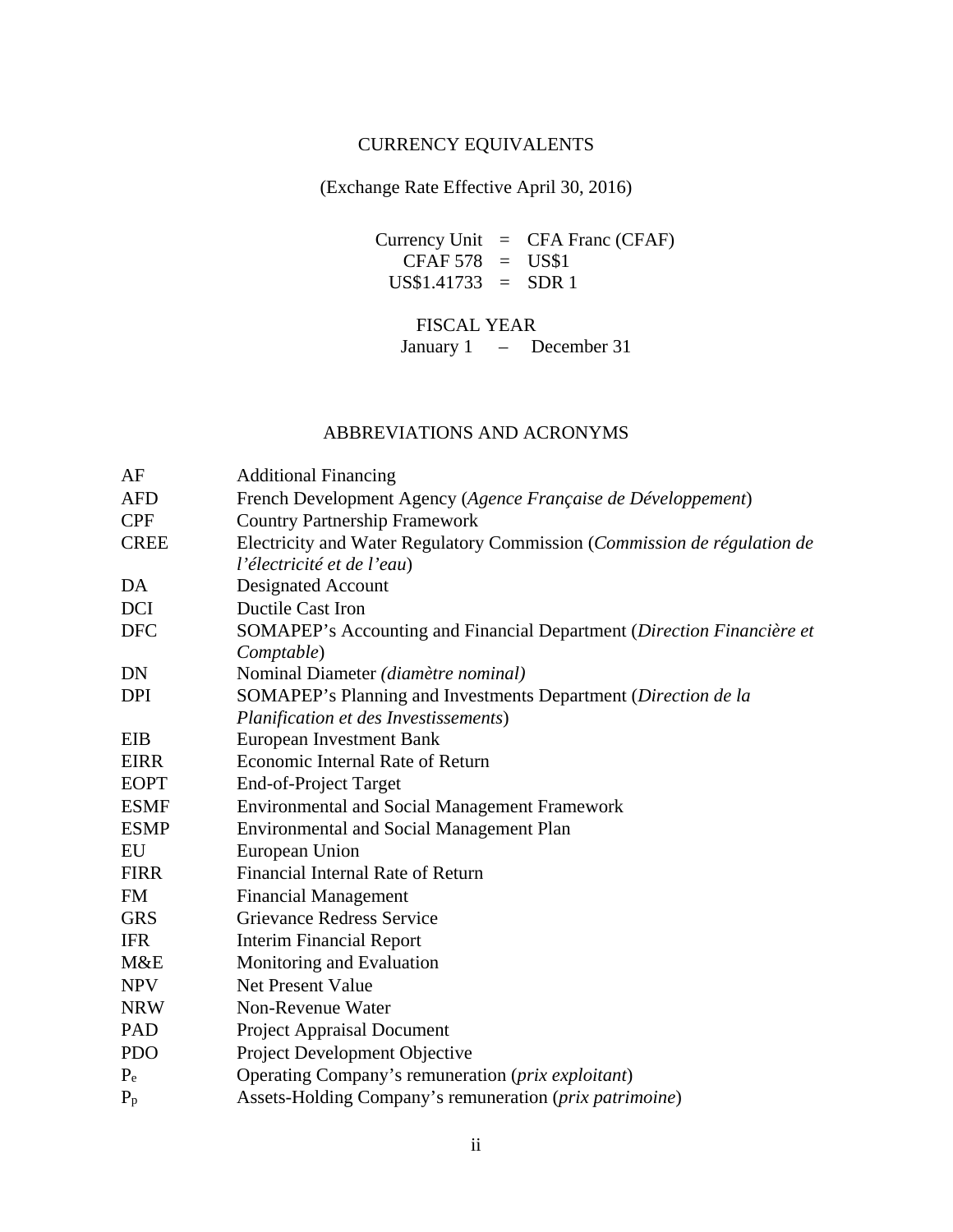| <b>PSP</b>     | <b>Private Sector Participation</b>                                    |
|----------------|------------------------------------------------------------------------|
| <b>RPF</b>     | <b>Resettlement Policy Framework</b>                                   |
| <b>SOMAGEP</b> | Malian Water Operating Company (Société Malienne de Gestion de l'Eau   |
|                | Potable)                                                               |
| <b>SOMAPEP</b> | Malian Water Assets Holding Company (Société Malienne de Patrimoine de |
|                | l'Eau Potable)                                                         |
| <b>UWS</b>     | Urban Water Supply                                                     |
| <b>WTP</b>     | <b>Water Treatment Plant</b>                                           |
|                |                                                                        |

| <b>Regional Vice President:</b>  | <b>Makhtar Diop</b>   |
|----------------------------------|-----------------------|
| <b>Country Director:</b>         | Paul Noumba Um        |
| Senior Global Practice Director: | Jennifer J. Sara      |
| <b>Practice Manager:</b>         | Alexander E. Bakalian |
| Task Team Leader:                | Madio Fall            |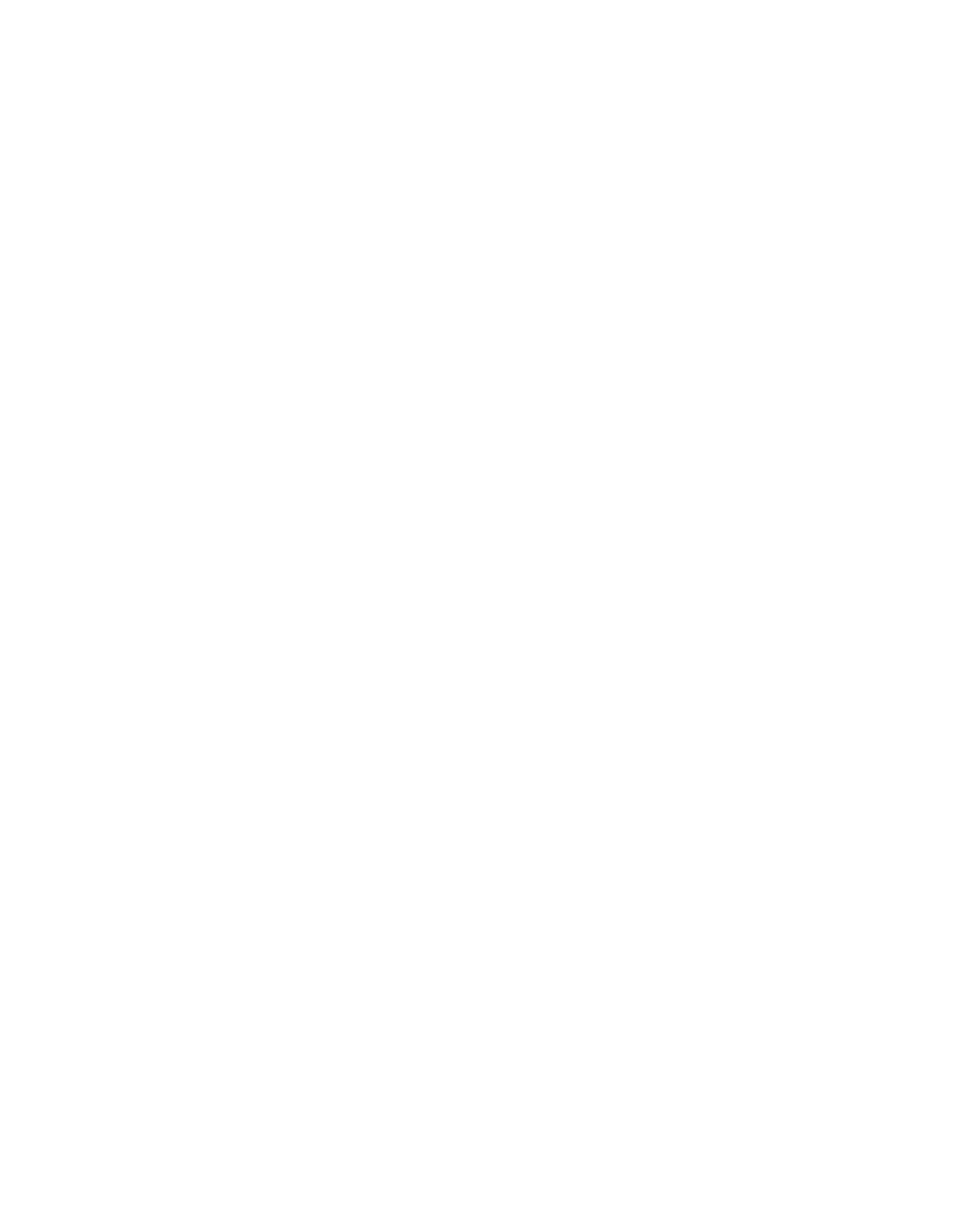### **MALI URBAN WATER SUPPLY PROJECT – ADDITIONAL FINANCING FORMERLY BAMAKO WATER SUPPLY PROJECT**

### **Contents**

### **Annexes**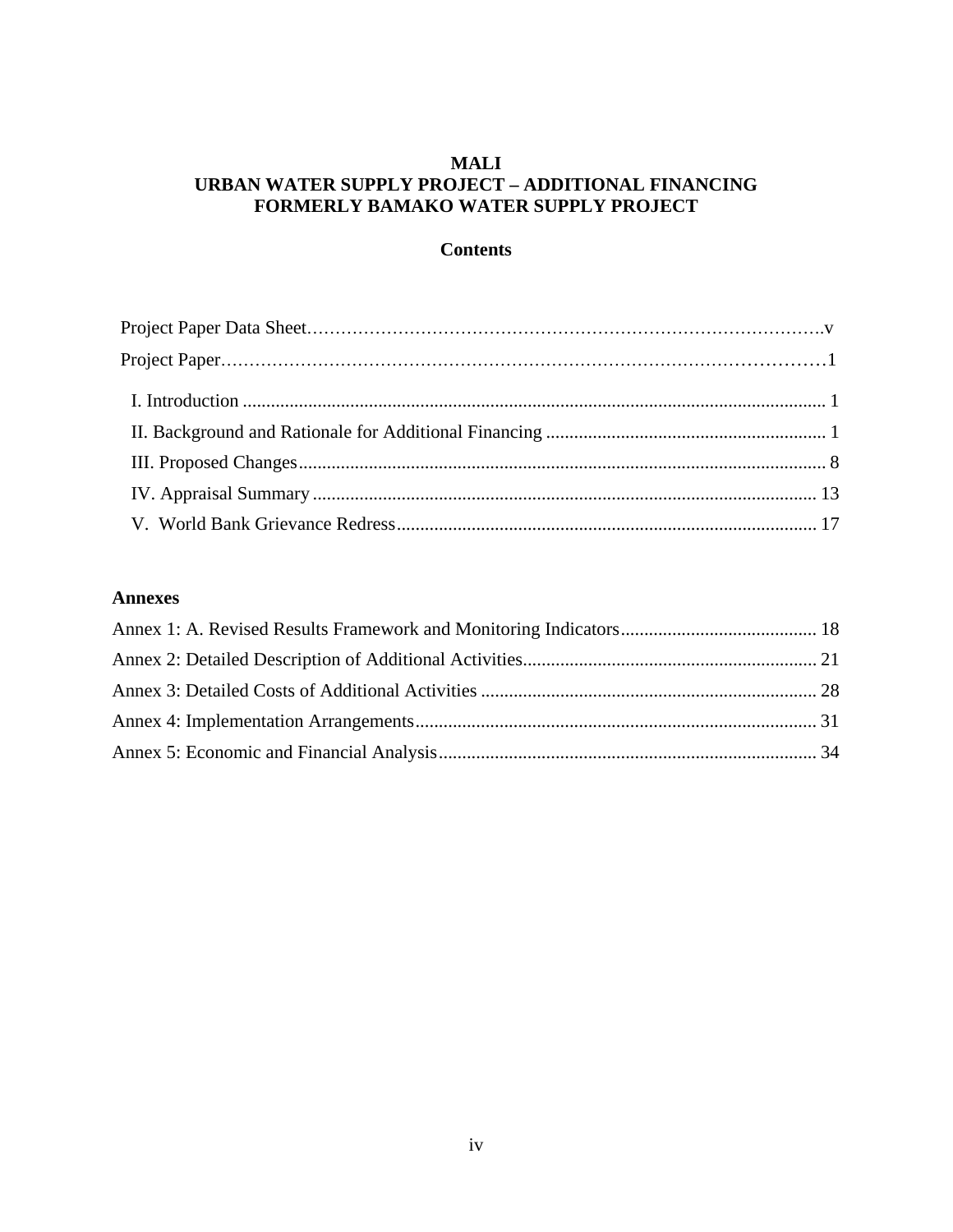### **ADDITIONAL FINANCING DATA SHEET**

*Mali*

*Urban Water Supply Project - Additional Financing ( P157438 ) Formerly Bamako Water Supply Project* 

### *AFRICA*

|                          |                                           |               |                                                                         |  | <b>Basic Information - Parent</b>     |                                                 |          |                           |                                |  |
|--------------------------|-------------------------------------------|---------------|-------------------------------------------------------------------------|--|---------------------------------------|-------------------------------------------------|----------|---------------------------|--------------------------------|--|
| Parent Project ID:       |                                           |               | P122826                                                                 |  |                                       | Original EA Category:                           |          |                           | <b>B</b> - Partial Assessment  |  |
|                          | <b>Current Closing Date:</b>              |               | 31-Dec-2018                                                             |  |                                       |                                                 |          |                           |                                |  |
|                          |                                           |               | <b>Basic Information - Additional Financing (AF)</b>                    |  |                                       |                                                 |          |                           |                                |  |
| Project ID:              |                                           |               | P157438                                                                 |  |                                       | <b>Additional Financing</b><br>Type (from AUS): |          | Scale Up                  |                                |  |
|                          | Regional Vice President: Makhtar Diop     |               |                                                                         |  |                                       | Proposed EA Category:                           |          |                           | <b>B</b> - Partial Assessment  |  |
| <b>Country Director:</b> |                                           |               | Paul Noumba Um                                                          |  | Date:                                 | <b>Expected Effectiveness</b>                   |          | 30-Oct-2016               |                                |  |
| Director:                | <b>Senior Global Practice</b>             |               | Jennifer J. Sara                                                        |  | <b>Expected Closing Date:</b>         |                                                 |          | 31-Dec-2021               |                                |  |
| Practice                 | Alexander E. Bakalian<br>Manager/Manager: |               |                                                                         |  | Report No:                            |                                                 |          | PAD1792                   |                                |  |
| Team Leader(s):          |                                           |               | <b>Madio Fall</b>                                                       |  |                                       |                                                 |          |                           |                                |  |
|                          |                                           |               |                                                                         |  | <b>Borrower</b>                       |                                                 |          |                           |                                |  |
|                          | <b>Organization Name</b>                  |               | Contact                                                                 |  | <b>Title</b>                          | Telephone                                       |          | Email                     |                                |  |
| Republic of Mali         |                                           |               | Mr. Boubou Cisse                                                        |  | Minister of<br>Economy<br>and Finance | (223) 20 22 58 58                               |          | natomin2008@gmai<br>l.com |                                |  |
|                          |                                           |               |                                                                         |  |                                       |                                                 |          |                           |                                |  |
|                          |                                           |               | Project Financing Data - Parent (Bamako Water Supply Project - P122826) |  | (in US\$, millions)                   |                                                 |          |                           |                                |  |
| <b>Key Dates</b>         |                                           |               |                                                                         |  |                                       |                                                 |          |                           |                                |  |
|                          |                                           |               |                                                                         |  |                                       |                                                 |          |                           |                                |  |
| Project                  | Ln/Cr/T<br>F                              | <b>Status</b> | Approval<br>Date                                                        |  | <b>Signing Date</b>                   | Effectiveness<br>Date                           | Original | <b>Closing Date</b>       | Revised<br><b>Closing Date</b> |  |
| P122826                  | IDA-<br>53170                             | Effective     | 21-Nov-2013                                                             |  | 23-Dec-2013                           | 03-Jun-2014                                     |          | 31-Dec-2018               | 31-Dec-2018                    |  |
|                          |                                           |               |                                                                         |  |                                       |                                                 |          |                           |                                |  |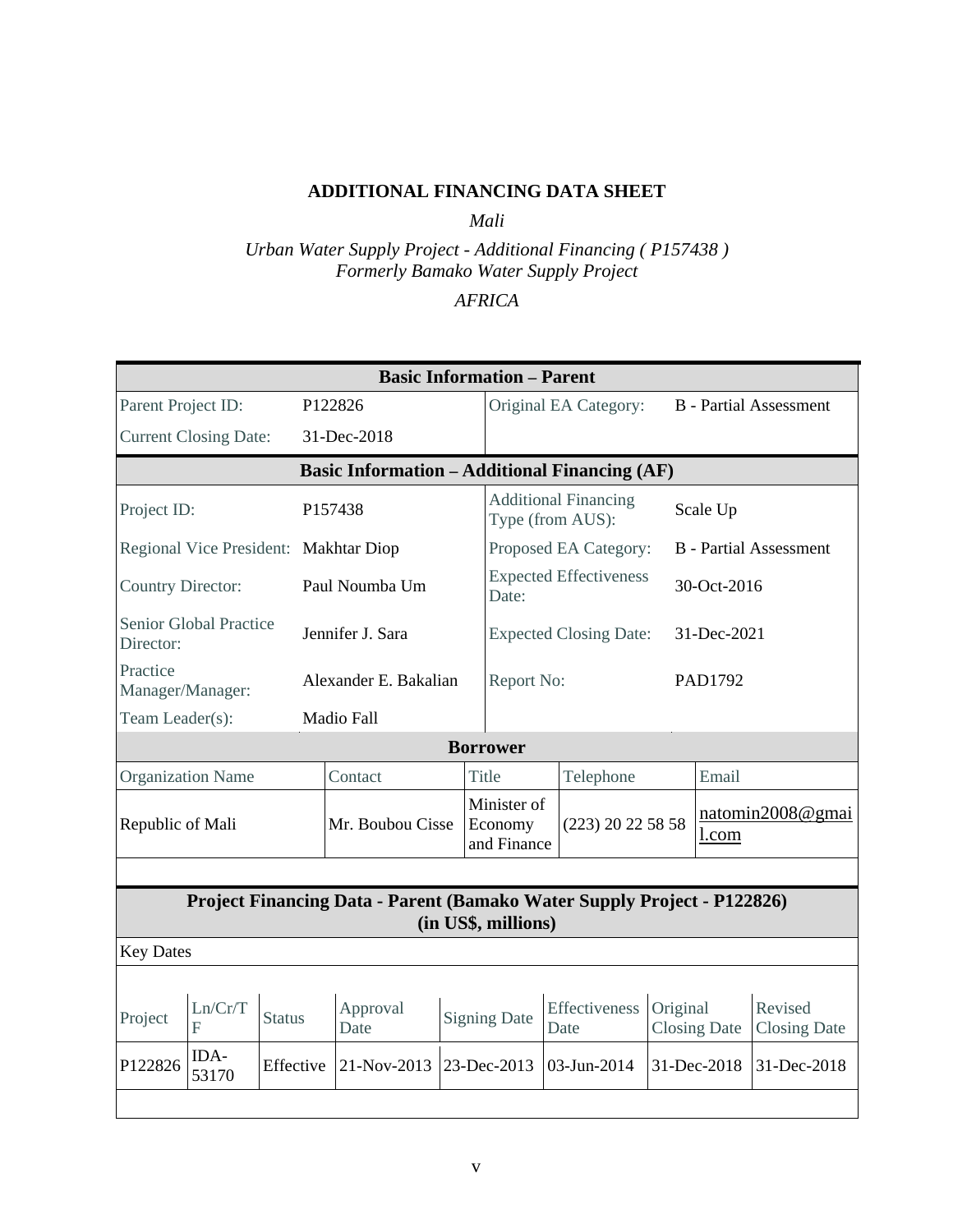| Disbursements                     |                           |                                             |                                                    |                                                     |                                                                                                                                             |                              |                    |                    |                   |
|-----------------------------------|---------------------------|---------------------------------------------|----------------------------------------------------|-----------------------------------------------------|---------------------------------------------------------------------------------------------------------------------------------------------|------------------------------|--------------------|--------------------|-------------------|
| Project                           | Ln/Cr/TF                  | <b>Status</b>                               | Currency                                           | Original                                            | Revised                                                                                                                                     | Cancelled                    | Disbursed          | $Un-$<br>disbursed | $\%$<br>Disbursed |
| P122826                           | IDA-<br>53170             | Effective                                   | <b>XDR</b>                                         | 52.20                                               | 52.20                                                                                                                                       | 0.00                         | 9.85               | 42.35              | 18.86             |
|                                   |                           |                                             |                                                    |                                                     |                                                                                                                                             |                              |                    |                    |                   |
|                                   |                           |                                             |                                                    |                                                     | Project Financing Data - Additional Financing Urban Water Supply Project - (Formerly<br>Bamako Water Project) (P157438) (in US\$, millions) |                              |                    |                    |                   |
| $\begin{bmatrix} 1 \end{bmatrix}$ | Loan<br>$\Box$            | Grant                                       | [X]                                                | <b>IDA</b> Grant                                    |                                                                                                                                             |                              |                    |                    |                   |
| [X]                               | Credit $\lceil \; \rceil$ | Guarantee                                   | $\begin{bmatrix} \end{bmatrix}$                    | Other                                               |                                                                                                                                             |                              |                    |                    |                   |
| <b>Total Project Cost:</b>        |                           | 50.00                                       |                                                    |                                                     |                                                                                                                                             | <b>Total Bank Financing:</b> | 50.00              |                    |                   |
| Financing Gap:                    |                           | 0.00                                        |                                                    |                                                     |                                                                                                                                             |                              |                    |                    |                   |
|                                   |                           |                                             | Financing Source – Additional Financing (AF)       |                                                     |                                                                                                                                             |                              |                    |                    | <b>Amount</b>     |
|                                   | <b>BORROWER/RECIPIENT</b> |                                             |                                                    |                                                     |                                                                                                                                             |                              |                    |                    | 0.00              |
|                                   |                           |                                             | <b>International Development Association (IDA)</b> |                                                     |                                                                                                                                             |                              |                    |                    | 30.00             |
| <b>IDA</b> Grant                  |                           |                                             |                                                    |                                                     |                                                                                                                                             |                              |                    | 20.00              |                   |
| Total                             |                           |                                             |                                                    |                                                     |                                                                                                                                             |                              |                    |                    | 50.00             |
|                                   |                           |                                             |                                                    |                                                     |                                                                                                                                             |                              |                    |                    |                   |
| <b>Policy Waivers</b>             |                           |                                             |                                                    |                                                     |                                                                                                                                             |                              |                    |                    |                   |
| respects?                         |                           |                                             |                                                    |                                                     | Does the project depart from the CAS in content or in other significant                                                                     |                              | No                 |                    |                   |
| Explanation                       |                           |                                             |                                                    |                                                     |                                                                                                                                             |                              |                    |                    |                   |
|                                   |                           |                                             | Does the project require any policy waiver(s)?     |                                                     |                                                                                                                                             |                              | No                 |                    |                   |
| Explanation                       |                           |                                             |                                                    |                                                     |                                                                                                                                             |                              |                    |                    |                   |
|                                   |                           |                                             |                                                    |                                                     | <b>Team Composition</b>                                                                                                                     |                              |                    |                    |                   |
| <b>Bank Staff</b>                 |                           |                                             |                                                    |                                                     |                                                                                                                                             |                              |                    |                    |                   |
| <b>Name</b>                       |                           | Role                                        |                                                    | <b>Title</b>                                        |                                                                                                                                             | Specialization               |                    | Unit               |                   |
| Madio Fall                        |                           | <b>Team Leader</b><br>(ADM)<br>Responsible) |                                                    | Senior Water &                                      | <b>Sanitation Specialist</b>                                                                                                                |                              | Water & Sanitation | GWA07              |                   |
| Sissoko                           | Mahamadou Bambo           | Procurement<br>Responsible)                 | Specialist (ADM                                    | Specialist                                          | <b>Senior Procurement</b>                                                                                                                   | Procurement                  |                    | GGO07              |                   |
| Kra                               | Jean Charles Amon         | Financial<br>Management<br>Specialist       |                                                    | <b>Senior Financial</b><br>Management<br>Specialist |                                                                                                                                             | Financial<br>Management      |                    | GGO13              |                   |
| Abdoul' Ganyi<br>Bachadi Alidou   |                           | Safeguards<br>Specialist                    |                                                    | Consultant                                          |                                                                                                                                             | Environment                  |                    | GTI05              |                   |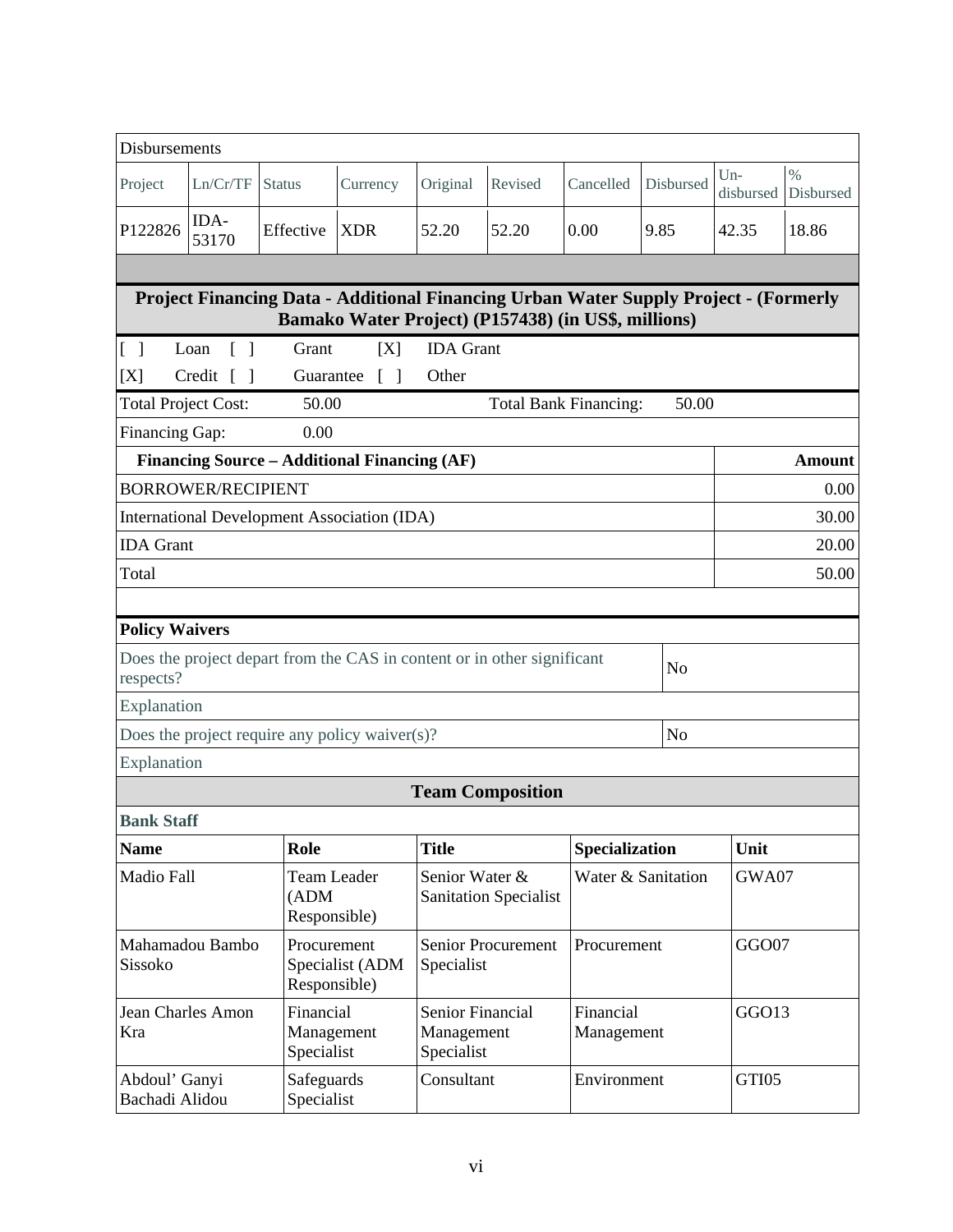| Aissatou Diallo                     |                 | <b>Team Member</b>                   |                    | <b>Senior Finance</b><br>Officer                  |  | Financing               |                     |              | <b>WFALA</b>     |
|-------------------------------------|-----------------|--------------------------------------|--------------------|---------------------------------------------------|--|-------------------------|---------------------|--------------|------------------|
| <b>Aoua Toure Sow</b>               |                 | <b>Team Member</b>                   |                    | Program Assistant                                 |  | Support                 |                     |              | AFCW3            |
| Cheikh A. T. Sagna                  |                 | Safeguards<br>Specialist             |                    | <b>Senior Social</b><br>Development<br>Specialist |  | Social<br>ent           | Safeguards/Developm |              | GSU01            |
| Issa Thiam                          |                 | <b>Team Member</b>                   |                    | <b>Finance Analyst</b>                            |  | Financing               |                     |              | <b>WFALA</b>     |
| Matar Fall                          |                 | <b>Team Member</b>                   |                    | Lead Water and<br><b>Sanitation Specialist</b>    |  | Water                   |                     |              | GWA07            |
| <b>Mohamed Nanzoul</b>              |                 | <b>Team Member</b>                   |                    | Senior Infrastructure<br>Specialist               |  | Water                   |                     |              | GWA07            |
| NneomaVeronica<br>Nwogu             |                 | Counsel                              |                    | Senior Counsel                                    |  | Legal                   |                     |              | <b>LEGAM</b>     |
| Pierre Francois Xavier<br>Boulenger |                 | <b>Team Member</b>                   |                    | Senior Water and<br><b>Sanitation Specialist</b>  |  | Water                   |                     |              | GWA07            |
| <b>Richard Verspyck</b>             |                 | <b>Team Member</b>                   |                    | Consultant                                        |  | Finance                 | Economics and       |              | GWA07            |
| Ruxandra Costache                   |                 | Counsel                              |                    | <b>Senior Counsel</b>                             |  | Legal                   |                     |              | <b>LEGAM</b>     |
| Tahirou Kalam                       |                 |                                      | <b>Team Member</b> | Financial<br>Management<br>Specialist             |  | Financial<br>Management |                     | <b>GGOPS</b> |                  |
| Veronique Verdeil                   |                 | <b>Team Member</b>                   |                    | Water and Sanitation   Water<br>Specialist        |  |                         |                     |              | GWA07            |
| <b>Extended Team</b>                |                 |                                      |                    |                                                   |  |                         |                     |              |                  |
| <b>Name</b>                         |                 |                                      | <b>Title</b>       |                                                   |  |                         | Location            |              |                  |
|                                     |                 |                                      |                    |                                                   |  |                         |                     |              |                  |
| <b>Locations</b>                    |                 |                                      |                    |                                                   |  |                         |                     |              |                  |
| Country                             | <b>Division</b> | <b>First Administrative Location</b> |                    |                                                   |  |                         | Planned Actual      |              | <b>Comments</b>  |
| Mali                                |                 |                                      |                    | Bamako                                            |  |                         | X                   |              | Original project |
| Mali                                | <b>Kayes</b>    |                                      |                    | Kita                                              |  | X                       |                     | AF           |                  |
| Mali                                | Sikasso         |                                      |                    | Bougouni                                          |  | $\mathbf X$             |                     | $\rm AF$     |                  |
| Mali                                | Sikasso         |                                      |                    | Selingue                                          |  | X                       |                     | AF           |                  |
| Mali                                | <b>Kayes</b>    |                                      |                    | Nioro                                             |  | X                       |                     | AF           |                  |
|                                     | Segou           |                                      |                    | Markala                                           |  | X                       |                     | AF           |                  |
| Mali                                |                 | Mali<br>Gao                          |                    |                                                   |  |                         |                     |              |                  |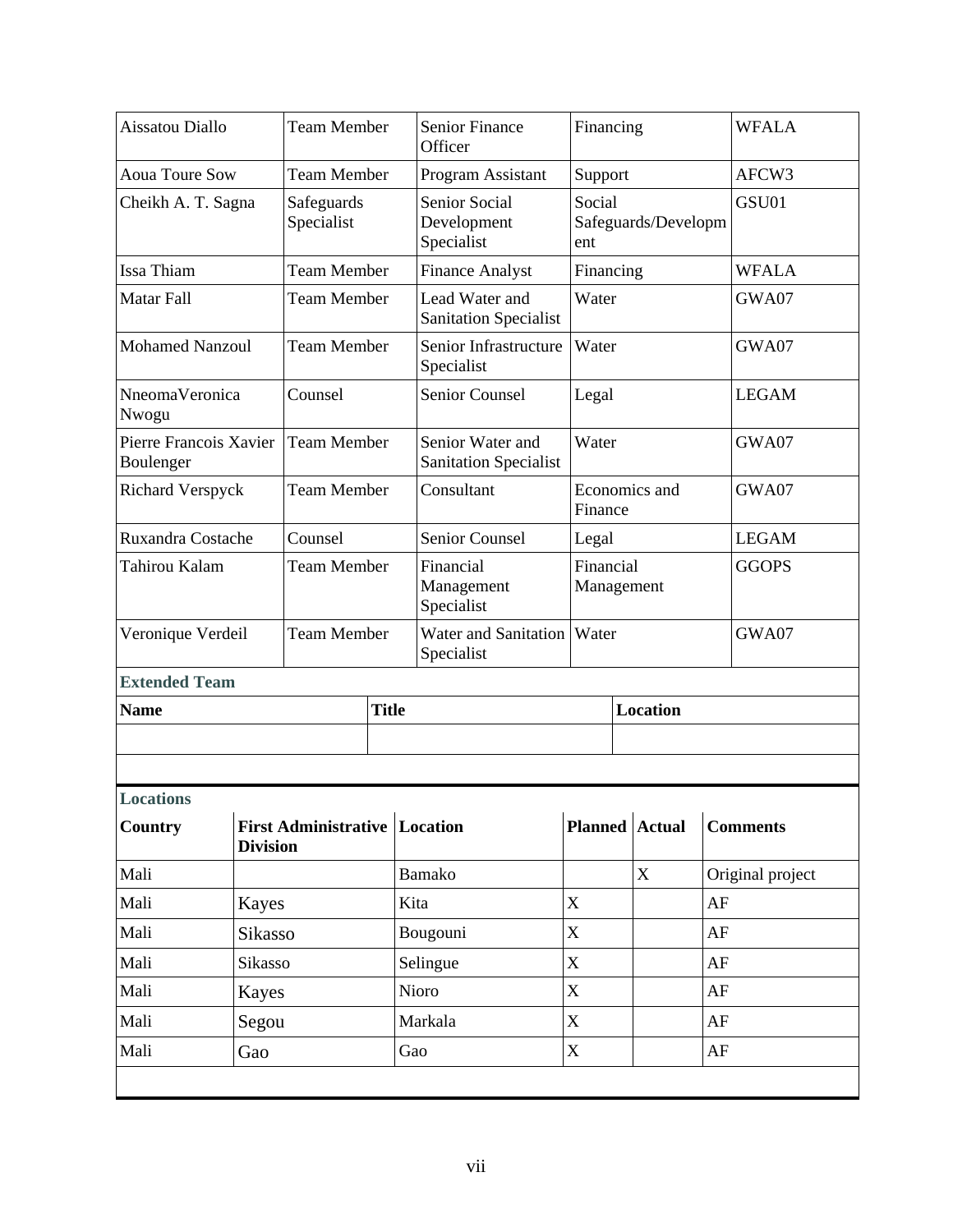|                                                                                                                            | <b>Institutional Data</b>                                           |                |                             |      |                              |  |
|----------------------------------------------------------------------------------------------------------------------------|---------------------------------------------------------------------|----------------|-----------------------------|------|------------------------------|--|
| Parent (Bamako Water Supply Project - P122826)                                                                             |                                                                     |                |                             |      |                              |  |
| Practice Area (Lead)                                                                                                       |                                                                     |                |                             |      |                              |  |
| Water                                                                                                                      |                                                                     |                |                             |      |                              |  |
| <b>Contributing Practice Areas</b>                                                                                         |                                                                     |                |                             |      |                              |  |
|                                                                                                                            |                                                                     |                |                             |      |                              |  |
| <b>Cross Cutting Topics</b>                                                                                                |                                                                     |                |                             |      |                              |  |
| [ ] Climate Change                                                                                                         |                                                                     |                |                             |      |                              |  |
| ] Fragile, Conflict & Violence                                                                                             |                                                                     |                |                             |      |                              |  |
| 1 Gender                                                                                                                   |                                                                     |                |                             |      |                              |  |
| Jobs                                                                                                                       |                                                                     |                |                             |      |                              |  |
| [ ] Public Private Partnership                                                                                             |                                                                     |                |                             |      |                              |  |
| <b>Sectors / Climate Change</b>                                                                                            |                                                                     |                |                             |      |                              |  |
| Sector (Maximum 5 and total % must equal 100)                                                                              |                                                                     |                |                             |      |                              |  |
| <b>Major Sector</b>                                                                                                        | Sector                                                              | $\%$           | Adaptation<br>Co-benefits % |      | Mitigation Co-<br>benefits % |  |
| Water, sanitation and flood protection                                                                                     | Water supply                                                        | 96             |                             |      |                              |  |
| Public Administration, Law, and<br>Justice                                                                                 | Public administration-<br>Water, sanitation and<br>flood protection | $\overline{4}$ |                             |      |                              |  |
| Total                                                                                                                      |                                                                     | 100            |                             |      |                              |  |
| <b>Themes</b>                                                                                                              |                                                                     |                |                             |      |                              |  |
| Theme (Maximum 5 and total % must equal 100)                                                                               |                                                                     |                |                             |      |                              |  |
| Major theme                                                                                                                | Theme                                                               |                |                             | $\%$ |                              |  |
| Urban development                                                                                                          | Urban services and housing for the poor                             |                | 52                          |      |                              |  |
| Urban development                                                                                                          | City-wide Infrastructure and Service<br>Delivery                    |                |                             | 48   |                              |  |
| Total                                                                                                                      |                                                                     |                |                             |      | 100                          |  |
| <b>Additional Financing (Urban Water Supply Project - Additional Financing Formerly Bamako</b><br>Water Project - P157438) |                                                                     |                |                             |      |                              |  |
| <b>Practice Area (Lead)</b>                                                                                                |                                                                     |                |                             |      |                              |  |
| Water                                                                                                                      |                                                                     |                |                             |      |                              |  |
| <b>Contributing Practice Areas</b>                                                                                         |                                                                     |                |                             |      |                              |  |
|                                                                                                                            |                                                                     |                |                             |      |                              |  |
| <b>Cross Cutting Topics</b>                                                                                                |                                                                     |                |                             |      |                              |  |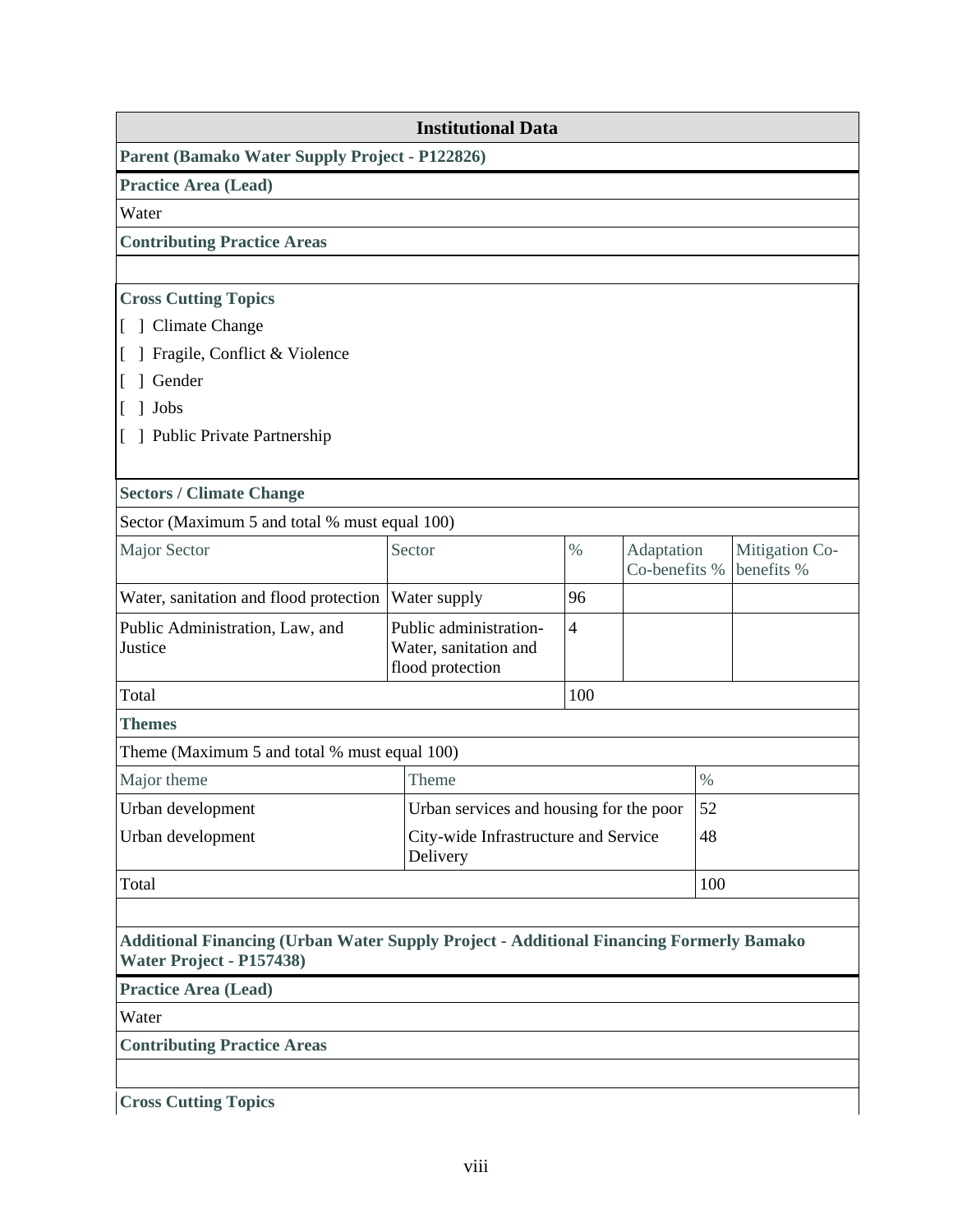| ] Climate Change                                                                                                                       |                                                                     |                |                             |      |                              |  |  |
|----------------------------------------------------------------------------------------------------------------------------------------|---------------------------------------------------------------------|----------------|-----------------------------|------|------------------------------|--|--|
| ] Fragile, Conflict & Violence                                                                                                         |                                                                     |                |                             |      |                              |  |  |
| 1 Gender                                                                                                                               |                                                                     |                |                             |      |                              |  |  |
| $\lceil \ \rceil$ Jobs                                                                                                                 |                                                                     |                |                             |      |                              |  |  |
| [ ] Public Private Partnership                                                                                                         |                                                                     |                |                             |      |                              |  |  |
|                                                                                                                                        |                                                                     |                |                             |      |                              |  |  |
| <b>Sectors / Climate Change</b>                                                                                                        |                                                                     |                |                             |      |                              |  |  |
| Sector (Maximum 5 and total % must equal 100)                                                                                          |                                                                     |                |                             |      |                              |  |  |
| <b>Major Sector</b>                                                                                                                    | Sector                                                              | $\frac{0}{0}$  | Adaptation<br>Co-benefits % |      | Mitigation Co-<br>benefits % |  |  |
| Water, sanitation and flood protection                                                                                                 | Water supply                                                        | 96             |                             |      |                              |  |  |
|                                                                                                                                        | Public administration-<br>Water, sanitation and<br>flood protection | $\overline{4}$ |                             |      |                              |  |  |
| Total                                                                                                                                  |                                                                     | 100            |                             |      |                              |  |  |
| $\boxtimes$ I certify that there is no Adaptation and Mitigation Climate Change Co-benefits information<br>applicable to this project. |                                                                     |                |                             |      |                              |  |  |
| <b>Themes</b>                                                                                                                          |                                                                     |                |                             |      |                              |  |  |
| Theme (Maximum 5 and total % must equal 100)                                                                                           |                                                                     |                |                             |      |                              |  |  |
| Major theme                                                                                                                            | Theme                                                               |                |                             | $\%$ |                              |  |  |
| Urban services and housing for the poor<br>Urban development                                                                           |                                                                     |                |                             | 52   |                              |  |  |
| City-wide Infrastructure and Service<br>Delivery                                                                                       |                                                                     |                |                             | 48   |                              |  |  |
| Total                                                                                                                                  | 100                                                                 |                |                             |      |                              |  |  |
| <b>Consultants (Will be disclosed in the Monthly Operational Summary)</b>                                                              |                                                                     |                |                             |      |                              |  |  |
| Consultants Required? Consultants will be required                                                                                     |                                                                     |                |                             |      |                              |  |  |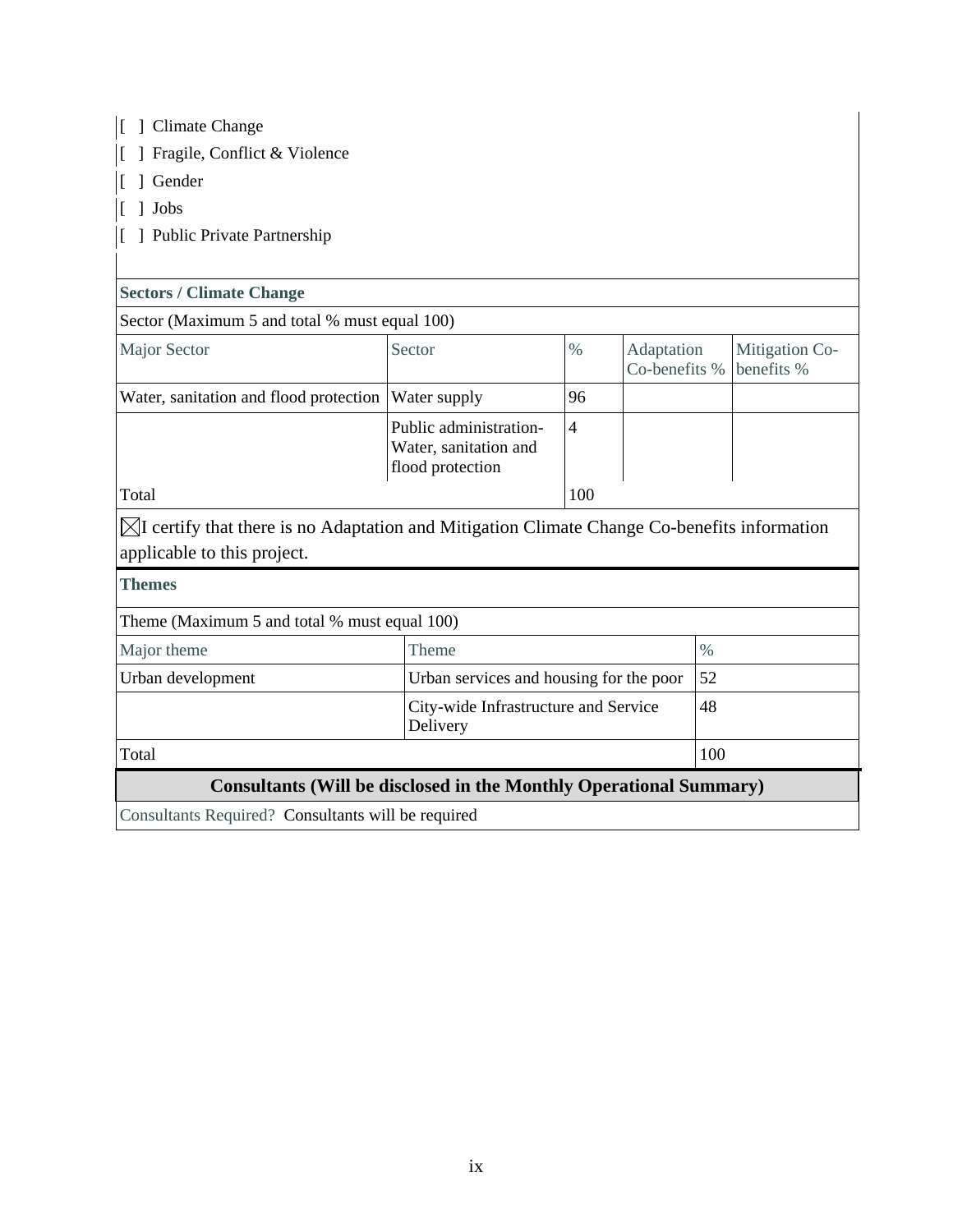## **I. Introduction**

1. This Project Paper seeks the approval of the Executive Directors to (a) provide an additional grant in the amount of SDR 14.20 million (US\$20 million equivalent) and an additional credit in the amount of SDR 21.20 million (US\$30 million equivalent) to the Republic of Mali for the proposed Urban Water Supply Project; and (b) restructure the original Bamako Water Supply Project (P122826, Credit No. 5317-ML).

2. **The proposed Additional Financing (AF) will help finance the costs associated with scaled-up activities to enhance the impact of a well-performing project**. The proposal also includes a restructuring, which will involve an extension of the project closing date and a revision of the project development objective (PDO), project legal name, and Results Framework, as well as the triggering of an additional safeguards policy.

3. **The activities proposed under the AF are aligned with the current PDO "to increase access to sustainable water services," albeit with a different geographical scope**. The Government requested to expand project activities to six urban centers outside the capital city, Bamako, which was the sole target of the original project. Therefore, the PDO will be amended to reflect this change, as follows: *to increase access to sustainable water services in selected urban areas*. Consequently, the project legal name will be amended from *Bamako Water Supply Project* to *Mali: Urban Water Supply Project.*

4. The AF will enhance the impact of the original project by providing access to improved water sources to approximately 320,000 additional people, increasing the project outcome target by 82 percent, and overall improve the number of direct beneficiaries by 58 percent. The proposed additional activities are similar in nature to those of the original project. They will not generate any additional environmental and social safeguards risks or impacts that will require a change in the project safeguards category (B). An additional implementation period of three years will be required to implement the additional activities and achieve the revised PDO.

5. **All AF activities will be financed entirely by the proposed additional grant and credit**. No co-financing from the Government or from multilateral or bilateral agencies is foreseen.

# **II. Background and Rationale for Additional Financing**

# *Country and Sector Context*

6. **Mali is one of the poorest countries in the world.** The country is vast, landlocked, and geographically diverse, with a population of approximately 14.9 million people. Despite a drop in the incidence of poverty before the 2012 crisis, from 60 to 51 percent between 2000 and 2010, the rapid demographic growth, economic and social inequalities, and growing insecurity are still driving Mali's fragility and limiting the impact of poverty-reduction programs. Mali was ranked 176 in the 2015 Human Development Index. The economy is predominantly rural and informal, with 73 percent of the population residing in rural areas and 80 percent of jobs in the informal sector. The country can be divided along a north-south axis, with large northern regions extending into the Sahara and Sahel and the South accounting for the majority of economic activity, as well as food and cash crop production, because of higher rainfall levels and more fertile land. The formal sector is largely located in the capital, Bamako, and is highly concentrated.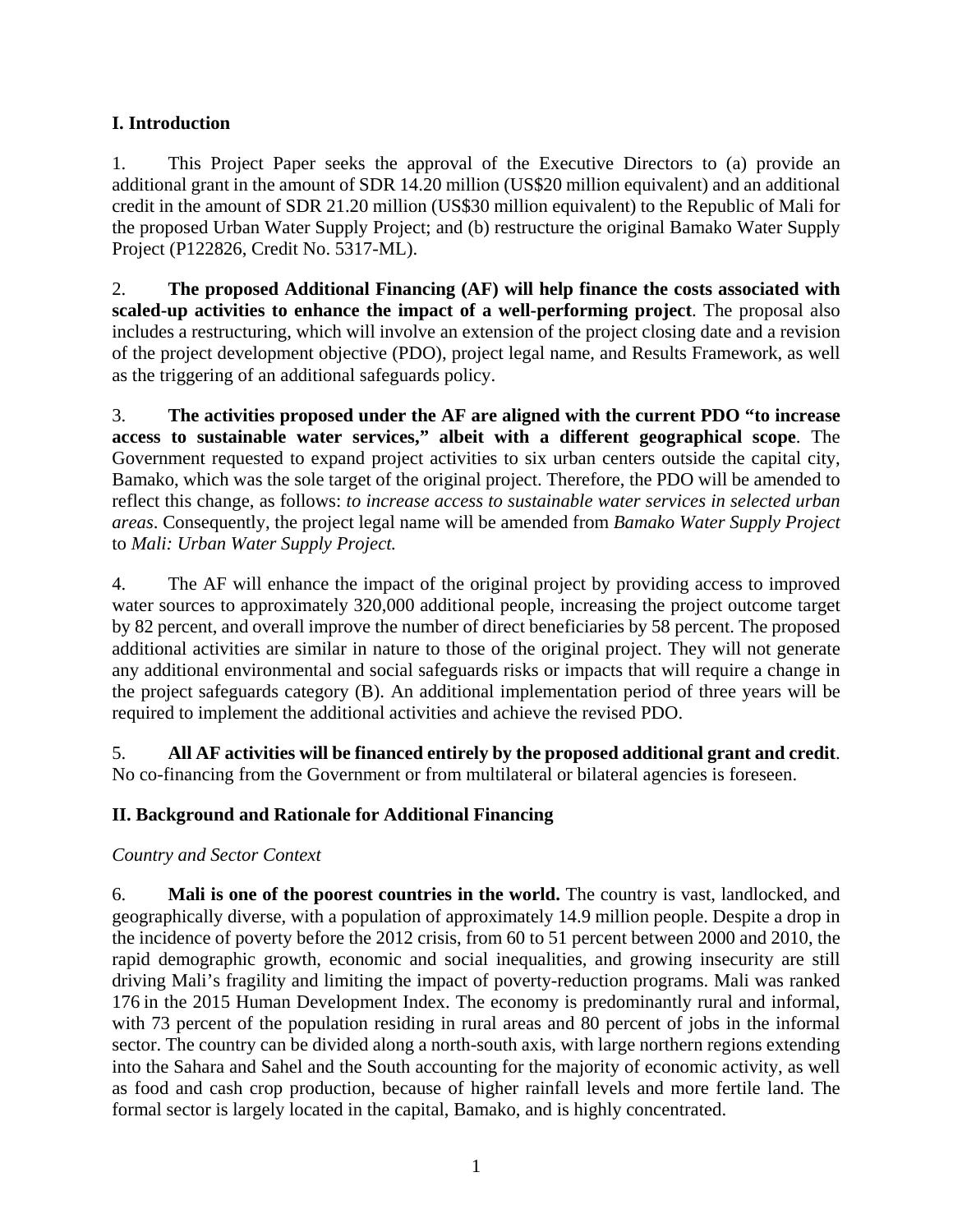7. **Since 2013, the political and security situation has improved significantly.** In early 2012, the vast northern regions fell under the control of extremist forces, while a coup d'état in Bamako threw the country into political instability and turmoil. A strong international military response in early 2013 prevented further destabilization, though part of the North remains outside government control and insecurity has spread to Bamako and the South. The signing of a peace agreement in June 2015 has revived hopes for peace and stability. It is a promising development for the country, and the country anticipates support from the Bank and other partners to identify immediate and longer-term recovery and development priorities, as well as to assist in their implementation.

8. **Whereas the country still faces significant political and social challenges, the macroeconomic outlook appears positive**. Favorable external factors such as a low CFAF exchange rate and declining oil prices are expected to be growth conducive. After peaking at 7.2 percent in 2014, the growth of the gross domestic product should progressively return to a steady state. The main drivers of domestic activity over the next three years are expected to be the primary and tertiary sectors. However, Mali will continue to be exposed to security and climatic shocks, with limited space to mitigate them, except through cuts in public investments in the context of the West Africa Economic and Monetary Union.

9. **At the time of the original project's design, the development of Mali's urban water supply (UWS) subsector had been constrained by an investment backlog and an inefficient institutional framework**. The early termination of the urban electricity and water concession arrangements in 2005 and limited external financial support had put the development of water services on hold. The access rate of the urban population to piped water was 75 percent in 2012, and the connection rate was only 40 percent. Therefore, the Government initiated an institutional reform of the UWS subsector by formally separating electricity and water services—that were previously vested into a single utility—and creating two urban water agencies: (a) an assetsholding company (*Société Malienne de Patrimoine de l'Eau Potable,* SOMAPEP), in charge of managing and developing UWS assets; and (b) an operating company (*Société Malienne de Gestion de l'Eau Potable,* SOMAGEP), in charge of delivering water services. SOMAPEP, SOMAGEP, and the Government agreed to be bound by performance-oriented contractual instruments that were extensively discussed with the Bank. Although both agencies remain public enterprises, the contracts are similar to the ones that govern public-private partnerships established in other countries in the sub-region.

10. **External assistance to the UWS subsector resumed soon after the sector reform was formulated**. Donors' interventions were initially devoted to Bamako, which faced severe water shortages and rapid urban expansion and supported a comprehensive investment program named 'the Kabala Project' that aimed to double the water production capacity and to expand water storage and transmission and the distribution network. Addressing the needs of the capital city in a financially sustainable way was expected to provide the foundation for implementing sector reforms that would later support the expansion of urban water services throughout the country.

11. **Access to urban sanitation is limited.** According to the World Health Organization and the United Nations Children's Fund Joint Monitoring Program, the access rate to improved sanitation in urban areas is only 38 percent. As part of the Kabala Project, the African Development Bank is financing a sanitation master plan for Bamako, a nationwide institutional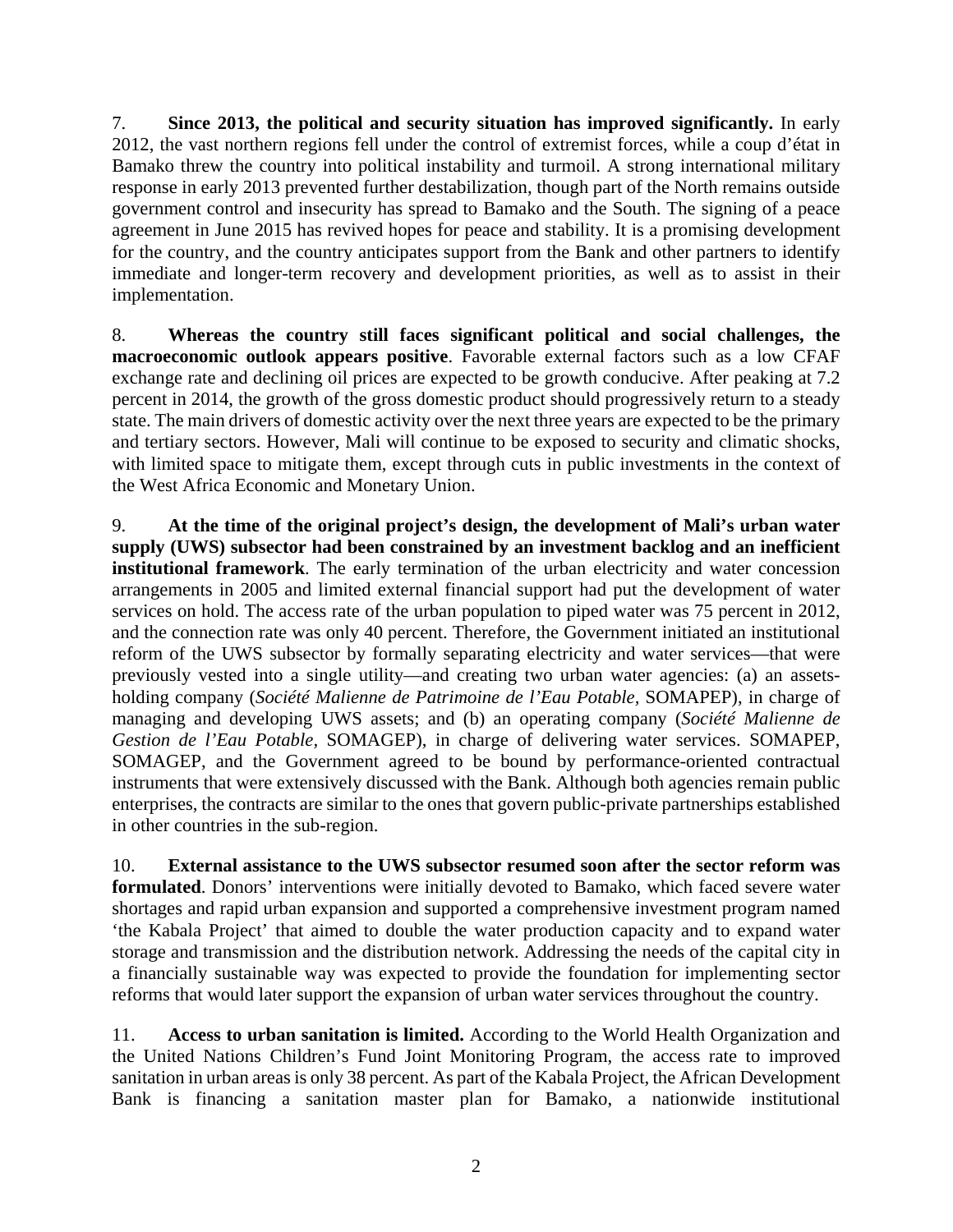framework/policy, and a tariff study for sanitation. The Government, through the Ministry of Environment and Sanitation, is financing sanitation master plans for eleven secondary urban centers, including the six urban centers that will be targeted by the AF.

12. **The original project represented IDA's contribution to the Kabala Project.** At the Government's request, it focused on (a) addressing the water shortages that affected the poorest communities on the right bank of the Niger River where annual population growth rates exceeded six percent, and (b) supporting the implementation of the sector reform and strengthening the capacities of the sector actors.

### *Original Project Features and Performance*

13. **The IDA credit of SDR 52.2 million (US\$80 million equivalent) for the Bamako Water Supply Project was approved on November 21, 2013**. The Financing and Project Agreements were signed on December 23, 2013, and became effective on June 3, 2014. The original PDO of increasing access to sustainable water services in Bamako was intended to be achieved through: (a) expanding water transmission, storage, and distribution capacities, and facilitating access to services through programs for constructing social water connections and public standposts; and (b) supporting the implementation of the UWS subsector reform and strengthening capacities to deliver and manage services. Sustainability would be strengthened through improving the quality and continuity of water services and maintaining the financial autonomy of the sector. The project included three components, which are implemented by SOMAPEP:

- (a) **Component A Water Storage and Transmission (US\$48.68 million).** This component aims to ensure that the additional water production capacity (financed in parallel by the European Investment Bank (EIB), the French Development Agency (*Agence Française de Développement,* (AFD), and the European Union (EU)) would be delivered to urban neighborhoods to meet demand and improve the quality of services for existing customers through: (i) the expansion of the water storage infrastructure by 20,000  $m<sup>3</sup>$  with the construction of two water storage tanks; and (ii) the provision and installation of about 13 km of water transmission mains.
- (b) **Component B Water Distribution (US\$28.07 million).** This component aims to increase access to water services of residents of the right bank of the Niger River by: (i) expanding the water distribution networks by about 597 km; and (ii) installing 30,000 social household connections and 300 standposts.
- (c) **Component C Institutional Strengthening and Capacity Building (US\$3.25 million).** This component aims to facilitate the implementation of the sector reform and the compliance with the regulatory framework through: (i) institutional support to the UWS subsector institutions; (ii) capacity-building assistance for SOMAPEP, SOMAGEP, the Electricity and Water Regulatory Commission (*Commission de régulation de l'électricité et de l'eau*, CREE), and the staff of the Ministry of Electricity and Water involved in sector reform and development of regulatory skills;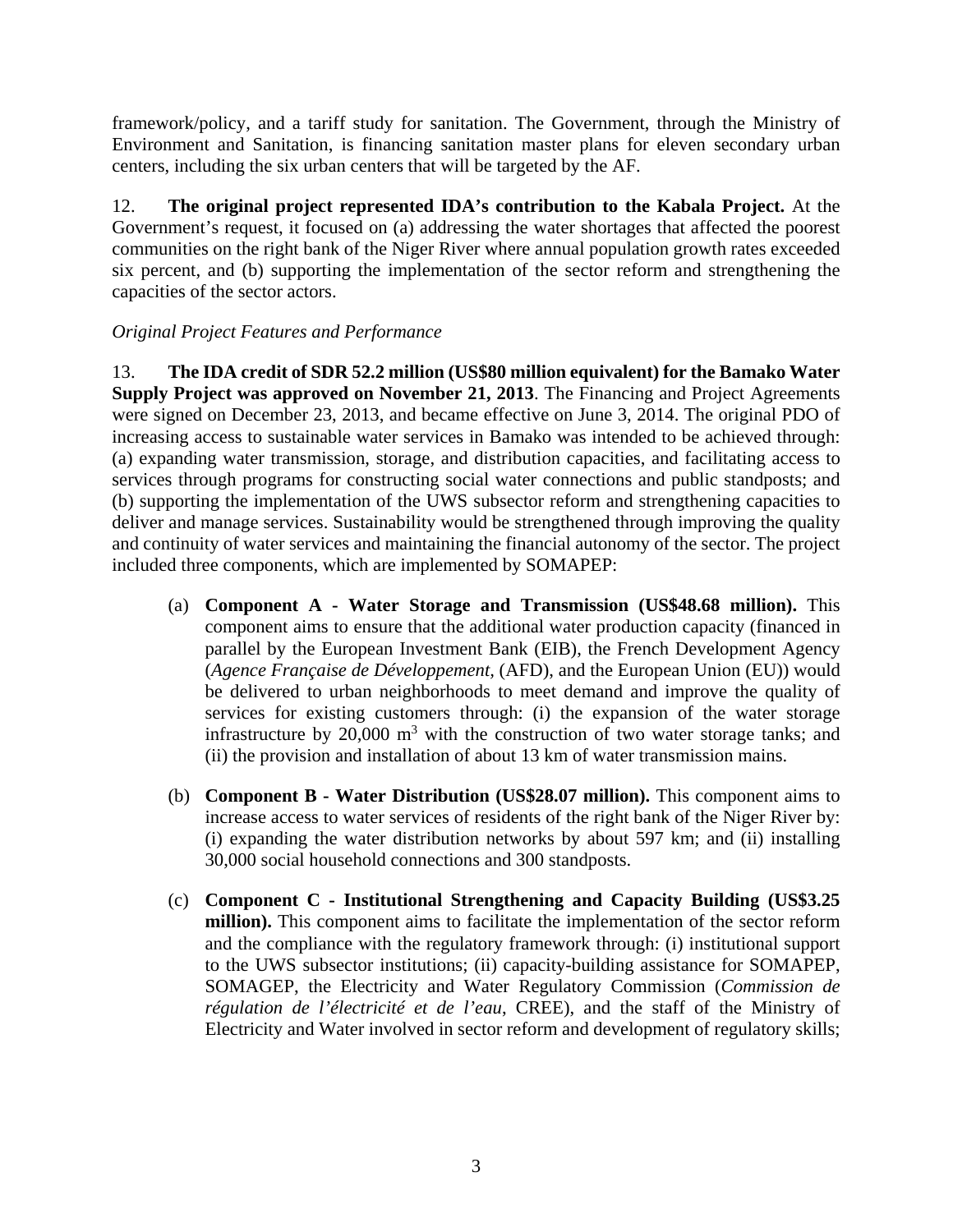and (iii) environmental and social management of the project and capacity building for safeguard requirements.

14. Since its inception, the project's progress has been rated Satisfactory on the achievement of the PDO and Satisfactory or Moderately Satisfactory on implementation progress**.** The relatively modest disbursement rate (18.2 percent) is a consequence of the efficient procurement of works under Component A, which has attracted strong competition. The award of contracts generated important cost savings that the Government is intending to reallocate to further expand the activities financed under the original credit. Works execution started in January 2015 and is progressing satisfactorily, although project implementation has not yet resulted in measurable changes of the access outcome indicators or of the intermediate output results. Procurement and financial management (FM) and social safeguards are rated Moderately Satisfactory. The implementation of the original project has complied with the Resettlement Policy Framework (RPF), albeit with some delay that has impacted the pace of work progress. SOMAPEP's safeguards team is being strengthened to address the weaknesses identified in terms of compliance with environmental safeguards and the performance has been improving. There is no financial audit pending and the project comply with the due covenants.

15. **The support to sector reform is satisfactorily implemented and the sector has maintained its financial equilibrium**. However, the financial equilibrium remains fragile due to government's water bill arrears that are about to be cleared on the basis of a mechanism put in place since January 2016. The concession, lease (affermage), and performance contracts were signed and became effective shortly before the approval of the original project. They are satisfactorily implemented. SOMAGEP's operating performances have significantly improved since the inception of the reform and are nearing the ones observed in the best-managed utilities of the sub-region. SOMAPEP has maintained its financial equilibrium since 2013. However, the implementation of the regulatory framework encountered some problems, with the late finalization of the sector's financial model by CREE and the resulting uncertainties on the determination of the revenue sharing of water tariffs between SOMAGEP and SOMAPEP. Since then, CREE has developed three scenarios for tariff revisions (see Annex 5 for details). SOMAPEP is recruiting the technical auditors who will be in charge of assessing the execution of the reform, including the regulatory aspects.

### *Rationale for the Additional Financing*

- 16. The Government requested the AF in view of the following:
	- (a) There is a pressing need to reduce the country's regional disparities in access to basic services, including urban water services, which were exacerbated by the conflict.
	- (b) There is a backlog of water investments in secondary centers that left the water facilities of the targeted cities in a situation of advanced disrepair and in need of improving access to safe water resources; and
	- (c) Works for the Kabala project in the right bank of the Niger River in Bamako were initially planned in two separate phases. Savings in the procurement process could enable SOMAPEP to implement immediately the second phase and reallocate funds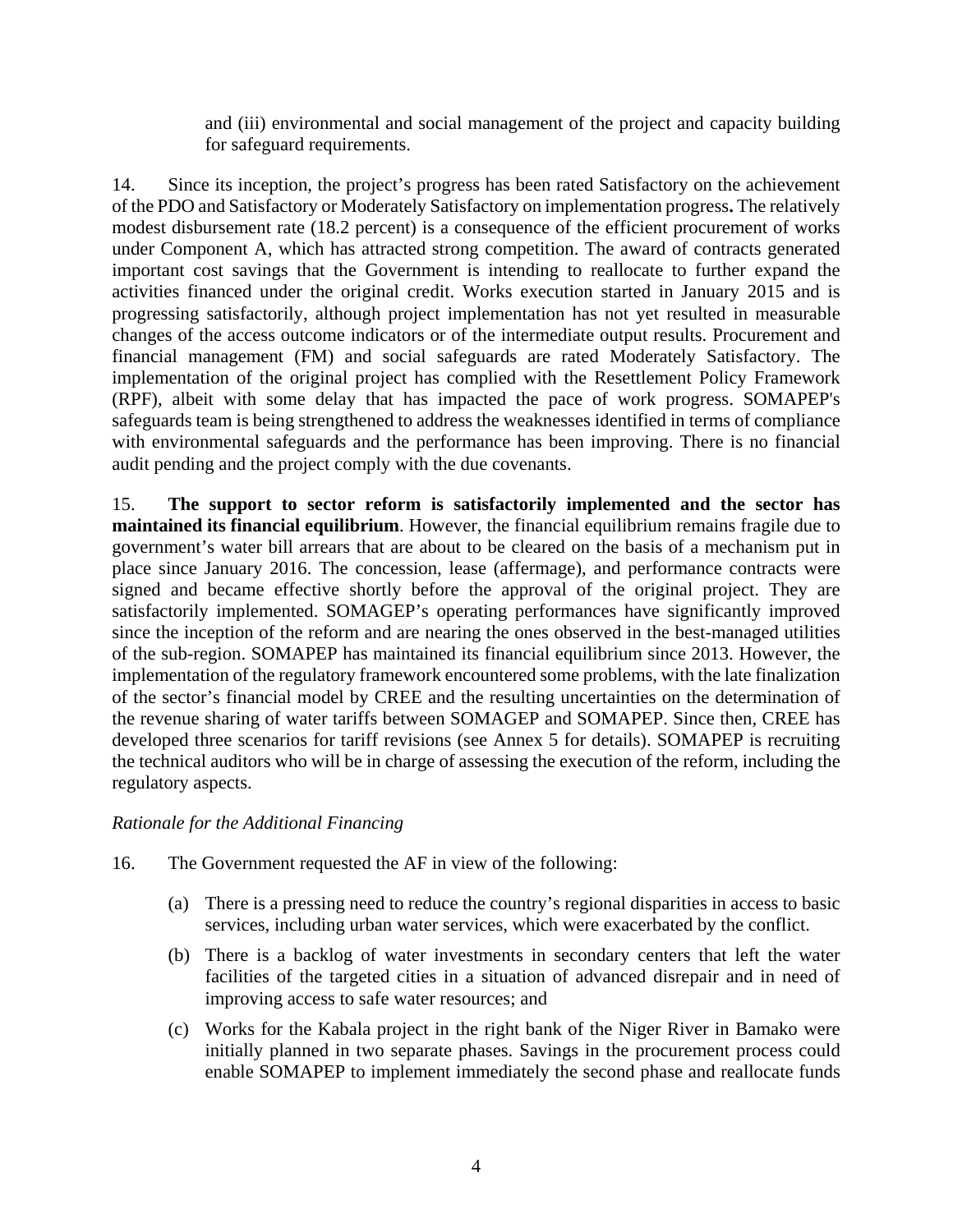to cover the left bank of the Niger River in Bamako. This would enable planning donors' interventions in secondary centers sooner than expected.

17. **Preliminary discussions between the Government and the Bank about an intervention in secondary urban centers led to focusing on six centers.** Bougouni, Gao, Kita, Markala, Nioro, and Sélingué face critical water shortages and acute production deficiencies and exhibit belowaverage water access rates (details on current coverage and deficiencies are provided in Annex 2). Technical studies financed by the Government of Mali are already ongoing for these centers to expedite implementation. The total population of the six centers was estimated at 460,000 people in 2015, that is, about 25 percent of the urban population that is currently supplied by SOMAGEP outside of Bamako.

18. **In view of the available financial envelope, the Government wishes to concentrate the AF's efforts on UWS**, pending the completion of the sanitation master plans in the targeted centers.

### *Response to Access, Sustainability, and Social Challenges*

19. The AF will address the challenges deriving from the population growth and the current conditions of water services in the targeted centers by (a) rehabilitating and expanding water production facilities and eliminating bottlenecks in water storage and transmission to restore the continuity and quality of services in areas suffering from water shortages and insufficient water pressure; and (b) providing affordable access to services through subsidized social connections programs and the installation of standposts. A detailed presentation of the challenges faced by the targeted centers and solutions that the AF activities will propose to address them is provided in Tables 2.1 to 2.3 of Annex 2.

20. The AF offers an opportunity to promote social inclusion and foster accountability through citizen engagement. In that respect, it is proposed to (a) increase the beneficiaries' access to information regarding their rights and responsibilities concerning their access to water (particularly on their inclusion in social connections and standposts programs); and (b) develop a beneficiary feedback mechanism during project implementation and provide the different types of beneficiaries—including marginalized groups and women—the opportunity to voice their feedback.

### *Summary Description of AF Activities*

21. **The activities financed by the proposed AF will be grouped under a new "Component D: Water Supply in Secondary Centers",** as summarized below and detailed in Annex 2.

(a) **Rehabilitating and expanding production, storage, and transmission facilities in selected urban centers (US\$15.82 million)** to increase water availability and quality through, inter alia, (a) rehabilitating existing raw water intakes and ancillary facilities, water treatment plants (WTPs), boreholes, water storage tanks, and transmission pipes; (b) increasing water production capacity by constructing raw water intakes and pumping stations, expanding and constructing WTPs, and drilling and equipping new boreholes with connection pipes to collect ground water; (c) increasing water storage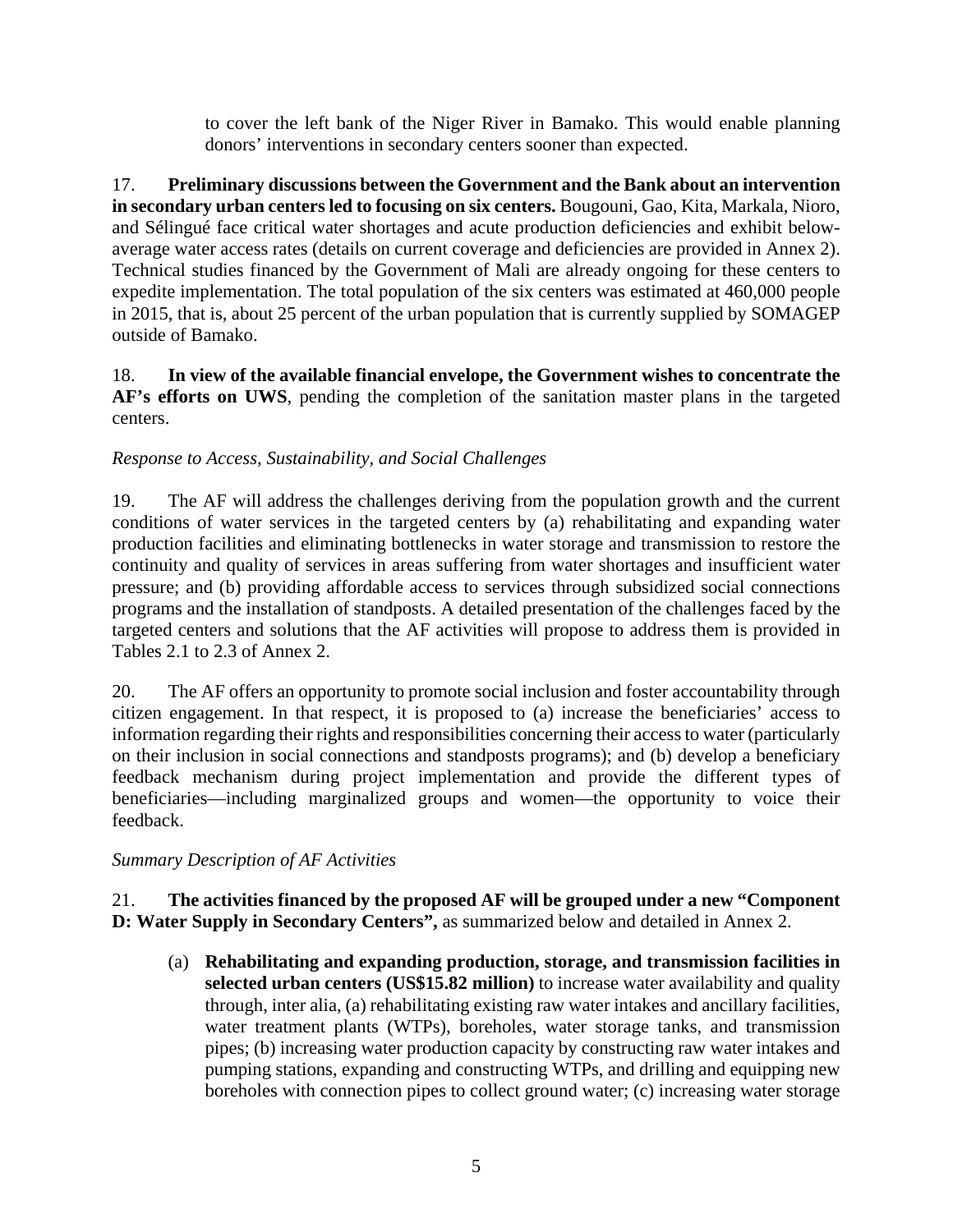capacity by constructing elevated water storage tanks; and (d) provision of goods related for the purpose.

- (b) **Increasing access to safe water in selected urban centers (US\$30.26 million)** through the provision and installation of primary, secondary, and tertiary water distribution pipes and provision and installation of 20,000 household water service connections and standposts.
- (c) **Support to the recipient (US\$3.92 million)** in the areas of: (a) supervision; and (b) assistance to the implementation of the safeguard instruments, including through the provision of technical assistance, goods and services for the required purpose.

22. The costs of the detailed activities are provided in Annex 3. Total AF requirements are estimated at US\$50.00 million, inclusive of price and physical contingencies, which will be entirely funded by the IDA grant of SDR 14.20 million (US\$20 million equivalent) and the IDA credit of SDR 21.20 million (US\$30 million equivalent).

23. **The components of the original project will not be modified under the AF, but a further restructuring of the original project components could take place in early 2017 once the cost savings of the Bamako works are fully documented, that is, once all the major works contracts are awarded**. This restructuring will, among others, enable an increase of the allocation of Component C (Institutional Strengthening and Capacity Building) to finance: (a) strengthening the capacity of SOMAPEP with regard to procurement and contract management; (b) supporting citizen engagement and gender, as well as any other social activities; and (c) possible collaboration and capacity building with local learning institutions.

### *Consistency with the Country Partnership Framework and World Bank Poverty Goals*

24. **The proposed AF is formally identified in the current Country Partnership Framework (CPF) for the fiscal years 2016–2019** (Report No. 94005-ML), which was approved by the Executive Directors on December 10, 2015. Responding to the Government's Plan for the Sustainable Recovery of Mali (2013**–**2014) and the Government Action Plan (2013**–**2018) that are intended to take into account the new challenges that emerged during the multidimensional crisis that affected Mali, the CPF addresses the drivers of Mali's fragility, with a strong focus on governance and proposes orientations for the World Bank Group engagement around three areas of focus: (a) improve governance, by strengthening public resource management and fostering citizen engagement; (b) create economic opportunities, by enhancing the productive capacity of smallholders and improving basic services by developing infrastructure and connectivity; and (c) build resilience, by developing human capital, strengthening safety nets, improving risk management mechanisms for the poor and vulnerable, and mitigating climate shock. The proposed AF activities are fully aligned with the second pillar of the CPF, as well as with the gender crosscutting theme promoting gender-sensitive inclusion at the local and community levels. The proposed AF activities will help enable all population strata to gain affordable access to safe water by providing water connections at subsidized costs to 20,000 poor households and by improving services in urban centers where their quality has significantly deteriorated. The proposed AF will thus contribute to reduce social tensions, address regional disparities and contribute to the World Bank Group goals of reducing poverty and boosting shared prosperity in a sustainable manner.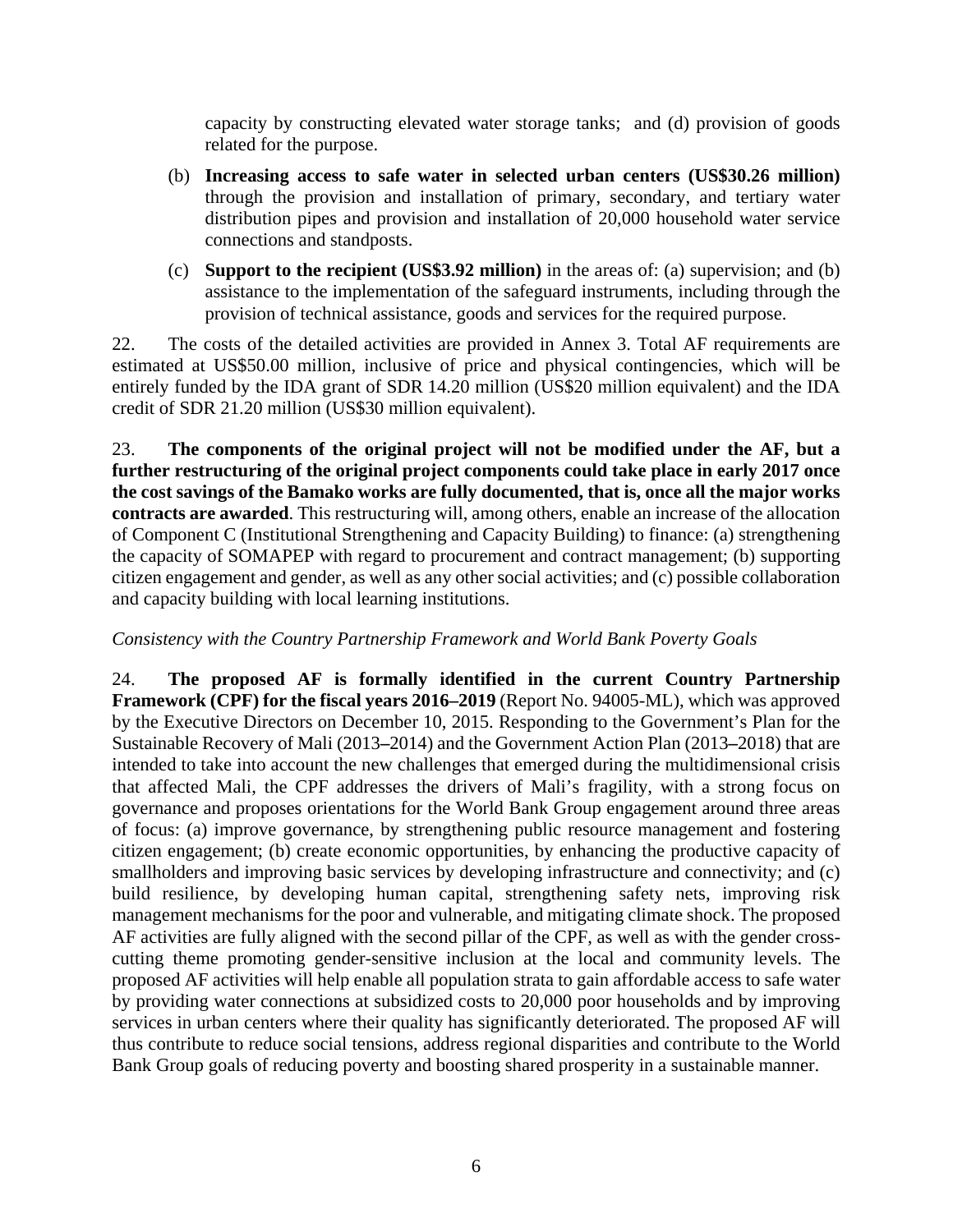25. **The AF is the preferred financing mechanism**, because it would: (a) save time associated with the project preparation process while maintaining the positive momentum of the results achieved to date; (b) capitalize on the current effective implementation arrangements that have generated satisfactory results under the original project; and (c) complement the timely and effective interventions of other development partners, as most sector donors have concentrated their efforts in Bamako.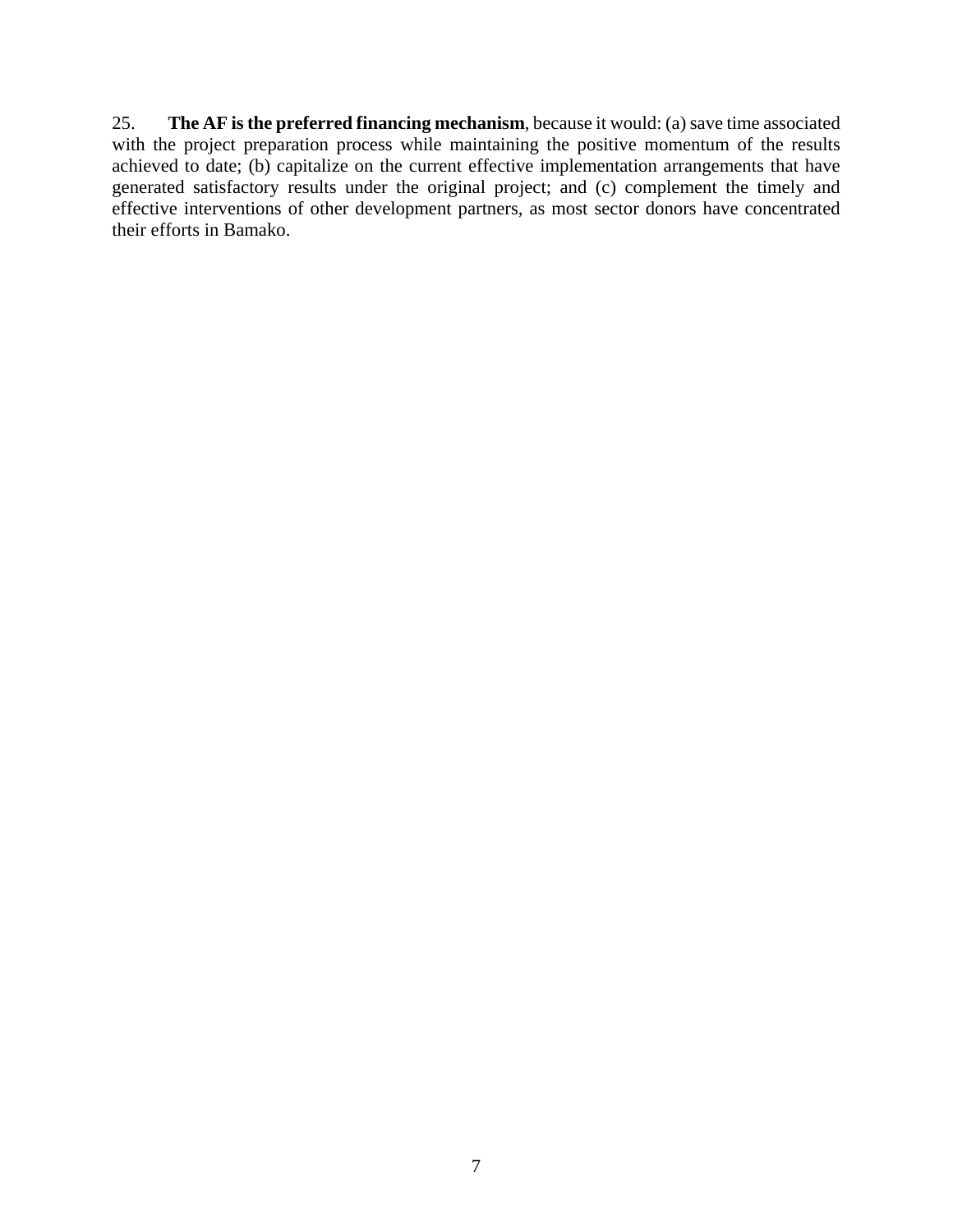### **III. Proposed Changes**

### **Summary of Proposed Changes**

The changes associated with the AF and project restructuring comprise modifications to the original (a) PDO formulation; (b) scope of activities; (c) Results Framework; (d) closing date; (e) legal name of the project; and (f) safeguard policies triggered.

The name of the project and the PDO will be amended to reflect the expansion of the geographical scope of the project outside of Bamako.

The proposed AF will finance activities to maximize the development impact of the original project by (a) constructing water production, storage, and pumping facilities and primary distribution networks to improve the delivery of water in urban centers where the quality of services has deteriorated; and (b) providing access to water services through social water connections and standposts in unserved areas.

The Results Framework will be adjusted to take into account the impact of the proposed AF activities.

| Change in Implementing Agency                       | Yes $\lceil$<br>$\left[ X \right]$ No $\left[ X \right]$                     |  |  |  |  |
|-----------------------------------------------------|------------------------------------------------------------------------------|--|--|--|--|
| Change in Project's Development Objectives          | Yes $[X]$ No $[$<br>$\overline{\phantom{a}}$                                 |  |  |  |  |
| <b>Change in Results Framework</b>                  | Yes [ X ] No [<br>$\overline{\phantom{a}}$                                   |  |  |  |  |
| Change in Safeguard Policies Triggered              | Yes $[X]$ No $[$<br>$\mathbf{1}$                                             |  |  |  |  |
| Change of EA category                               | Yes $\lceil$<br>] No $[X]$                                                   |  |  |  |  |
| Other Changes to Safeguards                         | $Yes \lceil$<br>$\left\lceil \right.$ No $\left[ \right.$ X $\left. \right]$ |  |  |  |  |
| Change in Legal Covenants                           | Yes $\lceil$<br>] No $[X]$                                                   |  |  |  |  |
| Change in Loan Closing Date(s)                      | $Yes[X] No[$ ]                                                               |  |  |  |  |
| <b>Cancellations Proposed</b>                       | Yes $\lceil$<br>$\left\lceil \right.$ No $\left[ \right.$ X $\left. \right]$ |  |  |  |  |
| <b>Change in Disbursement Arrangements</b>          | $Yes[X] No$ []                                                               |  |  |  |  |
| <b>Reallocation between Disbursement Categories</b> | Yes $\lceil$<br>$\left\lceil \right.$ No $\left[ \right.$ X $\left. \right]$ |  |  |  |  |
| <b>Change in Disbursement Estimates</b>             | Yes [ X ] No [<br>$\Box$                                                     |  |  |  |  |
| Change to Components and Cost                       | Yes [ X ] No [                                                               |  |  |  |  |
| Change in Institutional Arrangements                | Yes $\lceil$<br>] No $[X]$                                                   |  |  |  |  |
| Change in Financial Management                      | Yes $[X]$ No $[$<br>$\overline{\phantom{a}}$                                 |  |  |  |  |
| Change in Procurement                               | Yes [ X ] No [<br>$\mathbf{I}$                                               |  |  |  |  |
| Change in Implementation Schedule                   | Yes [ X ] No [<br>$\mathbf{1}$                                               |  |  |  |  |
| Other Change(s)                                     | Yes [ X ] No [<br>$\overline{\phantom{a}}$                                   |  |  |  |  |
| <b>Development Objective/Results</b>                |                                                                              |  |  |  |  |
| <b>Project's Development Objectives</b>             |                                                                              |  |  |  |  |
| Original PDO                                        |                                                                              |  |  |  |  |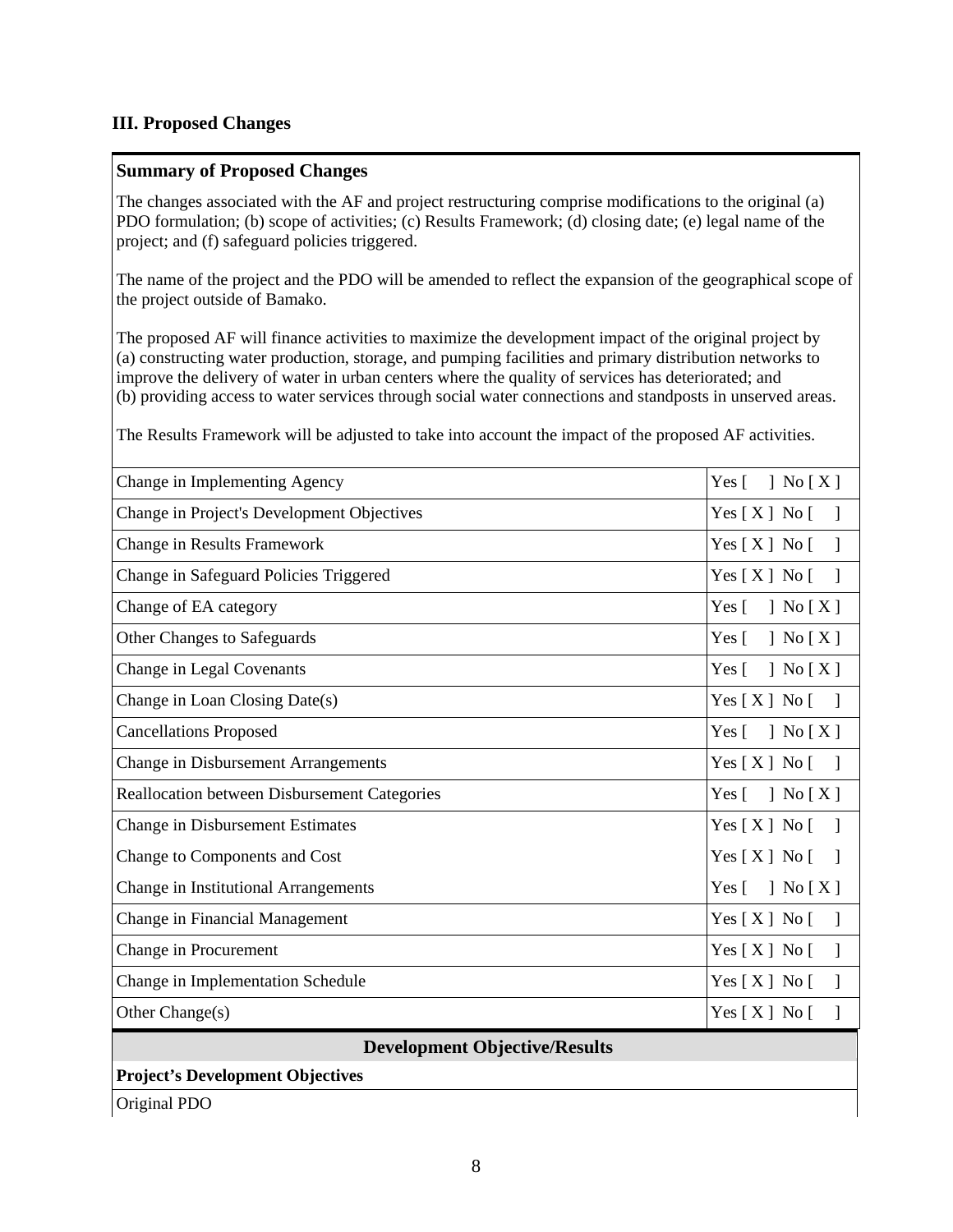The overall objective of the proposed project is to increase access to sustainable water services in Bamako.

#### **Change in Project's Development Objectives**

Explanation:

The PDO will be amended to reflect the expansion of the geographical scope of the project to six secondary urban centers.

Proposed New PDO - Additional Financing (AF)

The objective of the Project is to increase access to sustainable water services in selected urban areas within the Recipient's territory.

#### **Change in Results Framework**

Explanation:

The end-of-project target (EOPT) of several current outcome and output indicators will be adjusted to reflect the impact of the AF activities. In addition, new intermediate indicators will monitor citizens' engagement and the increase of water production capacity in the secondary centers.

#### **Compliance**

### **Change in Safeguard Policies Triggered**

Explanation:

OP/BP4.11: Physical Cultural Resources

As most of the activities to be undertaken will involve excavations with possible discoveries of physical cultural resources, this policy is triggered in order to anticipate and to ensure that all the precautions have been taken to protect and safeguard physical cultural resources.

No specific standalone instrument on physical cultural resources is required; rather, chance find procedures and clauses will be inserted in each civil work contract to properly comply with the policy requirement during project implementation.

| <b>Current and Proposed Safeguard Policies</b><br>Triggered: | <b>Current(from Current</b><br><b>Parent ISDS</b> ) | <b>Proposed (from</b><br><b>Additional Financing</b><br><b>ISDS</b> ) |
|--------------------------------------------------------------|-----------------------------------------------------|-----------------------------------------------------------------------|
| Environmental Assessment (OP) (BP 4.01)                      | Yes                                                 | Yes                                                                   |
| Natural Habitats (OP) (BP 4.04)                              | N <sub>0</sub>                                      | N <sub>0</sub>                                                        |
| Forests (OP) $(BP 4.36)$                                     | No                                                  | N <sub>0</sub>                                                        |
| Pest Management (OP 4.09)                                    | N <sub>o</sub>                                      | N <sub>0</sub>                                                        |
| Physical Cultural Resources (OP) (BP 4.11)                   | N <sub>o</sub>                                      | Yes                                                                   |
| Indigenous Peoples (OP) (BP 4.10)                            | No                                                  | N <sub>0</sub>                                                        |
| Involuntary Resettlement (OP) (BP 4.12)                      | Yes                                                 | Yes                                                                   |
| Safety of Dams (OP) (BP 4.37)                                | N <sub>o</sub>                                      | N <sub>0</sub>                                                        |
| Projects on International Waterways (OP) (BP)<br>7.50)       | Yes                                                 | Yes                                                                   |
| Projects in Disputed Areas (OP) (BP 7.60)                    | N <sub>0</sub>                                      | No                                                                    |
|                                                              |                                                     |                                                                       |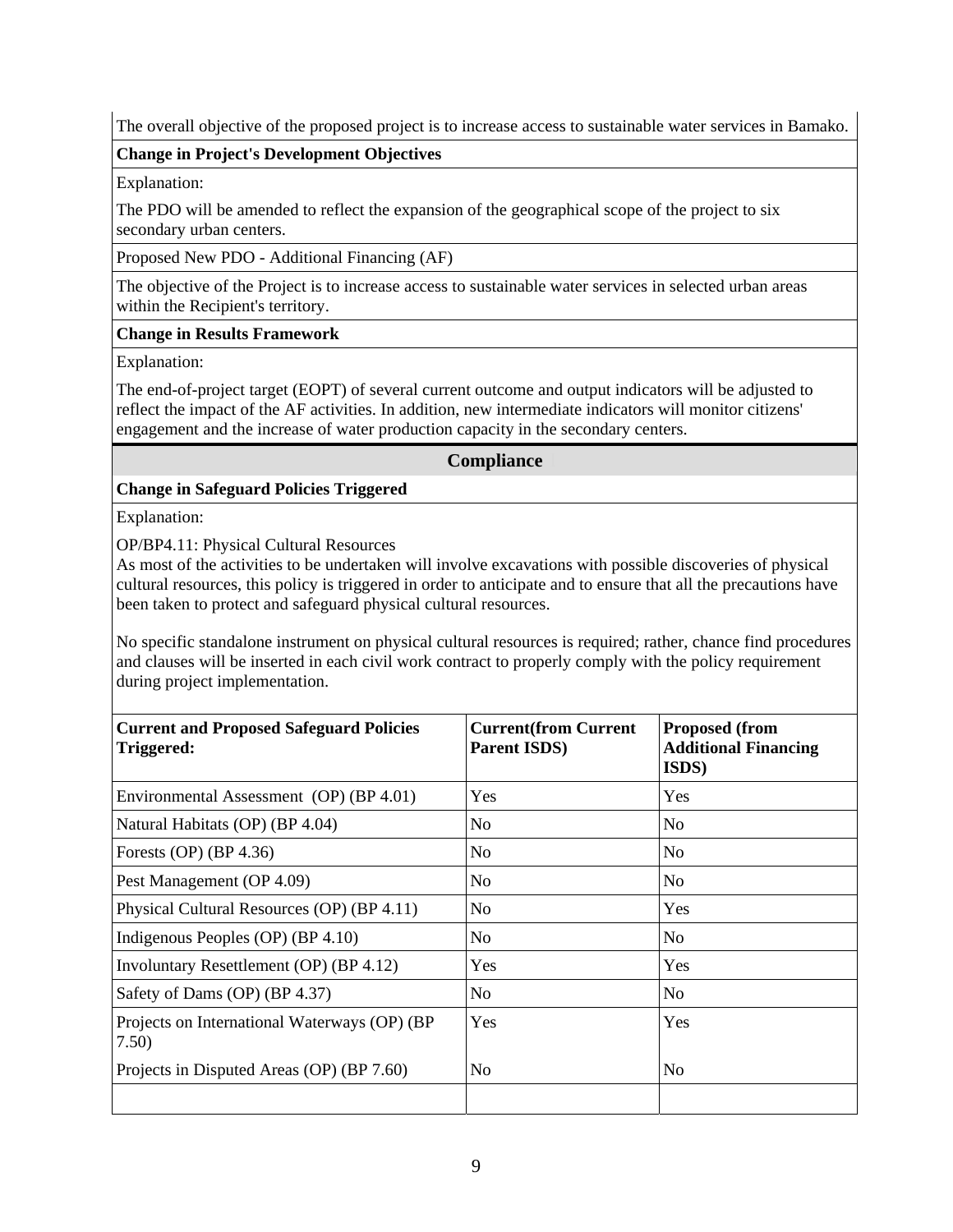**Covenants - Additional Financing (Urban Water Supply Project - Additional Financing, Formerly Bamako Water Supply Project - P157438)**

| Source of<br><b>Funds</b>           | <b>Finance</b><br><b>Agreement</b><br><b>Reference</b> | <b>Description of</b><br><b>Covenants</b>                                                                                                                                                                                                                                                                                | <b>Date Due</b> | Recurrent                    | Frequency                    | <b>Action</b> |  |  |
|-------------------------------------|--------------------------------------------------------|--------------------------------------------------------------------------------------------------------------------------------------------------------------------------------------------------------------------------------------------------------------------------------------------------------------------------|-----------------|------------------------------|------------------------------|---------------|--|--|
| <b>IDA</b>                          | Sch 2; Section<br>$\mathbf{V}$                         | The Recipient<br>shall ensure that,<br>no later than five<br>(5) months after<br>the Effective Date,<br><b>SOMAPEP</b> shall<br>have appointed an<br>external financial<br>auditor for the<br>Project under<br>terms of reference<br>and qualifications,<br>and with<br>experience<br>satisfactory to the<br>Association | 30-Mar-<br>2017 |                              |                              | <b>New</b>    |  |  |
|                                     |                                                        |                                                                                                                                                                                                                                                                                                                          |                 |                              |                              |               |  |  |
| <b>Conditions</b>                   |                                                        |                                                                                                                                                                                                                                                                                                                          |                 |                              |                              |               |  |  |
|                                     |                                                        |                                                                                                                                                                                                                                                                                                                          |                 |                              |                              |               |  |  |
| <b>Source Of Fund</b><br><b>IDA</b> |                                                        | <b>Name</b><br><b>Subsidiary Agreement</b>                                                                                                                                                                                                                                                                               |                 | <b>Type</b><br>Effectiveness |                              |               |  |  |
|                                     | <b>Description of Condition</b>                        |                                                                                                                                                                                                                                                                                                                          |                 |                              |                              |               |  |  |
|                                     |                                                        | Article V, 5.01 (b) The Subsidiary Agreement under the Original Project has been revised in accordance<br>with Schedule 2. Section I. B with terms and conditions satisfactory to the Association, to cover the<br>execution of the additional activities to be carried out under the Project.                           |                 |                              |                              |               |  |  |
|                                     |                                                        |                                                                                                                                                                                                                                                                                                                          |                 |                              |                              |               |  |  |
| <b>Source Of Fund</b><br><b>IDA</b> |                                                        | <b>Name</b><br><b>Subsidiary Agreement</b>                                                                                                                                                                                                                                                                               |                 |                              | <b>Type</b><br>Effectiveness |               |  |  |
|                                     | <b>Description of Condition</b>                        |                                                                                                                                                                                                                                                                                                                          |                 |                              |                              |               |  |  |
|                                     |                                                        | Article V, 5.02 (a) The revised Subsidiary Agreement has been duly authorized or ratified by the<br>Recipient and the Project Implementing Entity and is legally binding upon the Recipient and the Project<br>Implementing Entity in accordance with its terms.                                                         |                 |                              |                              |               |  |  |
|                                     |                                                        |                                                                                                                                                                                                                                                                                                                          |                 |                              |                              |               |  |  |
| <b>Source Of Fund</b>               |                                                        | <b>Name</b>                                                                                                                                                                                                                                                                                                              |                 | <b>Type</b>                  |                              |               |  |  |
| <b>IDA</b>                          |                                                        | Project Agreement                                                                                                                                                                                                                                                                                                        |                 | Effectiveness                |                              |               |  |  |
|                                     | <b>Description of Condition</b>                        | Article V, 5.02 (b) The Project Agreement has been duly authorized or ratified by the Project                                                                                                                                                                                                                            |                 |                              |                              |               |  |  |
| terms.                              |                                                        | Implementing Entity and is legally binding upon the Project Implementing Entity in accordance with its                                                                                                                                                                                                                   |                 |                              |                              |               |  |  |
|                                     |                                                        |                                                                                                                                                                                                                                                                                                                          |                 |                              |                              |               |  |  |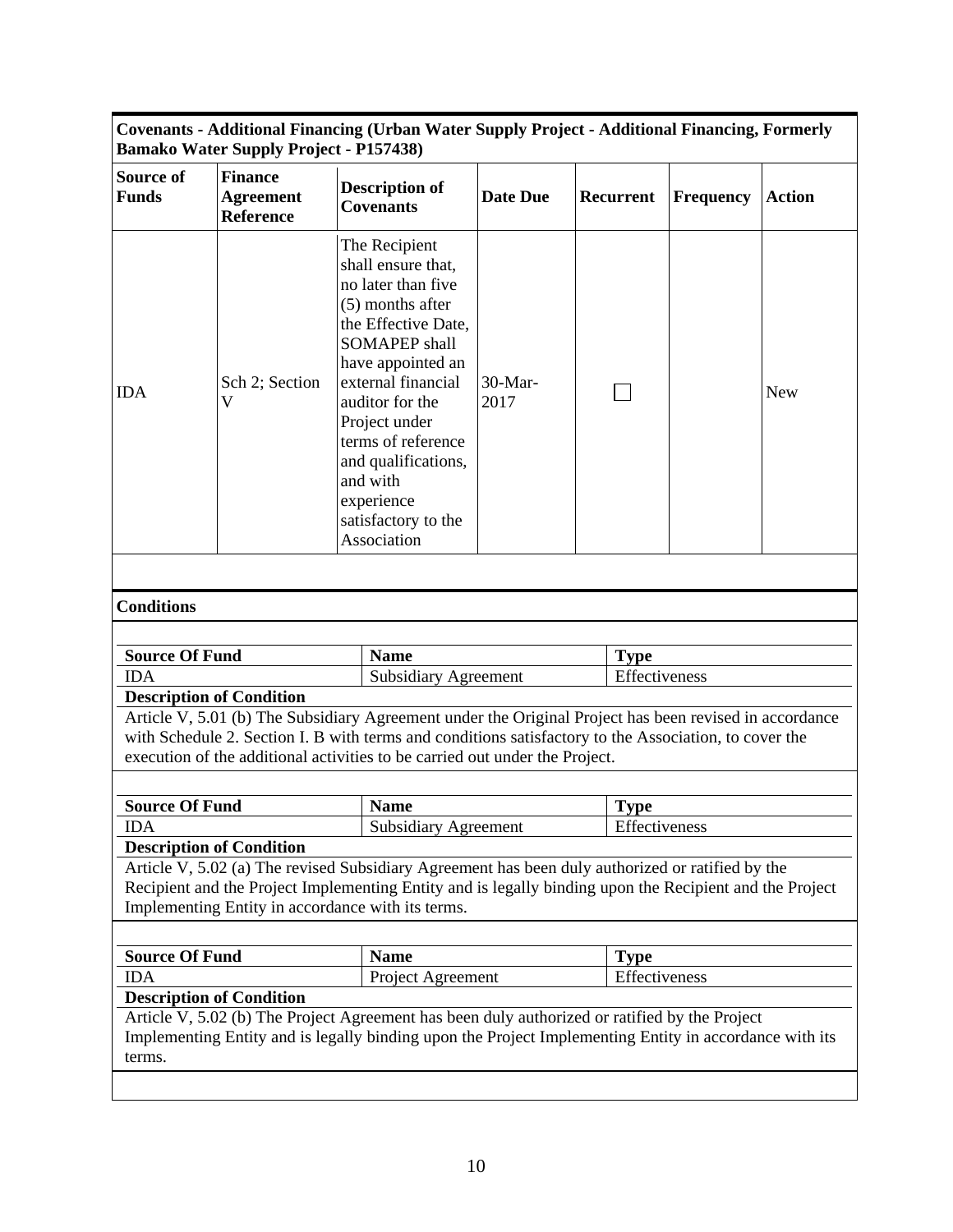| <b>Source Of Fund</b>  |                                            | <b>Name</b>                                                     |                                                                       | <b>Type</b>                                                                                                                                                                                                                                                                                                               |         |  |  |  |
|------------------------|--------------------------------------------|-----------------------------------------------------------------|-----------------------------------------------------------------------|---------------------------------------------------------------------------------------------------------------------------------------------------------------------------------------------------------------------------------------------------------------------------------------------------------------------------|---------|--|--|--|
| <b>IDA</b>             |                                            |                                                                 | <b>Project Steering Committee</b>                                     | Effectiveness                                                                                                                                                                                                                                                                                                             |         |  |  |  |
| the Association.       | <b>Description of Condition</b>            |                                                                 |                                                                       | Article V, 5.01 (a) The Project Steering Committee has been updated in accordance with Section I.A.2<br>of Schedule 2: Recipient shall update and thereafter maintain, at all times during the implementation of<br>the Project, the Project Steering Committee with a mandate, composition and resources satisfactory to |         |  |  |  |
|                        |                                            |                                                                 | <b>Risk</b>                                                           |                                                                                                                                                                                                                                                                                                                           |         |  |  |  |
| <b>Risk Category</b>   |                                            |                                                                 |                                                                       | Rating (H, S, M, L)                                                                                                                                                                                                                                                                                                       |         |  |  |  |
|                        | 1. Political and Governance                |                                                                 |                                                                       | High                                                                                                                                                                                                                                                                                                                      |         |  |  |  |
| 2. Macroeconomic       |                                            |                                                                 |                                                                       | Moderate                                                                                                                                                                                                                                                                                                                  |         |  |  |  |
|                        | 3. Sector Strategies and Policies          |                                                                 |                                                                       | Moderate                                                                                                                                                                                                                                                                                                                  |         |  |  |  |
|                        | 4. Technical Design of Project or Program  |                                                                 |                                                                       | Moderate                                                                                                                                                                                                                                                                                                                  |         |  |  |  |
|                        |                                            | 5. Institutional Capacity for Implementation and Sustainability |                                                                       | Moderate                                                                                                                                                                                                                                                                                                                  |         |  |  |  |
| 6. Fiduciary           |                                            |                                                                 |                                                                       | Substantial                                                                                                                                                                                                                                                                                                               |         |  |  |  |
|                        | 7. Environment and Social                  |                                                                 |                                                                       | Moderate                                                                                                                                                                                                                                                                                                                  |         |  |  |  |
| 8. Stakeholders        |                                            |                                                                 |                                                                       | Moderate                                                                                                                                                                                                                                                                                                                  |         |  |  |  |
| 9. Other               |                                            |                                                                 |                                                                       | Low                                                                                                                                                                                                                                                                                                                       |         |  |  |  |
| <b>OVERALL</b>         |                                            |                                                                 |                                                                       | Substantial                                                                                                                                                                                                                                                                                                               |         |  |  |  |
|                        |                                            |                                                                 | <b>Finance</b>                                                        |                                                                                                                                                                                                                                                                                                                           |         |  |  |  |
|                        |                                            | <b>Bamako Water Supply Project - P157438</b> )                  |                                                                       | Loan Closing Date - Additional Financing (Urban Water Supply Project - Formerly                                                                                                                                                                                                                                           |         |  |  |  |
| <b>Source of Funds</b> |                                            |                                                                 | <b>Proposed Additional Financing Loan Closing Date</b>                |                                                                                                                                                                                                                                                                                                                           |         |  |  |  |
| <b>IDA</b> Grant       |                                            |                                                                 | 31-Dec-2021                                                           |                                                                                                                                                                                                                                                                                                                           |         |  |  |  |
| <b>IDA</b> Credit      |                                            |                                                                 | 31-Dec-2021                                                           |                                                                                                                                                                                                                                                                                                                           |         |  |  |  |
|                        |                                            |                                                                 | Loan Closing Date(s) - Parent (Bamako Water Supply Project - P122826) |                                                                                                                                                                                                                                                                                                                           |         |  |  |  |
| Explanation:           |                                            |                                                                 |                                                                       | The proposal also includes a request to extend the closing date of the original project from December 31,<br>2018 to December 31, 2021, to ensure sufficient time to implement the proposed additional activities.                                                                                                        |         |  |  |  |
| Ln/Cr/TF               | <b>Status</b>                              | <b>Original Closing</b><br><b>Date</b>                          | <b>Current Closing</b><br>Date                                        | <b>Proposed Closing Previous Closing</b><br><b>Date</b>                                                                                                                                                                                                                                                                   | Date(s) |  |  |  |
| IDA-53170              | Effective                                  | 31-Dec-2018                                                     | 31-Dec-2018                                                           | 31-Dec-2021                                                                                                                                                                                                                                                                                                               |         |  |  |  |
|                        |                                            |                                                                 |                                                                       |                                                                                                                                                                                                                                                                                                                           |         |  |  |  |
|                        | <b>Change in Disbursement Arrangements</b> |                                                                 |                                                                       |                                                                                                                                                                                                                                                                                                                           |         |  |  |  |
| Explanation:           |                                            |                                                                 |                                                                       |                                                                                                                                                                                                                                                                                                                           |         |  |  |  |
|                        |                                            |                                                                 |                                                                       | The definition of the single category of expenditure will need to be amended to incorporate the addition of<br>a new project component. A separate Designated Account has been established for the AF activities.                                                                                                         |         |  |  |  |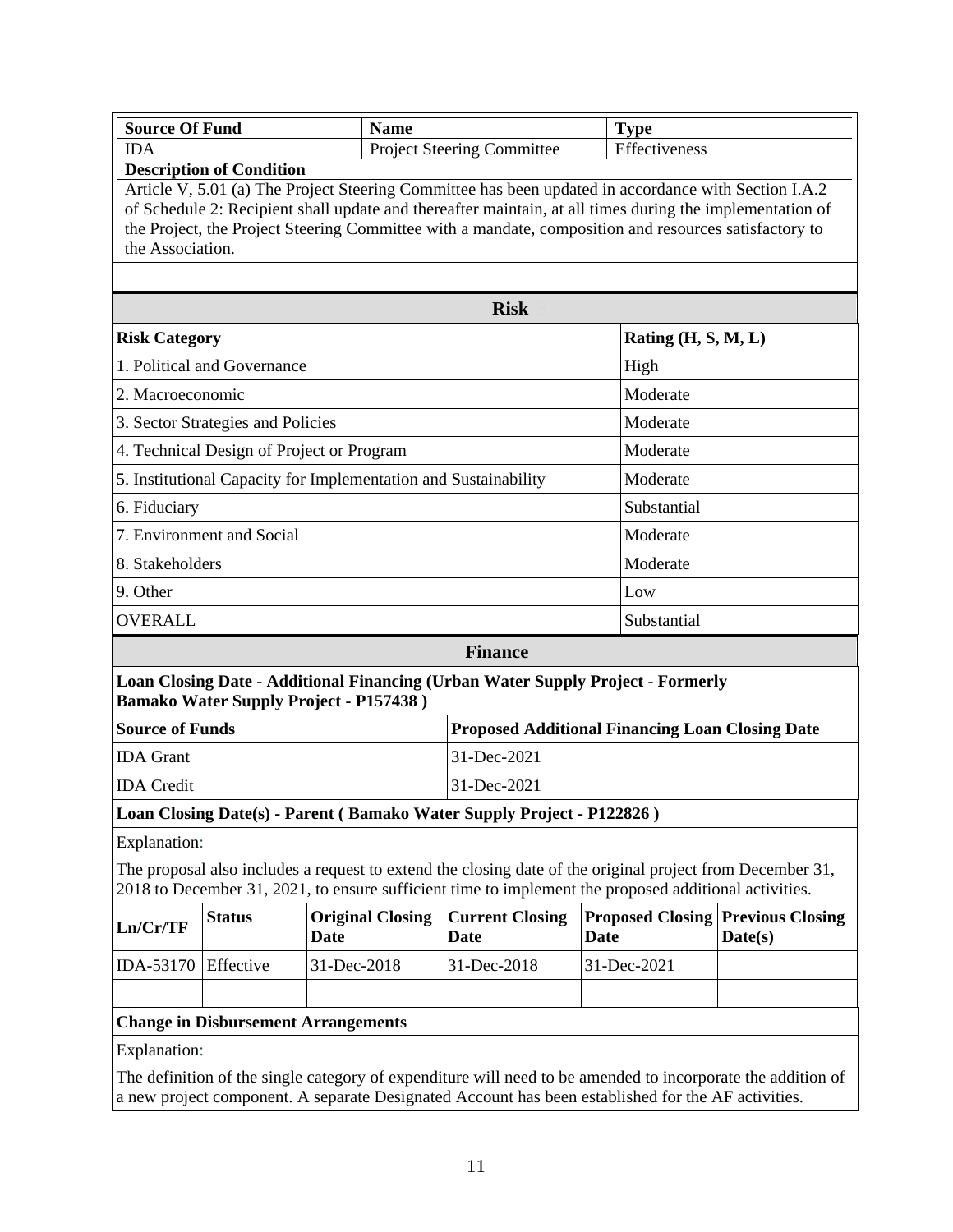### **Change in Disbursement Estimates** (including all sources of Financing)

Explanation:

To reflect the inclusion of the AF.

### **Expected Disbursements (in USD Million)(including all Sources of Financing)**

| <b>Fiscal Year</b> | 2015 | 2016  | 2017  | 2018  | 2019                       | 2020  | 2021 | 2022   | 2023               | 2024 |
|--------------------|------|-------|-------|-------|----------------------------|-------|------|--------|--------------------|------|
| Annual             | 6.20 | 8.00  | 15.80 | 32.00 | 38.00                      | 20.00 | 7.00 | 3.00   | 0.00               | 0.00 |
| Cumulative         | 6.20 | 14.20 | 30.00 | 62.00 | $100.00$ $120.00$ $127.00$ |       |      | 130.00 | $\vert 0.00 \vert$ | 0.00 |

**Allocations - Additional Financing (Urban Water Supply Project, Formerly Bamako Water Supply Project - P157438)**

| Source of<br><b>Fund</b> | <b>Currency</b> | <b>Category of</b>                                                                                  | <b>Allocation</b> | Disbursement %(Type<br>Total) |  |
|--------------------------|-----------------|-----------------------------------------------------------------------------------------------------|-------------------|-------------------------------|--|
|                          |                 | <b>Expenditure</b>                                                                                  | <b>Proposed</b>   | <b>Proposed</b>               |  |
| <b>IDA</b>               | <b>XDR</b>      | Goods, works, non-<br>consulting services and<br>consultants' services<br>for Part 4 of the Project | 21.20             | 100.00                        |  |
|                          |                 | <b>Total:</b>                                                                                       | 21.20             |                               |  |
| <b>IDAT</b>              | <b>XDR</b>      | Goods, works, non-<br>consulting services and<br>consultants' services<br>for Part 4 of the Project | 14.20             | 100.00                        |  |
|                          |                 | <b>Total:</b>                                                                                       | 14.20             |                               |  |

**Components**

### **Change to Components and Cost**

Explanation:

The proposed additional activities will be regrouped under a new project component: Component D - Water Supply in Secondary Centers, with a cost of US\$50 million. The costs of components A, B and C will not be modified.

| <b>Current Component</b><br><b>Name</b>               | <b>Proposed Component</b><br><b>Name</b>    | <b>Current Cost</b><br>(US\$M) | <b>Proposed</b><br>Cost (US\$M) | <b>Action</b>     |
|-------------------------------------------------------|---------------------------------------------|--------------------------------|---------------------------------|-------------------|
| Water Storage and<br>Transmission                     |                                             | 48.68                          |                                 | 48.68 No Change   |
| <b>Water Distribution</b>                             |                                             | 28.07                          |                                 | $28.07$ No Change |
| <b>Institutional Support and</b><br>Capacity Building |                                             | 3.25                           |                                 | $3.25$ No Change  |
|                                                       | Water Supply in<br><b>Secondary Centers</b> | 0.00                           | 50.00 New                       |                   |
|                                                       | <b>Total:</b>                               | 80.00                          | 130.00                          |                   |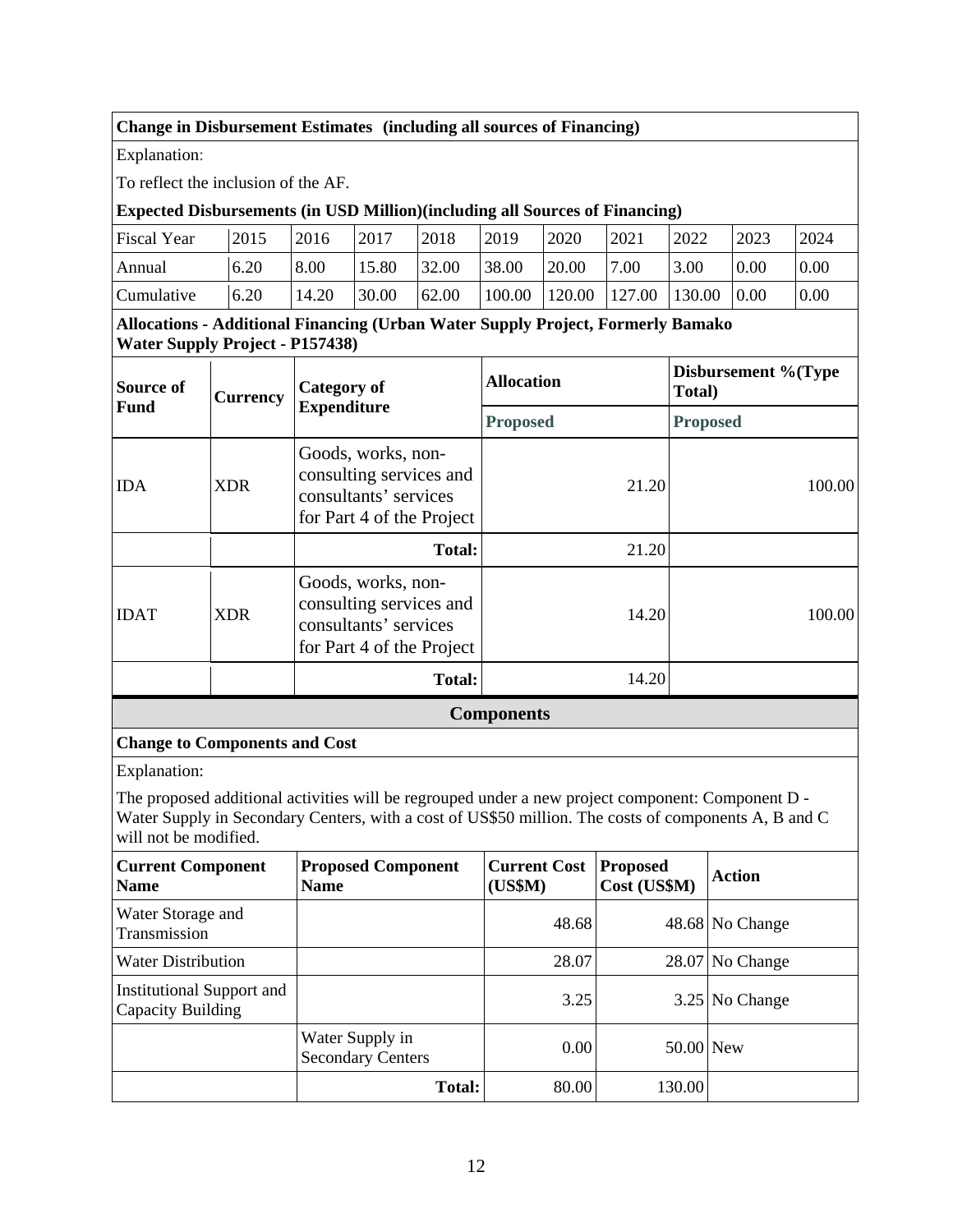| <b>Other Change(s)</b>                                       |                     |           |  |  |  |  |  |  |
|--------------------------------------------------------------|---------------------|-----------|--|--|--|--|--|--|
| <b>Implementing Agency Name</b>                              | <b>Type</b>         | Action    |  |  |  |  |  |  |
| Société Malienne de Patrimoine de l'Eau<br>Potable (SOMAPEP) | Implementing Agency | No Change |  |  |  |  |  |  |
| <b>Change in Financial Management</b>                        |                     |           |  |  |  |  |  |  |

Explanation:

The terms of reference of the current internal auditor will be updated to cover the AF activities as well as the reporting lines, including communication of internal audit reports. The terms of reference of the current external auditing firm will be updated to reflect the scope of the AF. The project implementation manual (PIM) and accounting software have been updated to include the AF activities.

#### **Change in Procurement**

Explanation:

The current guidelines (Guidelines: Procurement of Goods, Works, and Non-Consulting Services under IBRD Loans and IDA Credits and Grants by World Bank Borrowers, dated January 2011 and revised July 2014, and Guidelines: Selection and Employment of Consultants under IBRD Loans and IDA Credits and Grants by World Bank Borrowers, dated January 2011 and revised July 2014) will apply and replace the guidelines referred to in the FA of Credit 5317-ML (guidelines dated January 2011). Guidelines on Preventing and Combating Fraud and Corruption in Projects Financed by IBRD Loans and IDA Credits and Grants", dated October 15, 2006 and revised in January 2011 will continue to apply. In addition, procurement from United Nations Agencies has been added as a possible procurement method for goods and works.

An updated procurement plan, including updated thresholds for applicable procurement methods and prior reviews, was agreed with the client before appraisal on May 5, 2016.

### **Change in Implementation Schedule**

Explanation:

The implementation schedule is changed to reflect additional activities for 2017-2021.

#### **Other Change(s)**

Explanation:

Change in Project Name:

The project is renamed to "Urban Water Supply Project" to reflect the continuation of the parent project in Bamako and the expansion of the geographical scope to secondary urban centers outside Bamako.

### **IV. Appraisal Summary**

### **Economic and Financial Analysis**

Explanation:

*Rationale for Public Sector Intervention*. A previous experience of private sector participation (PSP) in water and electricity services faced critical implementation issues that led to early termination of the arrangements in 2005. The reform option supported by the original project took into account the fact that Mali's attractiveness for potential private partners, thus, might be severely reduced. Therefore, the reform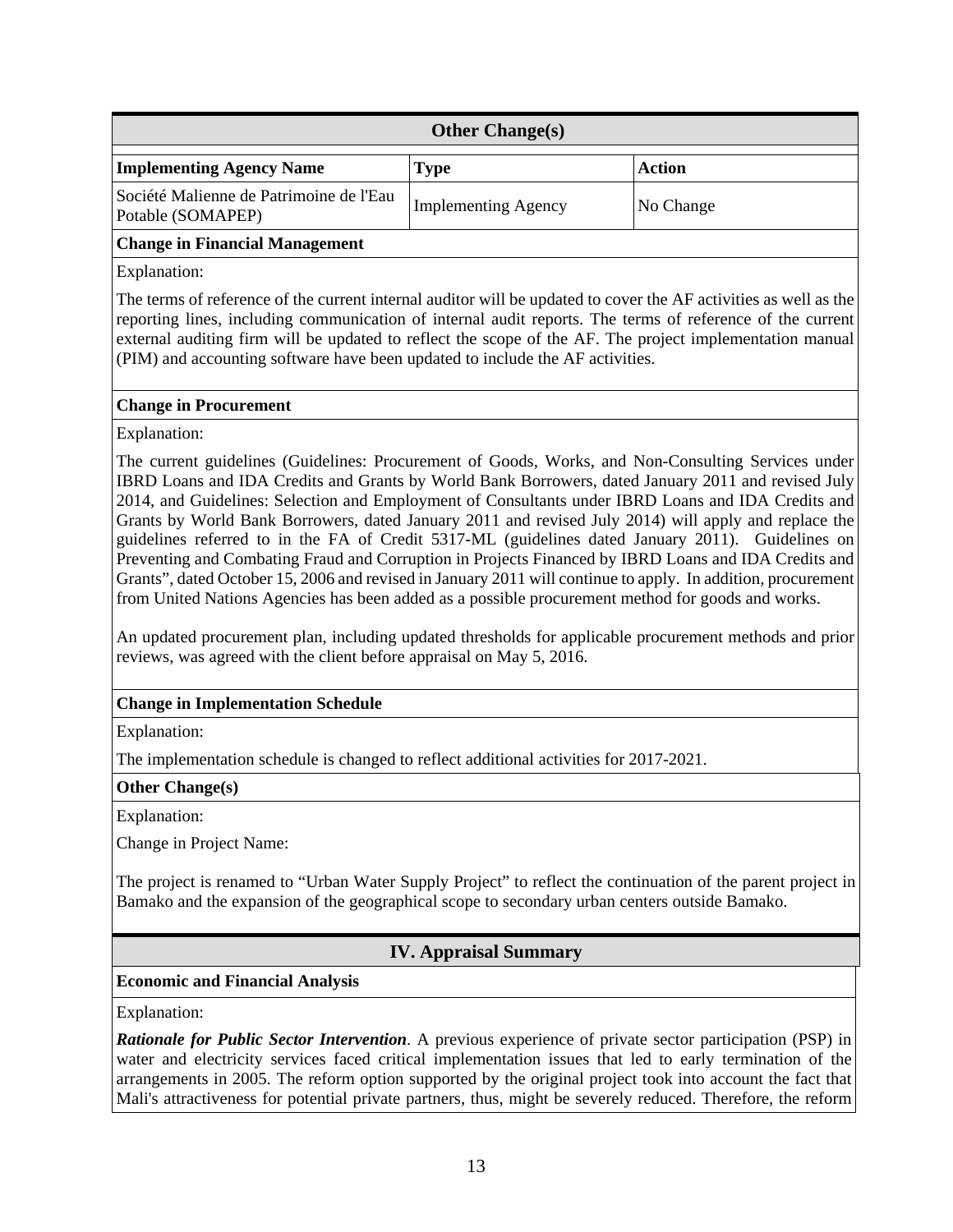consisted of splitting the sector's investment and operational responsibilities and establishing a performancebased contractual framework, similar to the ones set up in public-private partnerships of neighboring countries, although exclusively with public enterprises. It was also agreed that these arrangements will be reviewed after a reasonable time period to assess how the reform will be strengthened, including the need or not to seek PSP. This assessment will soon start.

*World Bank's Value Added*. The Bank's dialogue with sector actors and the Government has been instrumental in formulating the reform of the UWS subsector during the preparation of the original project and in helping implement the reform in parallel with the project's execution. The Bank is now in a privileged position to help SOMAPEP and SOMAGEP meet the challenges of the development of water services outside of Bamako. Value added will also be high at the implementation stage, with a Bank team highly knowledgeable about the sector challenges and the supervision of water investments.

*Cost-Benefit Analysis*. The cost-benefit analysis of the Project Appraisal Document (PAD) for the original project was updated to assess the economic internal rate of return (EIRR) and the net present value (NPV) of the overall project (original project and AF). The methodology is similar to the one used in the PAD. The PAD analysis was updated to reflect the current outcome of actual implementation and the impact of AF activities. Project benefits include the increased water consumption, the consumer surplus accruing to beneficiaries shifting from other water sources to water service connections or standposts, and the cost savings resulting from performance improvements. Project costs include investment costs, incremental operating costs, and renewal costs.

*Results*. The results of the updated analysis, together with the results of the PAD analysis of the original project, are summarized in Table 1. The NPVs are computed with the discount rate used in the PAD analysis (10 percent) and the current recommended rate for sustainable development projects (6 percent). The overall project (original project and AF) yields higher results than in the initial PAD analysis. The improvement is largely attributable to the actual outcome of the implementation of the original project.

#### **Table 1.** Results of Economic Analysis

|            | Unit                   |      | PAD Results Original Project and AF (Updated Results) |
|------------|------------------------|------|-------------------------------------------------------|
| NPV at 10% | US\$, millions $8.0$   |      | 22.9                                                  |
| NPV at 6%  | US\$, millions $124.8$ |      | 150.3                                                 |
| EIRR %     |                        | 10.5 | 11.4                                                  |

*Financial Analysis*. The financial and operating performances of SOMAGEP and SOMAPEP are reviewed in Annex 5. The main findings are as follows:

(a) SOMAGEP's operational performances have significantly improved since the inception of the reform and are nearing the ones observed in the best- managed utilities of the sub-region, as demonstrated by the positive evolution of the key contractual indicators (non-revenue water [NRW] and collection rate).

(b) SOMAGEP controlled key expenditures (energy and chemicals).

(c) Staff productivity (measured by the number of staff per 1,000 connections) stagnated. The substantial increase (+35%) of labor costs in 2015 resulted from the recruitment of more than 150 employees to meet the workload generated by the additional service connections and from exogenous salary increases decided by the Government; this decision led to a deterioration of the operating income and created tensions in the cash position of SOMAGEP.

(d) SOMAPEP maintained its financial equilibrium and continuously increased its net cash position, despite a confusing of its share of the water tariffs (the so-called prix patrimoine, Pp); however, the net income became negative from 2014 onward.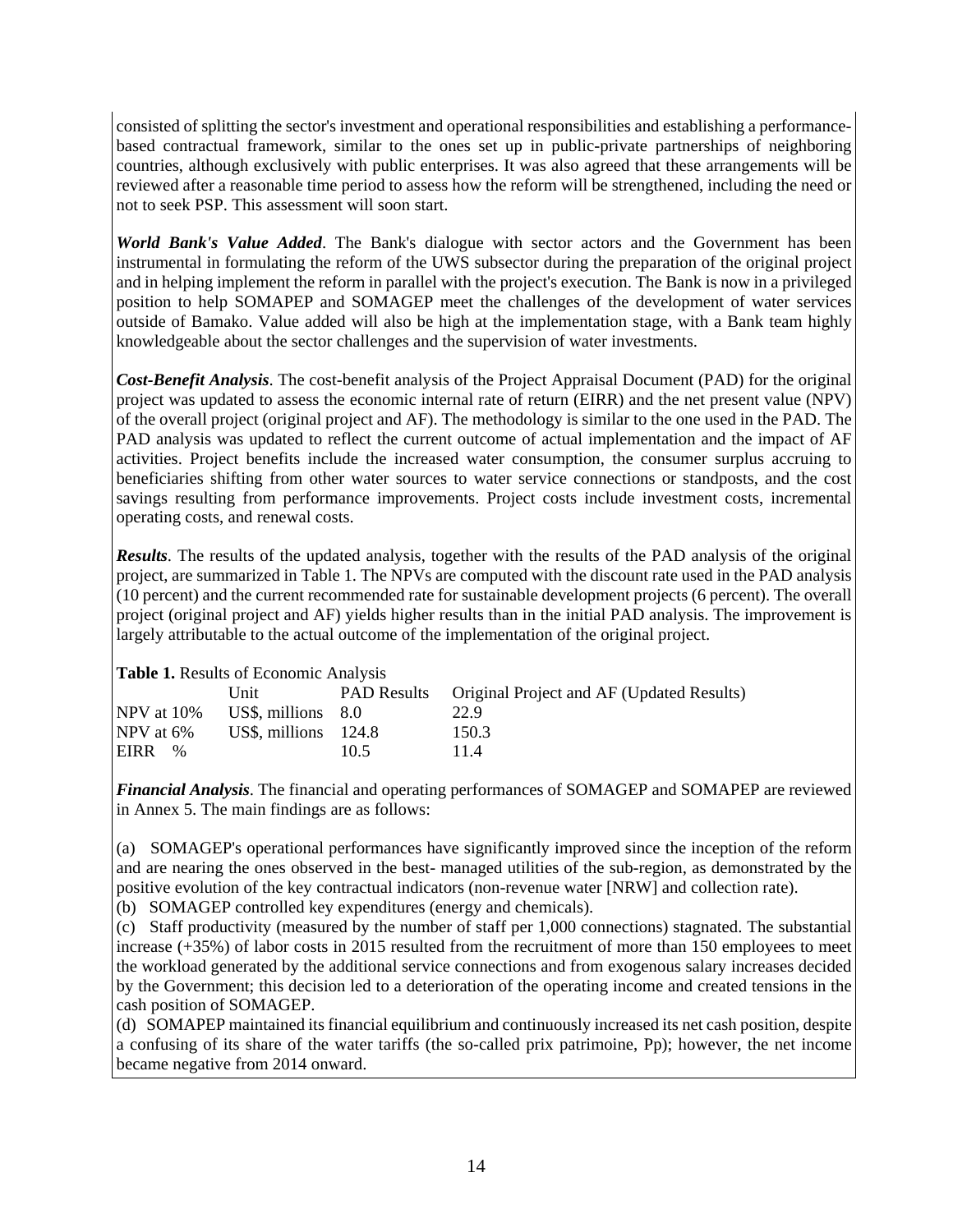(e) SOMAPEP controlled its cash operating expenditures per m3 of water sold, which are comparable to the ones of the efficient asset-holding companies of Senegal and Niger. The increase of SOMAPEP's staff and of its labor costs since 2012 is commensurate with the expansion of the company's activities.

*Allocation of Water Tariffs and Regulation*. The revenue sharing of the water tariff between the operator's price (*prix exploitant*, Pe) and the asset-holding company's price (Pp) was provisionally set in March 2013, pending a determination through the use of the sector's financial model to be prepared by CREE. The finalization of the model took longer than expected. The 2015 values of Pe and Pp are somewhat disconnected from the reality, particularly Pp, which may only cover SOMAGEP's cash operating expenditures. The execution of the regulatory function will be reviewed in the upcoming independent assessment of the sector reform.

CREE's regulatory model was eventually finalized and various scenarios of revision of the water tariffs, combined with investment financing options and operating subsidies were prepared in December 2015. These scenarios will be presented to the Government in July 2016 and a final decision will be taken after consultation with the sector's external partners. It is likely that the magnitude of the contemplated tariff increases will require an additional assessment of their social acceptability, which may be financed under Component C of the original project.

#### **Technical Analysis**

Explanation:

The water investment program supported by the AF originates from an investment program designed by SOMAPEP in close coordination with SOMAGEP to improve and develop water services in urban centers facing critical sustainability and access challenges. The proposed rehabilitation and expansion of water production facilities, transmission, storage and pumping facilities is designed to improve the quantity of water available to existing customers and the quality and reliability of service. The extension of the social connections and standposts programs to the targeted urban centers will be carried out in parallel with the expansion of secondary and tertiary networks. No major technical issues are expected from the AF because technologies considered for water supply systems are proven and well established.

*Readiness*. The design studies of the proposed AF investments are financed by the Government of Mali from internal resources. Bidding documents for activities scheduled in the first 18 months will be ready before effectiveness of the AF.

### **Social Analysis**

#### Explanation:

*Social Inclusion*. The project would continue to rely on pro-poor policies for developing access, including social water connections and public standposts programs.

*Citizen Engagement*. The original project includes the financing of customer satisfaction surveys and activities related to the generation of demand for social connections that will be expanded to cover the new targeted centers. These activities will be used to mainstream citizen engagement, particularly on (a) feedback of the urban population on the quality and availability of water services; and (b) the awareness of potential beneficiaries about their opportunities to obtain access to services. The intermediate indicators for citizen engagement were agreed at appraisal and read as follows: (a) percentage of satisfactory complaint resolution by the service operator; and (b) percentage of beneficiaries well-informed of their responsibilities regarding their access to water.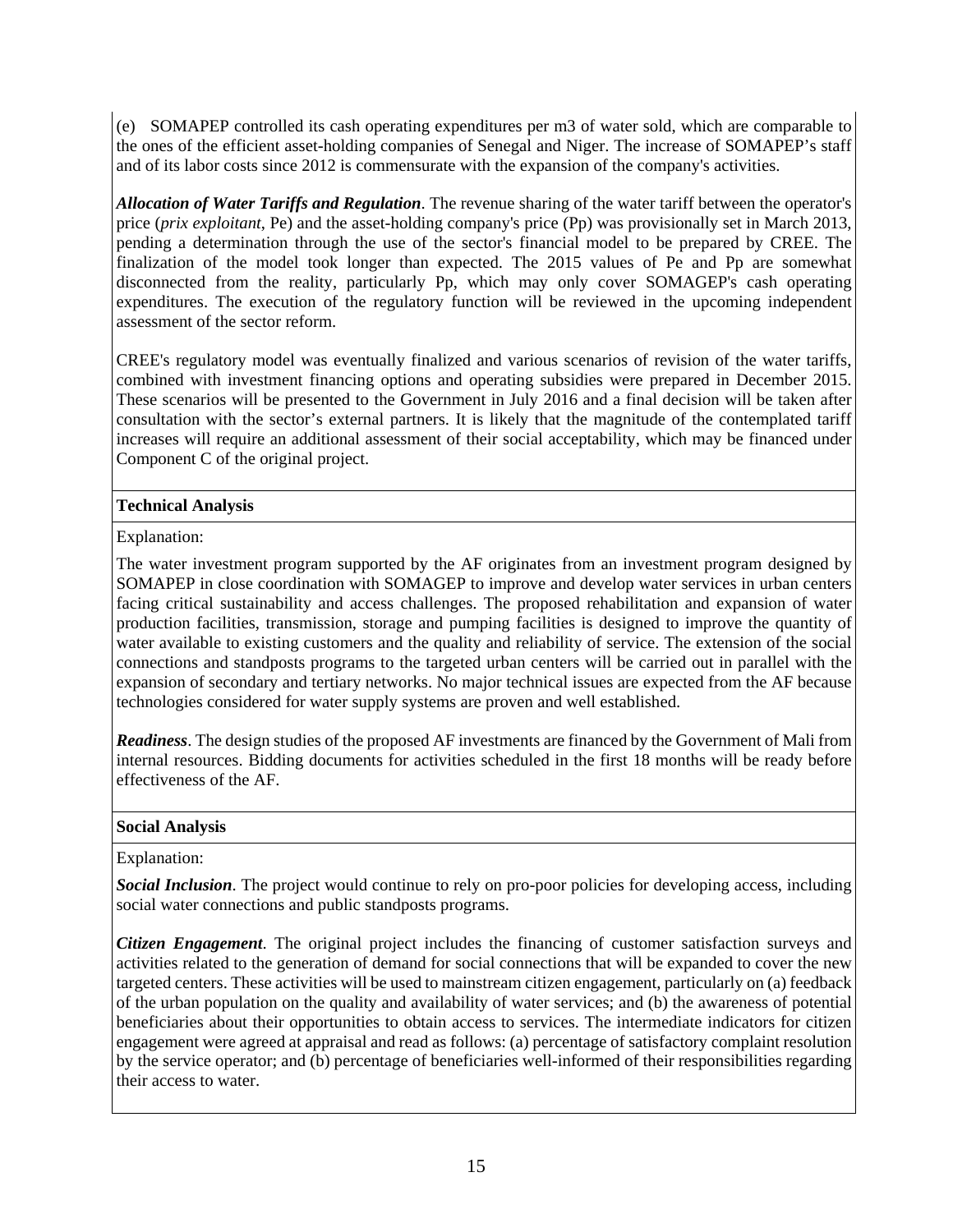*Gender*. The AF will benefit from activities under the existing Component C and the expected reallocation to increase funds for institutional strengthening and capacity building. This will enable a review of current gender issues emerging from sex disaggregated beneficiary assessments and provide training to SOMAPEP and SOMAGEP staff on gender mainstreaming in utility operations and policy.

#### **Environmental Analysis**

Explanation:

 $\overline{a}$ 

*Environmental Impact*. There are no significant or irreversible adverse environmental impacts expected from the implementation of activities that would be financed under the proposed AF. Most of the adverse environmental and social impacts associated with these investments will be small in scale and site specific, typical of a Category B project, and therefore easily manageable at an acceptable level.

*Safeguard Policies and Instruments*. The project's EA category remains B (Partial assessment). In addition to the three safeguards policies (OP/BP 4.01 Environmental Assessment, OP/BP 4.12 Involuntary Resettlement, and OP/BP 7.50 International Waterways) triggered by the parent project, the AF triggered OP/BP 4.11 (Physical Cultural Resources) to reflect that chance find artifacts can show up during civil works.

The AF will finance the construction of water production facilities that will be using waters of the Niger River, an international waterway serving many riparian countries. The total necessary volume to take per day is estimated to be around 5,500 cubic meters per day, cumulated for the five cities of Kita, Bougouni, Selingue, Markala and Gao. An authorization to withdraw a debit of 302,400 cubic meters per day was issued by the Niger Basin Authority (NBA) to the Government in 2011. To date, out of this total, only 144,000 cubic meters per day have been deducted for the water treatment plant of Bamako. The project will continue to rely upon the water withdrawal authorization issued by the  $NBA<sup>1</sup>$ .

As the exact physical locations of future investments are not yet known and will not be known by appraisal and the activities are diverse, the Borrower has accordingly updated the Environmental and Social Management Framework (ESMF) and the Resettlement Policy Framework (RPF). The ESMF and RPF were disclosed both in-country and at the Bank's InfoShop on May 13, 2016; and will be implemented accordingly.

During the parent project's implementation, screening of sub-projects has taken place to ensure identification and mitigation of any adverse impacts. In addition, limited Environmental and Social Impact Assessments and Resettlement Action Plans were developed and implemented. During the civil works' phase, a monthly environmental and social report was regularly produced by SOMAPEP. The Bank's safeguards specialists have been closely supporting the project and will continue to provide guidance and advice to ensure that the project will be implemented in full compliance with safeguards policies that are triggered (OP/BP 4.01, OP/BP 4.11, OP/BP 4.12, and OP/BP 7.50). Both safeguard instruments (ESMF and RPF) provide detailed mitigation measures to ensure sustainability and compliance with Malian regulations and legislation, as well as with the World Bank environmental and social policies.

<sup>&</sup>lt;sup>1</sup> NBA is the Niger Basin Authority which is composed by Benin, Burkina, Cameroun, Chad, Cote d'Ivoire, Guinea, Mali, Niger and Nigeria.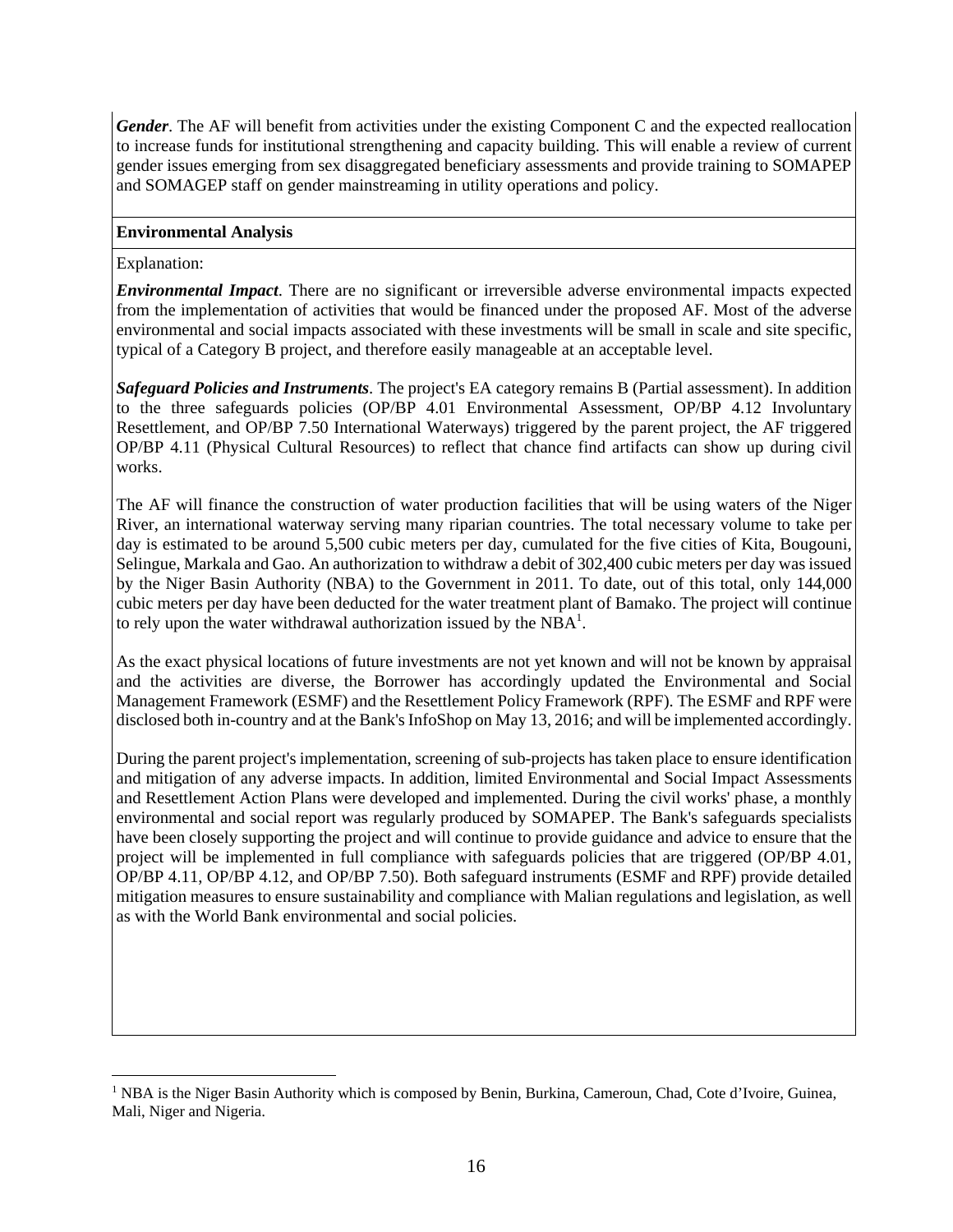### **Risk**

Explanation:

The overall risk associated with the AF is rated Substantial, in view of the country context, the risks associated with weaknesses identified during the first project implementation period and of the nature of the proposed activities. The political risk remains high, due to the security situation in the north (and its extension to the south through terrorist attacks). The security situation may have an impact on the implementation of AF activities in Gao and on the bidding process. Therefore, procurement from United Nations Agencies has been added as a possible procurement method for goods and works.

Other risks associated with the AF are assessed as Moderate, with the exception of the fiduciary risk, which is rated Substantial:

(a) Sector strategies and policies. The implementation of the sector reform demonstrates that all sector actors, including the government are strongly committed to the reform.

(b) Technical design. The works that are contemplated under the AF do not generate particular technical issues and the technologies are fully mastered by SOMAPEP and SOMAGEP. In addition, the satisfactory outcome of the bidding of waterworks under the original project demonstrated that there is an adequate level of competition for contracts in Mali.

(c) Institutional capacity for implementation and sustainability. SOMAPEP's implementation capacity has increased and AF activities are designed to address the specific sustainability issues that water services are facing in the targeted urban centers.

(d) Fiduciary. The procurement process may be affected by the security situation and the difficulties SOMAPEP faces to manage multiple contracts from activities supported by several donors.

(e) Environmental and social. The original project's implementation complied with the RPF and

SOMAPEP's safeguards team is being strengthened to address the weaknesses identified in the compliance with environmental safeguards.

(f) Stakeholders: Existing customers should perceive significant improvements in the delivery and quality of water supply services.

(g) Other. The screening undertaken at the AF Project Concept Stage confirmed that the potential climate and disaster risks on the project components and subsector (water supply) were low. Despite the location of the project in a Sahelian country, characterized by high temperatures and limited availability of water, both the physical and non-physical components of the overall project (original and AF) will significantly contribute to reduce potential negative climate impacts.

### **V. World Bank Grievance Redress**

26. Communities and individuals who believe that they are adversely affected by a Banksupported project may submit complaints to existing project-level grievance redress mechanisms or the Bank's Grievance Redress Service (GRS). The GRS ensures that complaints received are promptly reviewed to address project-related concerns. Project-affected communities and individuals may submit their complaint to the Bank's Independent Inspection Panel, which determines whether harm occurred, or could occur, as a result of the Bank's non-compliance with its policies and procedures. Complaints may be submitted at any time after concerns have been brought directly to the Bank's attention, and Bank management has been given an opportunity to respond. For information on how to submit complaints to the Bank's corporate GRS, visit http://www.worldbank.org/GRS. For information on how to submit complaints to the Bank's Inspection Panel, visit www.inspectionpanel.org.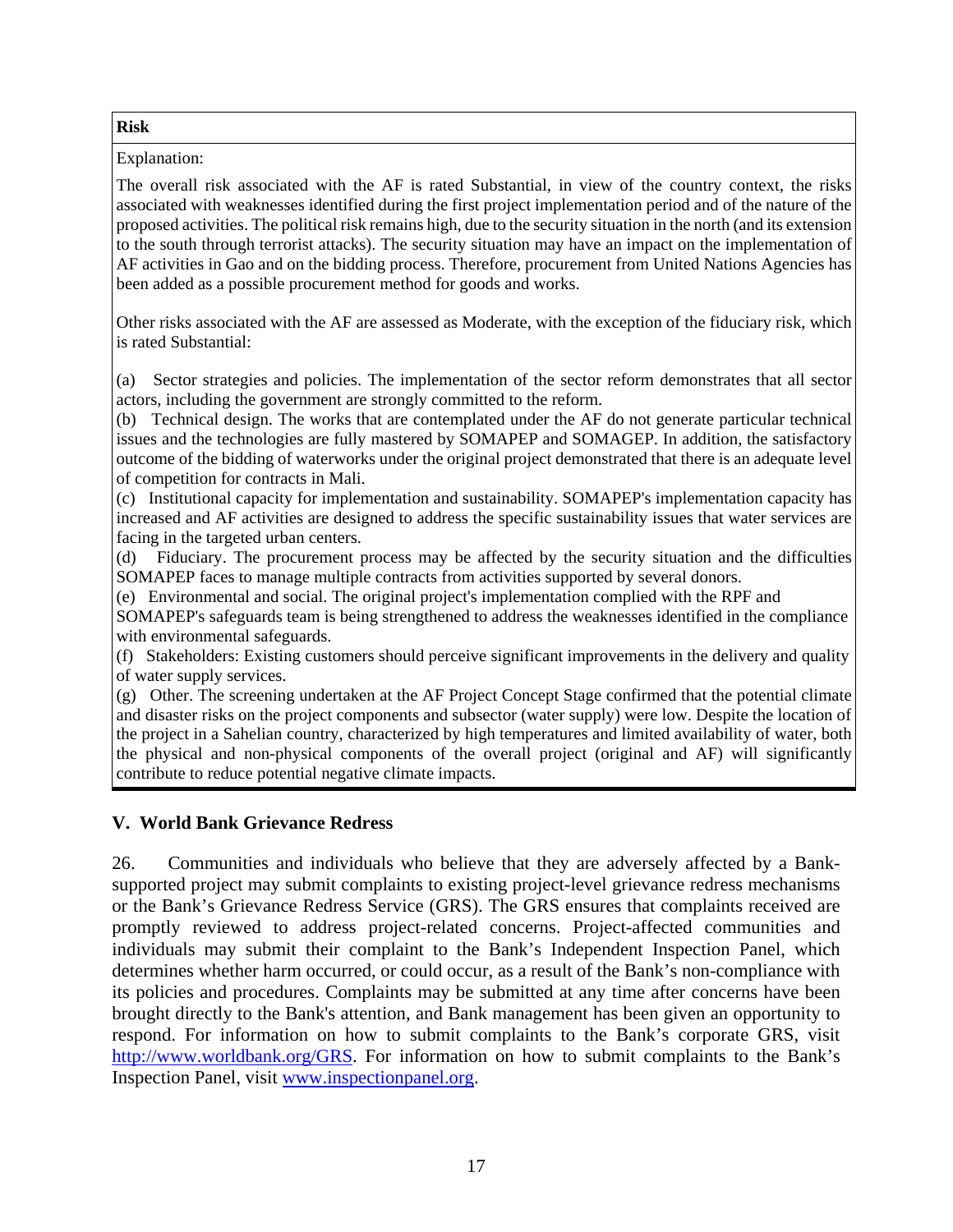#### **Annex 1: A. Revised Results Framework and Monitoring Indicators**

#### **Urban Water Supply Project – Additional Financing (P157438)**

### **Project Development Objectives**

Original Project Development Objective - Parent:

The overall objective of the proposed project is to increase access to sustainable water services in Bamako.

Proposed Project Development Objective - Additional Financing (AF):

The objective of the Project is to increase access to sustainable water services in selected urban areas within the Recipient's territory.

#### **Results**

Core sector indicators are considered: Yes Results reporting level: Project Level

|                                                                                   |             |                       | Unit of                | <b>Baseline</b>     | <b>Progress</b>                  |      |          | <b>Cumulative Target Values</b> |         |         |           |                                                     | <b>Responsibility</b>         |
|-----------------------------------------------------------------------------------|-------------|-----------------------|------------------------|---------------------|----------------------------------|------|----------|---------------------------------|---------|---------|-----------|-----------------------------------------------------|-------------------------------|
| <b>PDO Level Results Indicators</b>                                               | ore         | Status†               | <b>Measur</b><br>ement | Original<br>Project | <b>To Date</b><br>(May)<br>2016) | 2017 | 2018     | 2019                            | 2020    | 2021    | Frequency | Data Source/<br>Methodology                         | for Data<br><b>Collection</b> |
| People provided with access to<br>"improved water resources"<br>under the project | $\boxtimes$ | R                     | Number                 | $\Omega$            | $\theta$                         | 0    | 149,000  | 344,000                         | 580,000 | 710,000 | Annually  | No. connections x<br>$30 + No.$<br>standposts x 300 | <b>SOMAPEP</b>                |
| People with access to enhanced<br>water supply services under the<br>project      |             | R                     | Number                 | $\Omega$            | $\Omega$                         | 0    | $\Omega$ | 114,400                         | 241,600 | 256,000 | Annually  | Water pressure<br>data loggers                      | <b>SOMAGEP</b>                |
| Direct project beneficiaries                                                      | $\boxtimes$ | $\overline{\text{R}}$ | Number                 | $\Omega$            | $\theta$                         | 0    | 149,000  | 458,400                         | 827,600 | 966,000 | Annually  | Sum of the above                                    | <b>SOMAPEP</b>                |
| $o/w$ female                                                                      | $\boxtimes$ | $\mathbb{R}$          | Percenta<br>ge         | $\Omega$            | $\Omega$                         |      | 50       | 50                              | 50      | 50      | Annually  |                                                     | <b>SOMAPEP</b>                |
| Financial equilibrium of the<br>urban water supply subsector                      |             |                       | Yes/No                 | Yes                 | Yes                              | Yes  | Yes      | Yes                             | Yes     | Yes     | Annually  | Annual review of<br>CREE's regulatory<br>model      | <b>SOMAPEP</b><br>and CREE    |

*Note:*  $\dagger$ Status codes:  $C =$  continued;  $D =$  dropped;  $N =$  new;  $R =$  revised.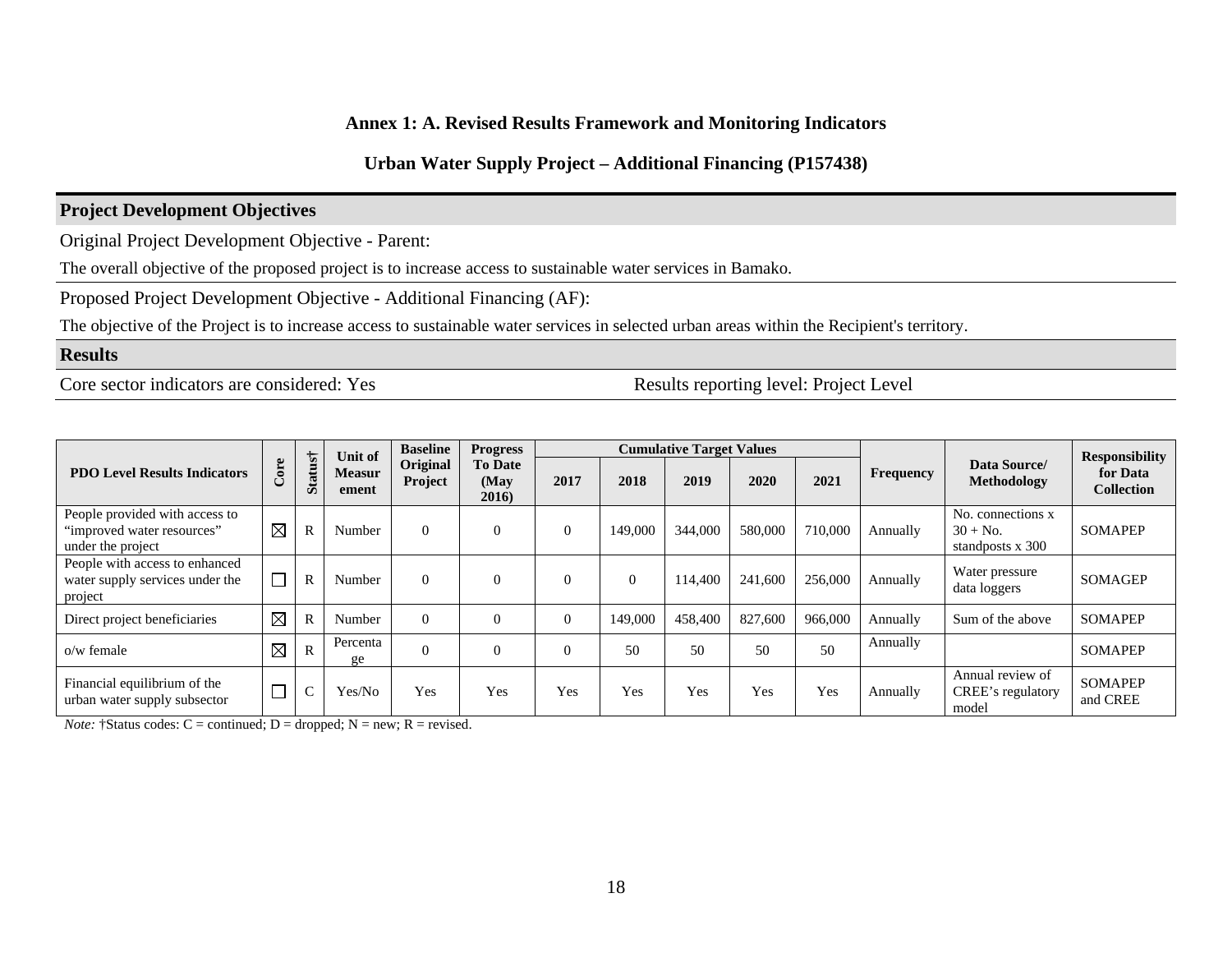|                                                                                                                              |             |              | Unit of                | <b>Baseline</b>     | <b>Progress</b>                 | <b>Cumulative Target Values</b> |                |                |                          |        |                           |                                     | <b>Responsibility</b>         |
|------------------------------------------------------------------------------------------------------------------------------|-------------|--------------|------------------------|---------------------|---------------------------------|---------------------------------|----------------|----------------|--------------------------|--------|---------------------------|-------------------------------------|-------------------------------|
| <b>Intermediate Results</b><br><b>Indicators</b>                                                                             | Core        | Status†      | <b>Measur</b><br>ement | Original<br>Project | <b>To Date</b><br>(May<br>2016) | 2017                            | 2018           | 2019           | 2020                     | 2021   | Frequency                 | Data Source/<br><b>Methodology</b>  | for Data<br><b>Collection</b> |
| Water storage capacity<br>constructed                                                                                        |             | $\mathbb{R}$ | m <sup>3</sup>         | $\overline{0}$      | $\theta$                        | 20,000                          | 20,000         | 21,000         | 22,000                   | 22,000 | Annually                  | Progress reports                    | <b>SOMAPEP</b>                |
| Transmission pipes constructed                                                                                               | $\Box$      | $\mathsf{C}$ | km                     | $\theta$            | 11.3                            | 13.0                            | 13.0           | 13.0           | 13.0                     | 13.0   | Annually                  | Progress reports                    | <b>SOMAPEP</b>                |
| Improved community water<br>points constructed or<br>rehabilitated under the project                                         | $\boxtimes$ | R            | Number                 | $\overline{0}$      | $\Omega$                        | $\mathbf{0}$                    | 130            | 280            | 500                      | 700    | Annually                  | Progress reports                    | <b>SOMAGEP</b>                |
| New piped household water<br>connections that are resulting<br>from the project intervention                                 | $\boxtimes$ | $\mathsf{R}$ | Number                 | $\Omega$            | $\Omega$                        | $\overline{0}$                  | 11,000         | 26,000         | 43,000                   | 50,000 | Annually                  | Progress reports                    | <b>SOMAGEP</b>                |
| Distribution pipes constructed                                                                                               |             | $\mathbb{R}$ | km                     | $\overline{0}$      | $\mathbf{0}$                    | 50                              | 280            | 660            | 857                      | 957    | Annually                  | Progress reports                    | <b>SOMAPEP</b>                |
| Production capacity installed<br>under the project                                                                           |             | N            | $m^3$ /day             | $\overline{0}$      | $\theta$                        | $\overline{0}$                  | $\overline{a}$ | 2,000          | 4,000                    | 7,500  | Annually                  | Progress reports                    | <b>SOMAPEP</b>                |
| Satisfactory complaint resolution<br>by the service operator                                                                 |             | N            | Percenta<br>ge         |                     | 80                              | 85                              | 88             | 90             | 91                       | 92     | Annual                    | Annual reports                      | <b>SOMAPEP</b>                |
| Beneficiaries who know at<br>least two of their<br>responsibilities regarding<br>their access to water". Please<br>reconcile |             | N            | Percenta<br>ge         |                     | $\theta$                        | 25                              | 50             | $\overline{a}$ | 75                       | 75     | Every two<br>years        | Customer<br>satisfaction<br>surveys | <b>SOMAPEP</b>                |
| Completion of technical audits                                                                                               |             | $\mathsf{C}$ | Yes/No                 | No                  | N <sub>o</sub>                  | Yes                             | Yes            | Yes            | Yes                      | Yes    | Annually                  | Audit reports                       | <b>SOMAPEP</b>                |
| Completion of the assessment of<br>the execution of contractual<br>arrangements                                              | $\Box$      | $\mathsf{C}$ | Yes/No                 | No                  | No                              | Yes                             | $\overline{a}$ |                | $\overline{\phantom{a}}$ |        | One<br>assessment<br>only | Progress reports                    | <b>SOMAPEP</b>                |
| <i>Note:</i> $\dagger$ Status codes: C = continued; D = dropped; N = new; R = revised.                                       |             |              |                        |                     |                                 |                                 |                |                |                          |        |                           |                                     |                               |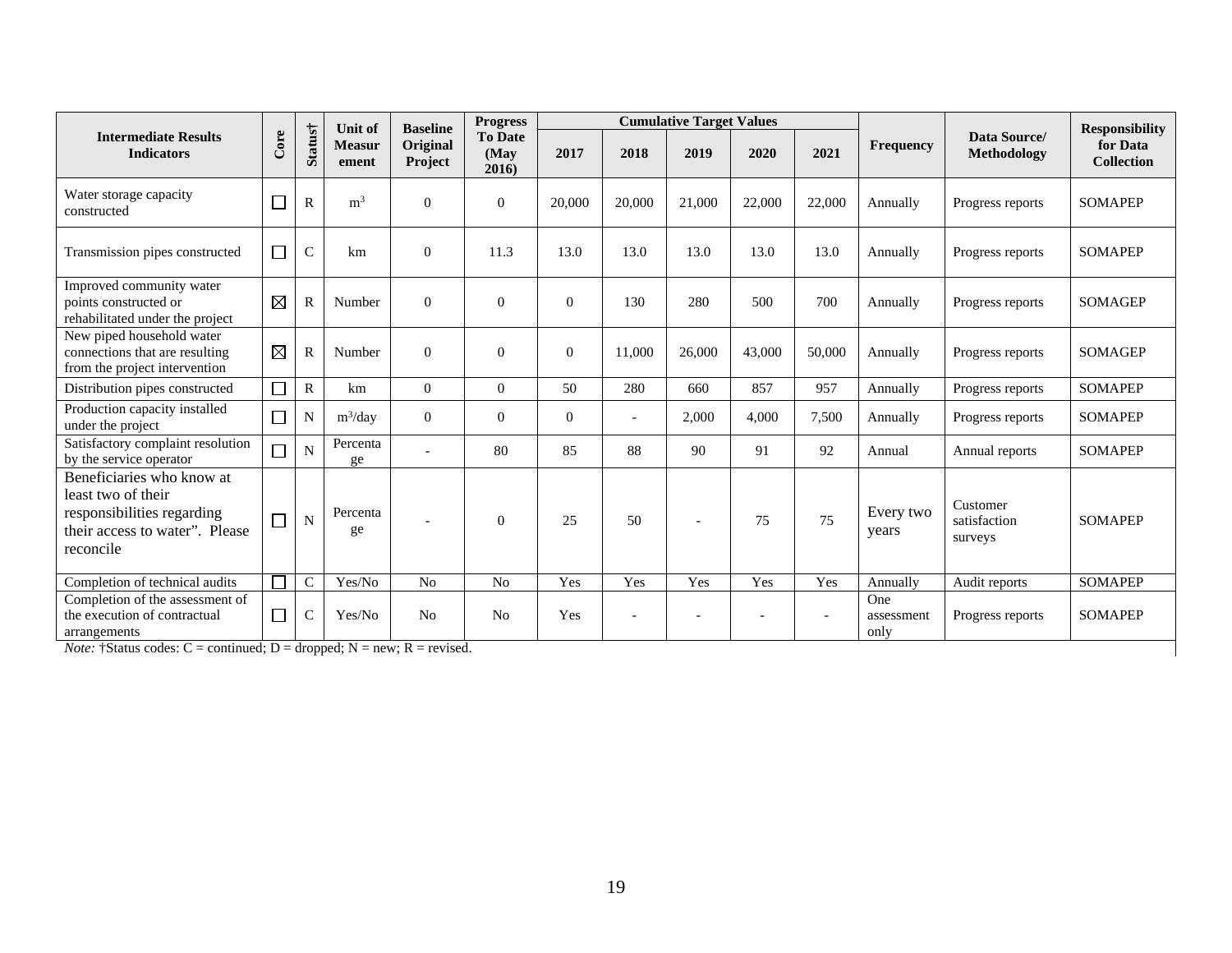# **Summary of Results Framework Changes**

|                                                                                              | <b>Revisions to the Results Framework</b>                                                                 | Comments/<br><b>Rationale for Change</b>                                                                                                                                                                                      |
|----------------------------------------------------------------------------------------------|-----------------------------------------------------------------------------------------------------------|-------------------------------------------------------------------------------------------------------------------------------------------------------------------------------------------------------------------------------|
| <b>PDO</b>                                                                                   |                                                                                                           |                                                                                                                                                                                                                               |
| Current (PAD)                                                                                | Proposed                                                                                                  |                                                                                                                                                                                                                               |
| To increase access to sustainable water<br>services in Bamako                                | To increase access to sustainable water<br>services in selected urban areas                               | Expansion of the geographical scope of<br>the project to secondary centers under<br>the AF<br>Sustainability criteria are developed in<br>Annex 2                                                                             |
| <b>PDO</b> indicators                                                                        |                                                                                                           |                                                                                                                                                                                                                               |
| Current (PAD)                                                                                | Proposed change*                                                                                          |                                                                                                                                                                                                                               |
| People provided with access to<br>"Improved Water Sources" under the<br>project              | Change in the EOPT value: increased<br>from 390,000 to 710,000 people.                                    | Outcome impact of the AF                                                                                                                                                                                                      |
| People with access to enhanced water<br>supply services under the project                    | Change in the EOPT value: increased<br>from 220,000 to 256,000 people                                     | Outcome impact of the AF                                                                                                                                                                                                      |
| Direct project beneficiaries,                                                                | Change in the EOPT value: increased<br>from 610,000 to 966,000                                            | Outcome impact of the AF                                                                                                                                                                                                      |
| of which female (%)                                                                          | Adjustment from 49.8% to 50%                                                                              |                                                                                                                                                                                                                               |
| Financial equilibrium of the urban<br>water supply sector                                    | No change                                                                                                 | Definition of financial equilibrium<br>remains as: Net cash balance (previous<br>year plus net cash flow from operations<br>minus debt service and variation of<br>working capital requirements) positive<br>or equal to zero |
| <b>Intermediate Results indicators</b>                                                       |                                                                                                           |                                                                                                                                                                                                                               |
| Current (PAD)                                                                                | Proposed change*                                                                                          |                                                                                                                                                                                                                               |
| Water storage capacity constructed                                                           | Change in the EOPT value: from 20,000<br>$m^3$ to 22,000 $m^3$                                            | Impact of the AF activities                                                                                                                                                                                                   |
| Transmission pipes constructed                                                               | No change                                                                                                 |                                                                                                                                                                                                                               |
| Improved community water points<br>constructed or rehabilitated under the<br>project         | Change in the EOPT value: increased<br>from 300 to 700 additional community<br>water points               | Impact of the AF activities                                                                                                                                                                                                   |
| New piped household water<br>connections that are resulting from the<br>project intervention | Change in the EOPT value: increased<br>from 30,000 to 50,000 water connections                            | Impact of the AF activities                                                                                                                                                                                                   |
| Distribution pipes constructed                                                               | Change in the EOPT value: from 597 km<br>to 957 km                                                        | Impact of the AF activities                                                                                                                                                                                                   |
|                                                                                              | (New) Production capacity installed<br>under the project: $7,500 \text{ m}^3/\text{day}$                  | Impact of the AF activities                                                                                                                                                                                                   |
|                                                                                              | (New) Percentage of satisfactory<br>complaint resolution by the service<br>operator                       | Corporate requirement to monitor citizen<br>engagement in IDA-financed projects                                                                                                                                               |
|                                                                                              | (New) Beneficiaries who know at least<br>two of their responsibilities regarding<br>their access to water | Corporate requirement to monitor citizen<br>engagement in IDA-financed projects                                                                                                                                               |
| Completion of technical audits                                                               | No change                                                                                                 |                                                                                                                                                                                                                               |
| Completion of the assessment of the<br>execution of contractual arrangements                 | No change                                                                                                 |                                                                                                                                                                                                                               |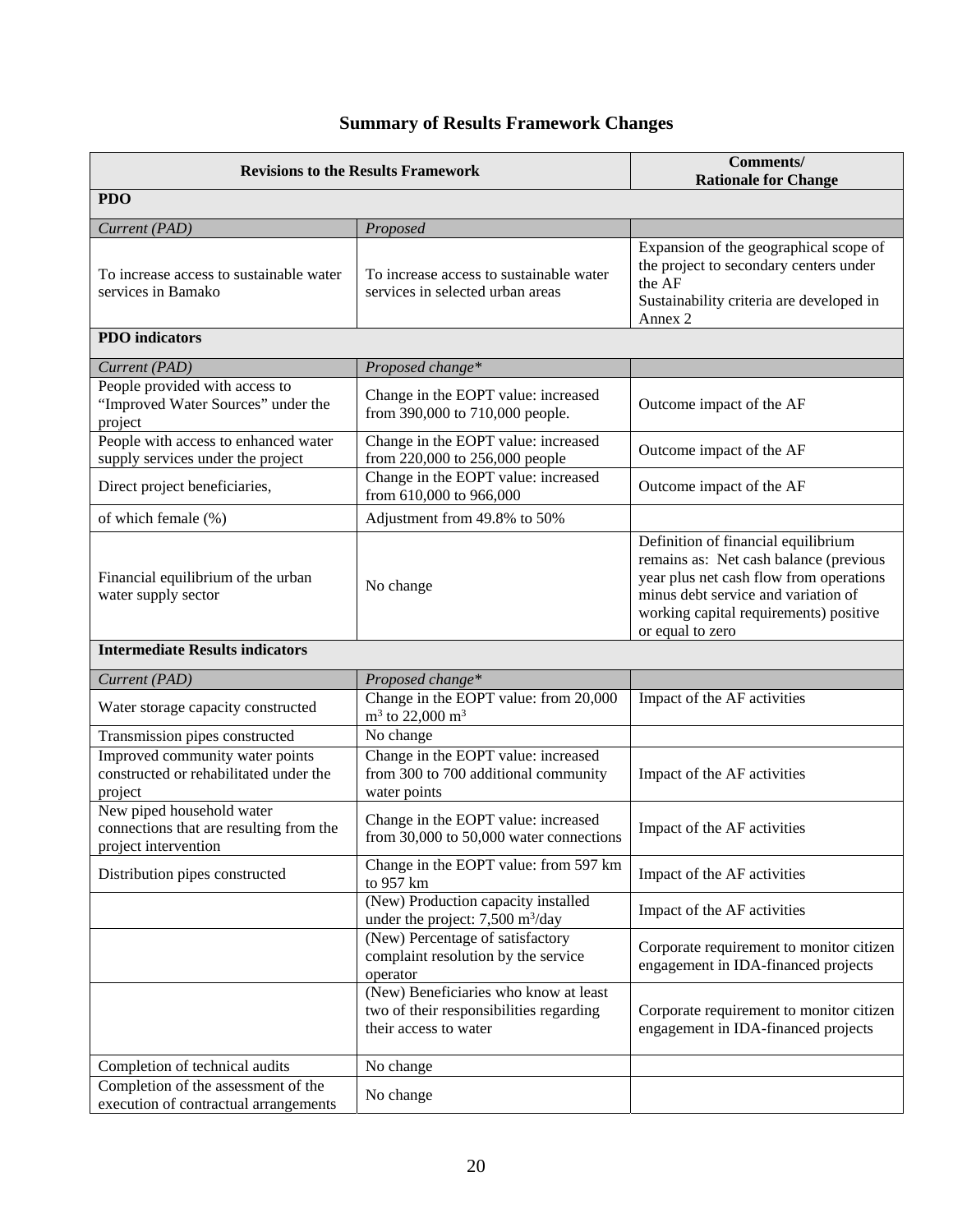### **Annex 2: Detailed Description of Additional Activities**

### **Urban Water Supply Project – Additional Financing (P157438)**

1. This annex reviews how the existing challenges facing urban water services and the PDO will be addressed by the proposed AF and then provides a detailed description of the activities financed under the AF.

### **Access and Sustainability Challenges**

2. As shown in Table 2.1, all targeted centers, with the exception of Gao, exhibit low access rates, which are significantly lower than 50 percent. This is attributable to (a) a dearth of water investment in secondary centers since the termination of the PSP arrangements; (b) the high population growth, which left many urbanized areas without distribution networks; and (c) the high cost of service connections. The high water access rate in Gao is not reflective of the actual situation, as this city has recently experienced a huge inflow of migrants and refugees, who are not accounted for in the population estimate.

| <b>Centers</b>                | <b>Bougouni</b> | Gao     | Kita    | <b>Markala</b> | <b>Nioro</b> | Sélingué |
|-------------------------------|-----------------|---------|---------|----------------|--------------|----------|
| Population                    | 83,000          | 106,000 | 120.000 | 58,000         | 60,000       | 33,500   |
| No. of service<br>connections | 3,062           | 6.092   | 3,700   | 1,600          | 1.950        | 506      |
| No. of<br>standposts          | 31              | 117     | 35      | 25             | 21           | 19       |
| Access rate                   | 48%             | 91%     | 40%     | 41%            | 43%          | 31%      |

| Table 2.1. Water Access in the Targeted Centers (2015) |  |  |  |  |  |  |  |  |
|--------------------------------------------------------|--|--|--|--|--|--|--|--|
|--------------------------------------------------------|--|--|--|--|--|--|--|--|

*Source:* SOMAGEP.

3. In addition, the backlog of renewal investments in the centers led to the deterioration of existing facilities, particularly for production facilities using surface water (water intakes and water treatment plants (WTPs) and groundwater (boreholes) and for water storage facilities. The deteriorated condition of facilities, compounded by other deficiencies, led to various sustainability issues in the delivery of water services, which are listed in Table 2.2.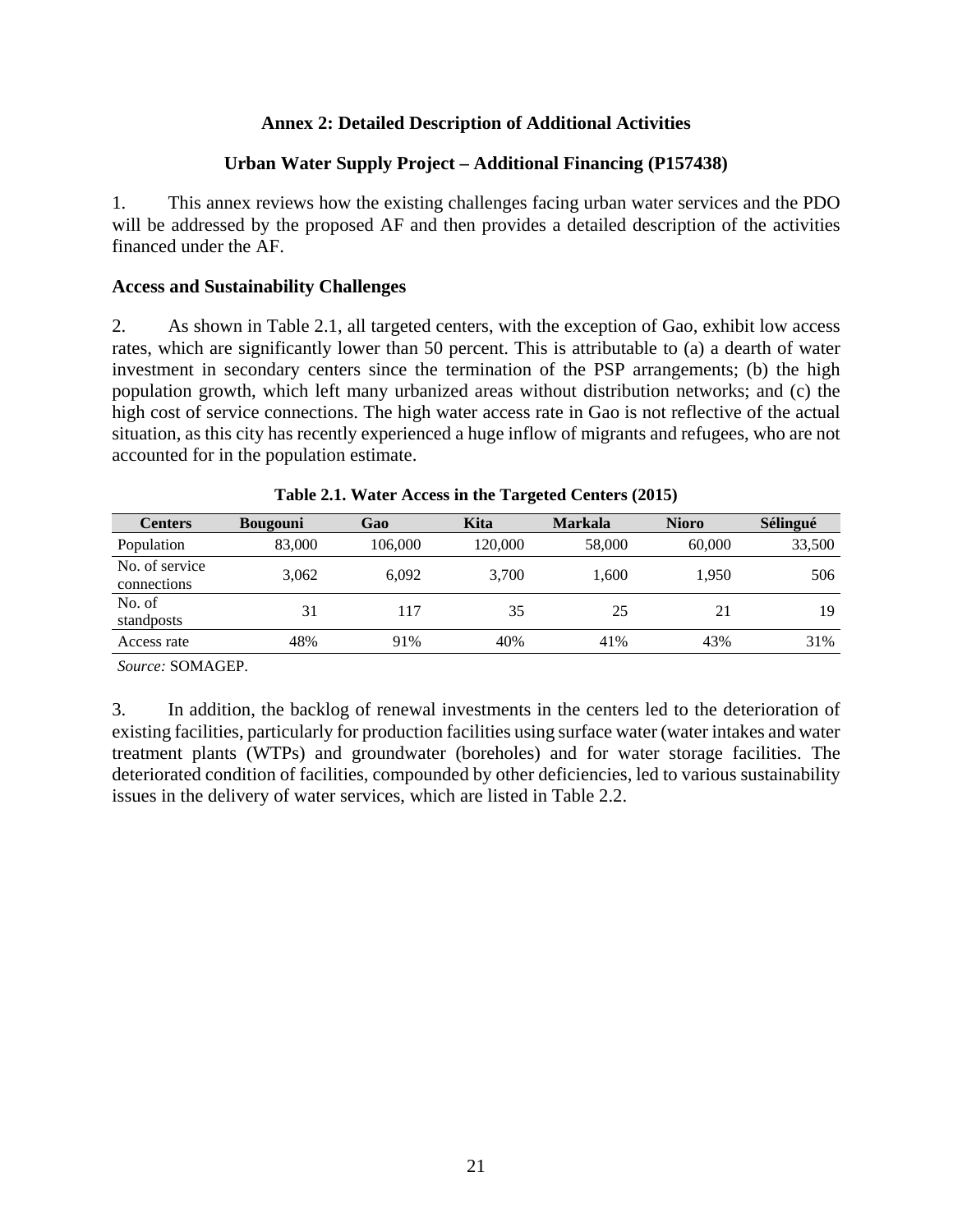| <b>Issue</b>                                      | <b>Bougouni</b>                       | Gao                                                 | Kita                                             | <b>Markala</b>                        | <b>Nioro</b>                          | Sélingué                              |
|---------------------------------------------------|---------------------------------------|-----------------------------------------------------|--------------------------------------------------|---------------------------------------|---------------------------------------|---------------------------------------|
| <b>Facilities in</b><br>deteriorated<br>condition | Raw water<br>intake                   | Raw water<br>intake, WTP                            | Raw water<br>intake, WTP.<br>and<br>transmission | Raw water<br>intake, WTP              | <b>Boreholes</b>                      |                                       |
| Water<br>quality                                  |                                       | Iron and<br>manganese<br>content above<br>standards |                                                  |                                       |                                       |                                       |
| Water<br>pressure                                 |                                       |                                                     | Insufficient<br>storage<br>capacity              |                                       |                                       | Insufficient<br>storage<br>capacity   |
| Water<br>shortages                                | Insufficient<br>treatment<br>capacity | Insufficient<br>treatment<br>capacity               | Insufficient<br>treatment<br>capacity            | Insufficient<br>treatment<br>capacity | Insufficient<br>yield of<br>boreholes | Insufficient<br>treatment<br>capacity |
| Source: SOMAPEP                                   |                                       |                                                     |                                                  |                                       |                                       |                                       |

**Relationship between Additional Activities, the PDO, and Challenges** 

4. In line with the PDO, the proposed AF will help scale up the results of the original project in developing access to sustainable water services by (a) improving the reliability of water services for existing customers through the rehabilitation and expansion of existing water production, transmission, and storage facilities; and (b) increasing access to piped water by constructing social water connections and public standposts. The AF will also seek to promote social inclusion and foster accountability through citizen engagement. The AF's responses to the access and sustainability challenges is detailed in Table 2.3.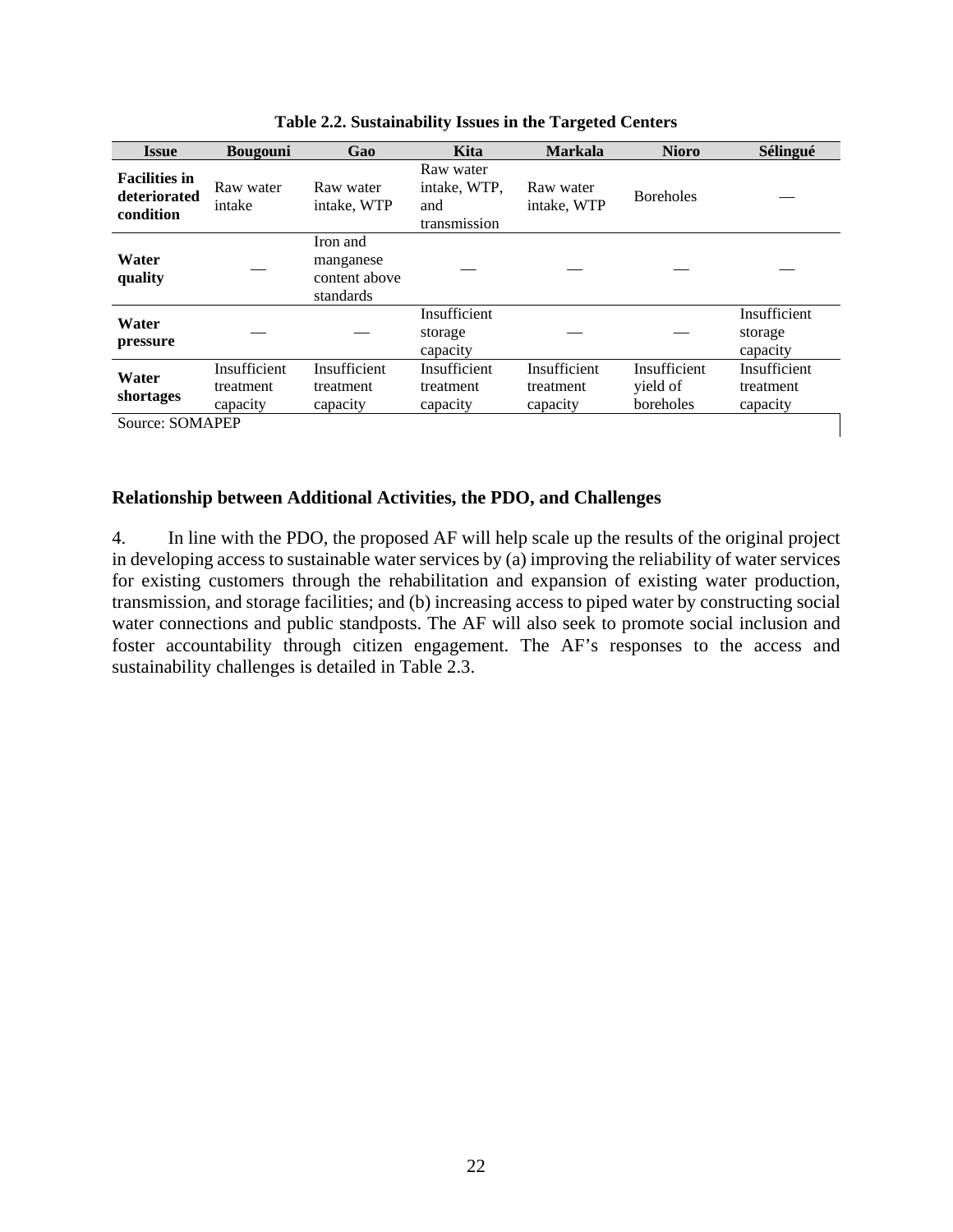|                                  | <b>Issues/Centers</b>                                                 | <b>AF Response</b>                                | <b>Monitoring</b>                                                         |
|----------------------------------|-----------------------------------------------------------------------|---------------------------------------------------|---------------------------------------------------------------------------|
|                                  | Quality and reliability of water services                             |                                                   |                                                                           |
| <b>Water Quality</b>             | Excessive iron and                                                    | Installation of iron and                          | Progress reports (from                                                    |
|                                  | manganese content: Gao                                                | manganese removal facilities                      | supervision engineers)                                                    |
| Reliability and<br>continuity of | Water shortages due to<br>insufficient water production               |                                                   | <b>Additional production</b><br>capacity installed <sup>†</sup>           |
| service                          | resulting from:<br>• deterioration of raw<br>water intake facilities: | Rehabilitation or replacement<br>of water intakes | Additional water storage<br>constructed <sup>+</sup>                      |
|                                  | Kita, Bougouni,<br>Sélingué, Markala, and<br>Gao                      |                                                   | Progress reports                                                          |
|                                  | · defective WTPs: Kita,<br>Markala                                    | Rehabilitation of water<br>treatment facilities   |                                                                           |
|                                  | • insufficient yield of<br>production boreholes:<br>Nioro, Gao        | Rehabilitation or replacement<br>of boreholes     |                                                                           |
|                                  | Insufficient water quantity:                                          | Expansion of water treatment                      |                                                                           |
|                                  | Kita, Sélingué, Gao                                                   | capacity                                          |                                                                           |
|                                  | Insufficient water pressure                                           | Rehabilitation and                                |                                                                           |
|                                  | due to insufficient water                                             | construction of elevated water                    |                                                                           |
|                                  | storage: Sélingué, Markala                                            | storage tanks                                     |                                                                           |
| Access to water services         |                                                                       |                                                   |                                                                           |
| Absence of                       | Insufficient distribution                                             | Expansion of primary                              | Distribution pipes                                                        |
| water service                    | network: all centers                                                  | networks in Kita, Bougouni,                       | constructed <sup>+</sup>                                                  |
|                                  |                                                                       | Markala, and Gao                                  |                                                                           |
|                                  |                                                                       | Expansion of secondary and                        |                                                                           |
|                                  |                                                                       | tertiary networks in all centers                  |                                                                           |
|                                  | Excessive cost of service                                             | Installation of subsidized                        | New piped household                                                       |
|                                  | connections: all centers                                              | (social) service connections in<br>all centers    | water connections that<br>are resulting from the<br>project intervention† |
|                                  | Low population density in                                             | Installation of standposts in                     | Improved community                                                        |
|                                  | some peri-urban areas: all                                            | urban areas where population                      | water points constructed                                                  |
|                                  | centers                                                               | density does not warrant the                      | or rehabilitated under                                                    |
|                                  |                                                                       | installation of service                           | the project†                                                              |
|                                  |                                                                       | connections                                       |                                                                           |

| Table 2.3. AF's Response to Challenges |  |  |
|----------------------------------------|--|--|
|----------------------------------------|--|--|

*Note:* † Project's monitoring indicator.

# **Detailed Project Activities**

5. AF activities were selected during identification to fit the financial envelope allocated to the AF. All activities are regrouped in a new Component D: Water Supply in Secondary Centers, which comprises 7 subcomponents.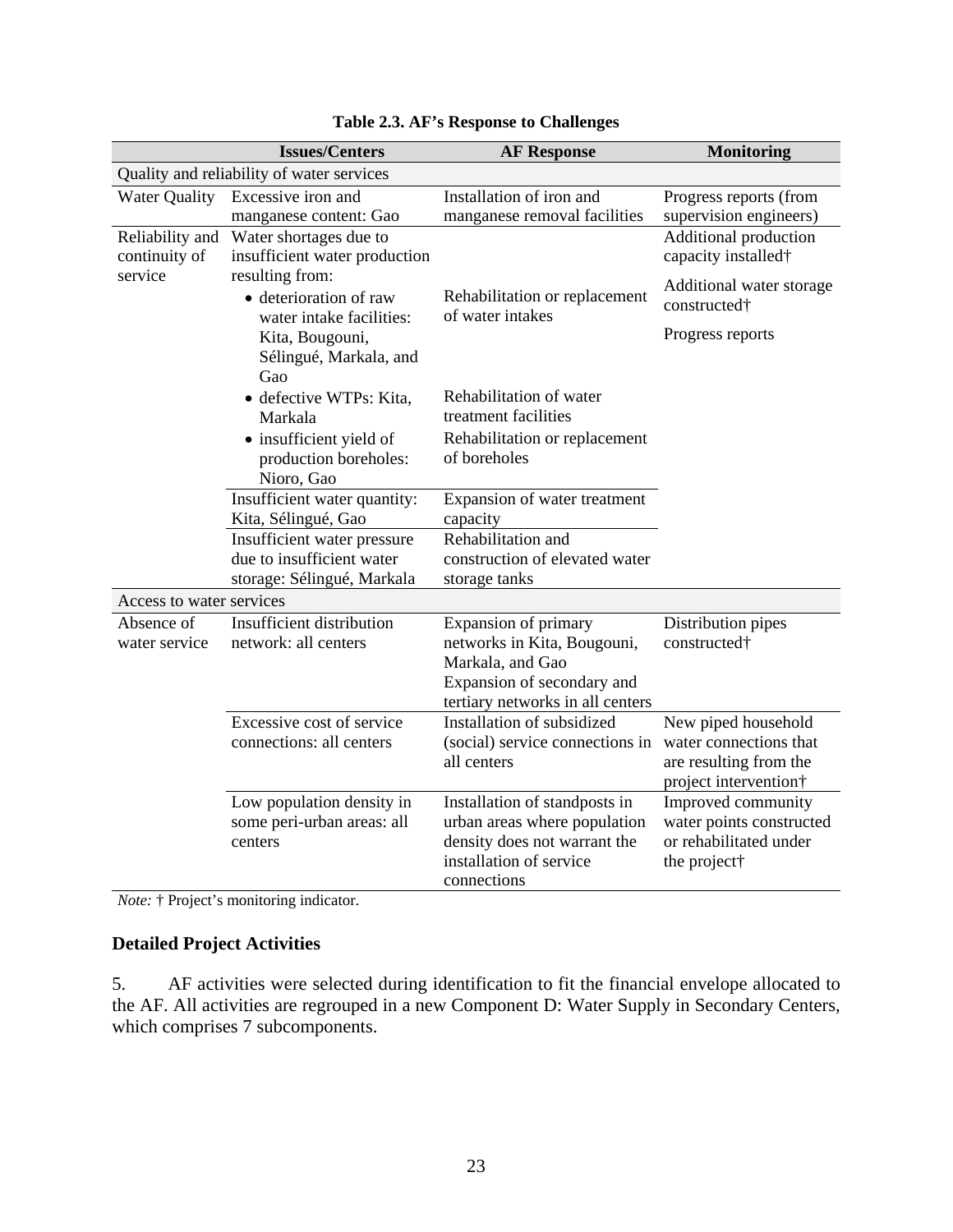**Subcomponent D.1 Kita - US\$11.70 million:** This subcomponent will comprise the following activities:

- (a) Improvement of water services through (i) the rehabilitation of existing production facilities, including the water intake pumping station, the WTP, the transmission line (6 km), and ancillary facilities; (ii) the expansion of the water treatment production capacity by  $1,000 \text{ m}^3$  per day; (iii) the construction of an elevated storage tank  $(1,000 \text{ m}^3)$
- (b) Development of access with (i) the construction of 15 km of primary distribution networks; (ii) the construction of 65 km of secondary and tertiary distribution networks; and (iii) the supply and installation of 5,000 social connections and 100 standposts

**Subcomponent D.2 Bougouni - US\$6.15 million:** This subcomponent will comprise the following activities:

- (a) Improvement of water services through the rehabilitation of existing production facilities, including the water intake pumping station and ancillary facilities, enabling an additional production capacity of  $500 \text{ m}^3$  per day
- (b) Development of access with (i) the construction of 10 km of primary distribution networks; (ii) the construction of 50 km of secondary and tertiary distribution networks; and (iii) the supply and installation of 4,000 social connections and 80 standposts

**Subcomponent D.3 Sélingué - US\$9.66 million:** This subcomponent will comprise the following activities:

- (a) Improvement of water services through the construction of new production facilities, including: (i) a new water intake and pumping station; (ii) a new WTP  $(1,500 \text{ m}^3 \text{ per})$ day); (iii) the construction of a storage tank  $(1,000 \text{ m}^3)$  and a discharge pipe
- (b) Development of access with (i) the construction of 60 km of secondary and tertiary distribution networks; and (ii) the supply and installation of 4,000 social connections and 80 standposts

**Subcomponent D.4 Nioro du Sahel - US\$3.73 million:** This subcomponent will comprise the following activities:

(a) Improvement of water services through (i) the rehabilitation of existing production facilities, including the well-field connection pipes, the remote control facilities, and the well-field storage tanks; and (ii) the drilling and equipment of four additional boreholes and the construction of connection pipes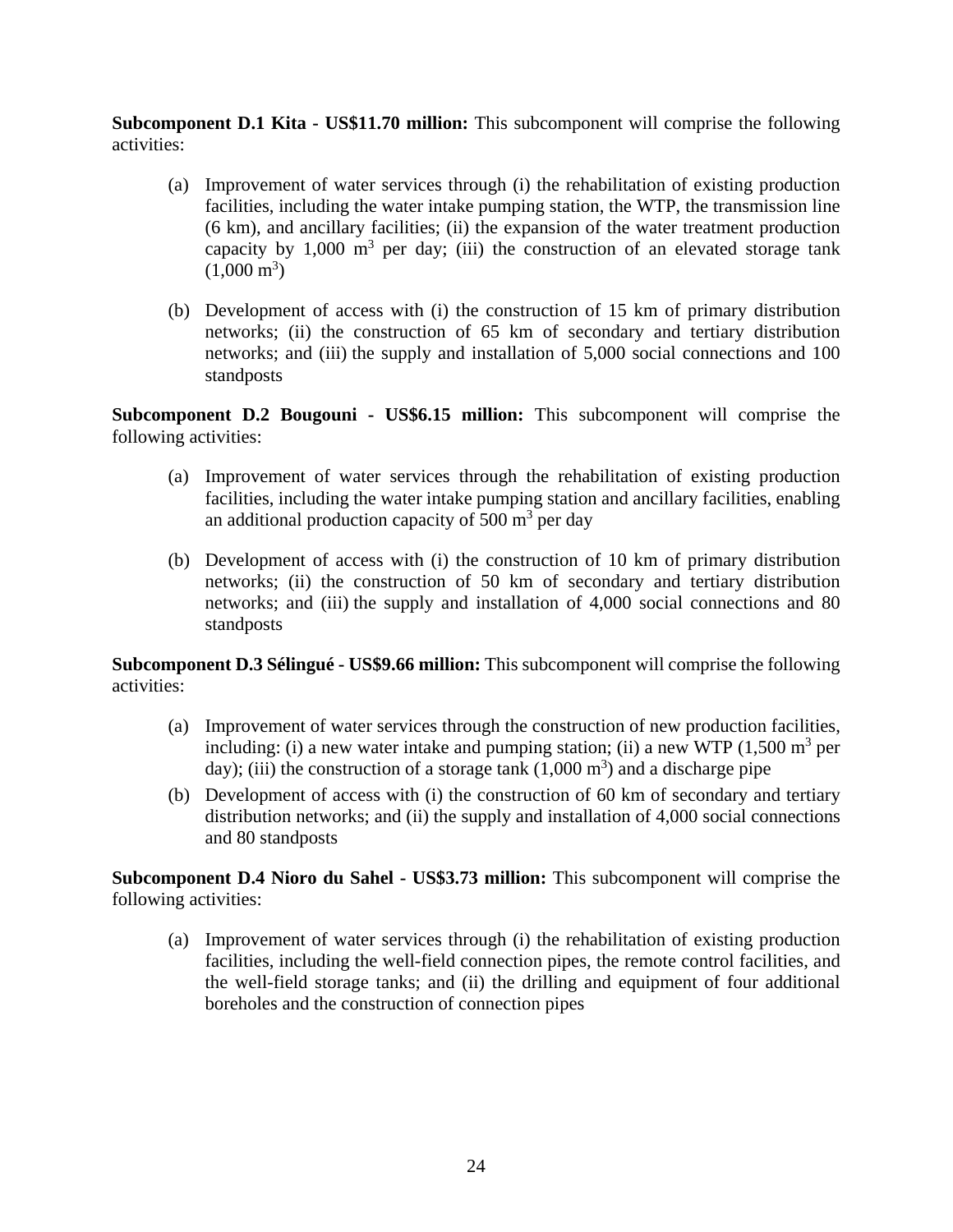(b) Development of access with (i) the construction of 40 km of secondary and tertiary distribution networks; and (ii) the supply and installation of 2,000 social connections and 40 standposts

**Subcomponent D.5 Markala - US\$5.65 million:** This subcomponent will comprise the following activities:

- (a) Improvement of water services through (i) the rehabilitation of existing production facilities, including the raw water intake, the existing WTP, and remote control facilities; and (ii) the rehabilitation of the existing transmission line, enabling an additional production capacity of  $500 \text{ m}^3$  per day
- (b) Development of access with (i) the construction of 5 km of primary distribution networks; (ii) the construction of 60 km of secondary and tertiary distribution networks; and (iii) the supply and installation of 3,000 social connections and 460 standposts

**Subcomponent D.6 Gao - US\$9.20 million:** This subcomponent will comprise the following activities:

- (a) Improvement of water services through (i) the rehabilitation of the existing production facilities, including the water intake pumping station, the WTP; (ii) the expansion of the water treatment production capacity by 2,000  $m<sup>3</sup>$  per day; (iii) the installation of iron and manganese removal facilities; and (iv) the rehabilitation of existing distribution pipes (10 km)
- (b) Development of access with (i) the construction of 5 km of primary distribution networks; (ii) the construction of 50 km of secondary and tertiary distribution networks; and (iii) the supply and installation of 2,000 social connections and four standposts

**Subcomponent D.7 Studies and Supervision - US\$3.92 million:** This subcomponent would comprise the following activities:

- (a) Control and supervision of the above works
- (b) Environmental and social studies and monitoring related to those works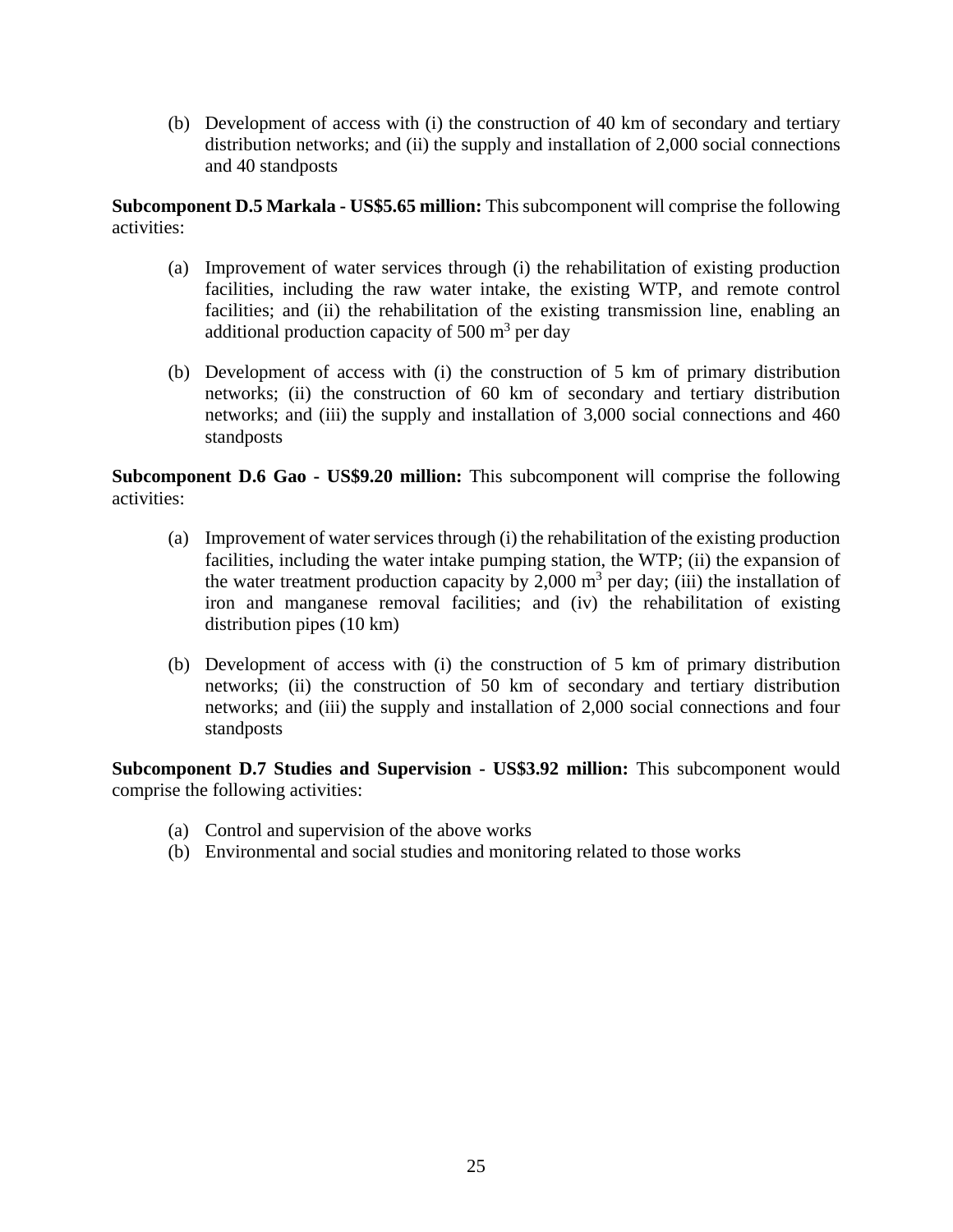# **Appendix to Annex 2**

| Project                                                   |                               | Costs (US\$ M)                         | <b>Activity/Output Indicator</b>                                                                                |                                                                                |  |
|-----------------------------------------------------------|-------------------------------|----------------------------------------|-----------------------------------------------------------------------------------------------------------------|--------------------------------------------------------------------------------|--|
| <b>Components</b>                                         | Original<br><b>Allocation</b> | <b>Current</b><br><b>Disbursements</b> | from the PAD                                                                                                    | <b>Current Status and Plans</b>                                                |  |
| A.1 Water<br>storage                                      | 10.82                         | 1.87                                   | Construction of two water<br>storage tanks with 10,000<br>$m3$ capacity                                         | Contracts awarded in January<br>2015; construction ongoing                     |  |
| A.2<br>Transmission<br>pipes                              | 36.91                         | 10.98                                  | Supply and laying of a 4.8-<br>km pipe DN 1200; and 7.7<br>km pipes DN 900 to 1200                              | Contracts awarded in<br>October 2014; 13.1 km of<br>pipes constructed          |  |
| A.3 Design and<br>supervision                             | 0.95                          | 0.36                                   | Supervision of the above<br>works                                                                               | Contract awarded in March<br>2014 at a cost of US\$0.93<br>million and ongoing |  |
| <b>B.1 Expansion</b><br>of distribution<br>networks       | 19.05                         | $\mathbf{0}$                           | Construction of 47 km of<br>primary network, 160 km of<br>secondary networks and 390<br>km of tertiary networks | Bidding documents being<br>prepared                                            |  |
| <b>B.2 Construction</b><br>of social water<br>connections | 7.92                          | $\mathbf{0}$                           | Construction of 30,000<br>service connections                                                                   | Bidding documents being<br>prepared                                            |  |
| <b>B.3 Construction</b><br>of standposts                  | 0.35                          | $\overline{0}$                         | Construction of 300<br>standposts                                                                               | <b>Bidding documents being</b><br>prepared                                     |  |
| B.4 Design,<br>supervision, and<br>demand<br>generation   | 0.75                          | $\mathbf{0}$                           | Supervision of the<br>distribution works and<br>planning of social<br>connections and standposts<br>programs    | Consultants being recruited                                                    |  |
| C.1 Institutional<br>support to sector<br>institutions    | 2.24                          | 0.03                                   | <b>Assistance to SOMAPEP</b><br>and SOMAGEP in<br>communication and<br>organization of workshops                | Activity planned in Year 4<br>and after                                        |  |
|                                                           |                               |                                        | Updating of the business<br>plans of SOMAPEP and<br>SOMAGEP and provision<br>of information technology          | Activity will follow the<br>Assessment of the sector                           |  |
|                                                           |                               |                                        | Financial audits                                                                                                | Ongoing activity                                                               |  |
|                                                           |                               |                                        | Technical audits                                                                                                | Consultants being recruited                                                    |  |
|                                                           |                               |                                        | Assessment of the sector<br>reform                                                                              | Consultants being recruited                                                    |  |
|                                                           |                               |                                        | Client satisfaction surveys                                                                                     | Terms of References (ToR)<br>under preparation                                 |  |
|                                                           |                               |                                        | Impact studies                                                                                                  | Activity to be implemented at<br>the end of the project                        |  |
| C.2 Capacity<br>building                                  | 0.66                          | 0.23                                   | Development of regulatory<br>skills                                                                             | Ongoing                                                                        |  |
|                                                           |                               |                                        | Training in procurement,<br>FM, project management                                                              | Ongoing                                                                        |  |

# **Table 2.4 Status of the Activities Financed under the Original Project**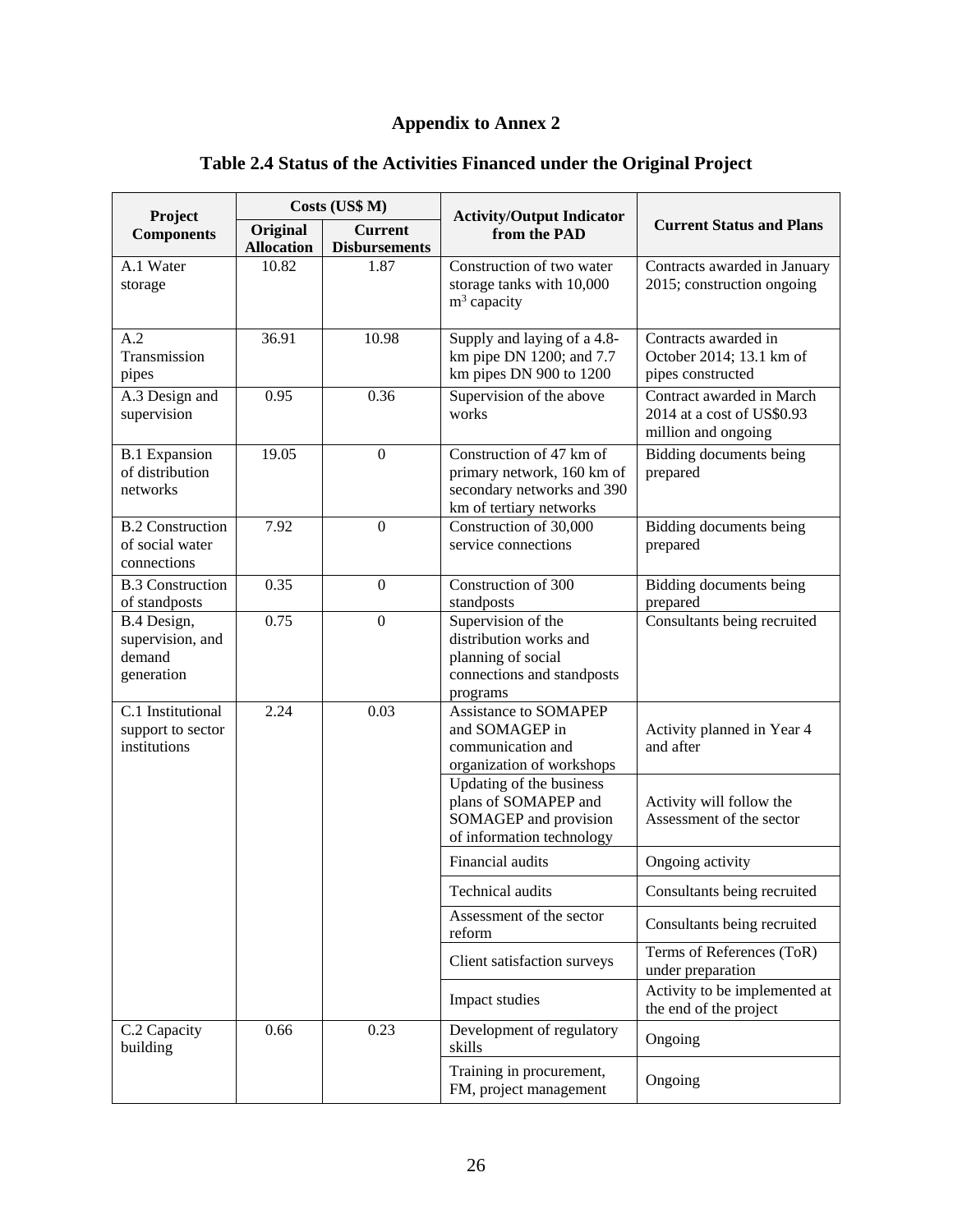| <b>Project</b>                                   | Costs (US\$ M)                |                                        | <b>Activity/Output Indicator</b>                                                                                                                                        |                                 |  |
|--------------------------------------------------|-------------------------------|----------------------------------------|-------------------------------------------------------------------------------------------------------------------------------------------------------------------------|---------------------------------|--|
| <b>Components</b>                                | Original<br><b>Allocation</b> | <b>Current</b><br><b>Disbursements</b> | from the PAD                                                                                                                                                            | <b>Current Status and Plans</b> |  |
|                                                  |                               |                                        | Twinning with experienced<br>utilities of the sub-region                                                                                                                | Activity not yet started        |  |
| C.3<br>Environmental<br>and social<br>management | 0.35                          | 0.13                                   | Capacity building;<br>information, education, and<br>communication;<br>specific environmental<br>assessments (ESMP and<br>RAP); and<br>monitoring of ESMP<br>activities | Ongoing activities              |  |
|                                                  | 80.00                         | 13.60                                  |                                                                                                                                                                         |                                 |  |

Note: DN = Nominal Diameter *(diamètre nominal)*; ESMP = Environmental and Social Management Plan; RAP = Resettlement Action Plan.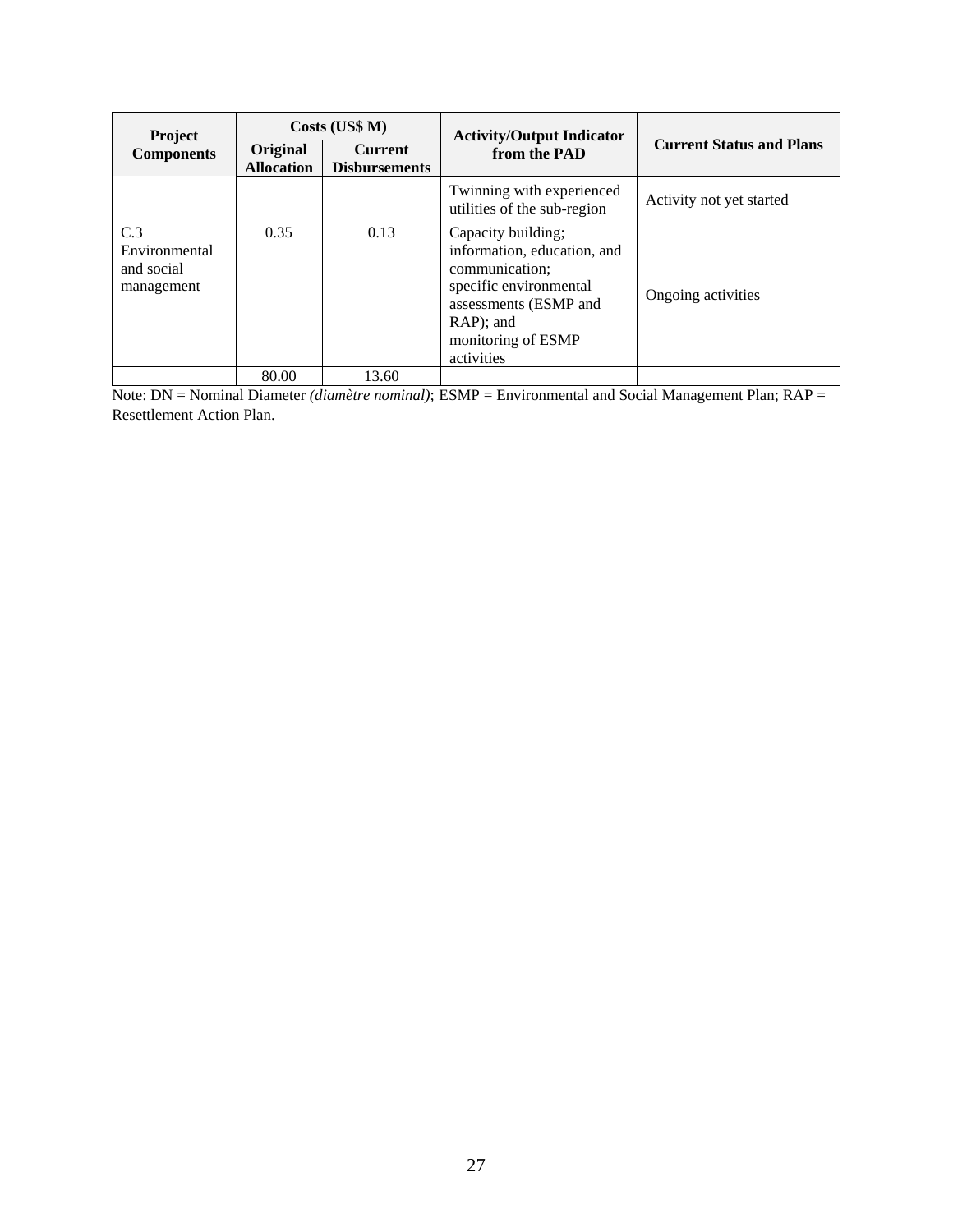# **Annex 3: Detailed Costs of Additional Activities**

# **Table 3.1 Urban Water Supply Project – Additional Financing (P157438)**

| $\mathbf{N}^\circ$ | Subcomponent/Activity                                                                                     | Unit       | Quantity | Unit<br><b>Price</b><br>(US\$) | <b>Total cost</b><br>(US\$) |
|--------------------|-----------------------------------------------------------------------------------------------------------|------------|----------|--------------------------------|-----------------------------|
| $\mathbf I$        | Kita                                                                                                      |            |          |                                | 11,695,000                  |
| I.1                | Rehabilitation of existing production facilities                                                          |            |          |                                | 700,000                     |
|                    | Raw water intake and pumping station $(250 \text{ m}^3/\text{h})$                                         | Lump sum   |          | 120,000                        | 120,000                     |
|                    | Cleaning of reservoir                                                                                     | Lump sum   |          | 120,000                        | 120,000                     |
|                    | Rehabilitation of banks                                                                                   | Lump sum   |          | 40,000                         | 40,000                      |
|                    | Access road                                                                                               | Lump sum   |          | 100,000                        | 100,000                     |
|                    | Staff housing                                                                                             | Lump sum   |          | 20,000                         | 20,000                      |
|                    | WTP (Settling tank no. 2)                                                                                 | Lump sum   |          | 300,000                        | 300,000                     |
| I <sub>1</sub> 2   | Rehabilitation of transmission pipe                                                                       |            |          |                                | 900,000                     |
|                    | Ductile cast iron (DCI) pipe DN 200                                                                       | km         | 6        | 150,000                        | 900,000                     |
| I.3                | <b>Expansion of distribution networks</b>                                                                 |            |          |                                | 6,275,000                   |
|                    | Primary pipes (DCI, DN 200-300)                                                                           | km         | 15       | 160,000                        | 2,400,000                   |
|                    | Secondary pipes (PVC, DN 110-160)                                                                         | km         | 15       | 75,000                         | 1,125,000                   |
|                    | Tertiary pipes (PVC, DN 63-90)                                                                            | km         | 50       | 55,000                         | 2,750,000                   |
| I.4                | Water treatment and storage                                                                               |            |          |                                | 2,500,000                   |
|                    | Construction of a new WTP $(1,000 \text{ m}^3/\text{day})$                                                | $m^3$ /day | 1,000    | 1,000                          | 1,000,000                   |
|                    | Construction of one elevated water storage tank<br>$(1,000 \text{ m}^3)$                                  | Lump sum   |          |                                | 1,500,000                   |
| I.5                | <b>Connections and standposts</b>                                                                         |            |          |                                | 1,320,000                   |
|                    | Social connections                                                                                        | Number     | 5,000    | 240                            | 1,200,000                   |
|                    | Standposts                                                                                                | Number     | 100      | 1,200                          | 120,000                     |
| $\mathbf{I}$       | <b>Bougouni</b>                                                                                           |            |          |                                | 6,146,000                   |
| II.1               | Rehabilitation and expansion of existing<br>production facilities (additional capacity 500<br>$m^3$ /day) |            |          |                                | 540,000                     |
|                    | Raw water intake and pumping station                                                                      | Lump sum   |          | 100,000                        | 100,000                     |
|                    | Cleaning of reservoir                                                                                     | Lump sum   |          | 100,000                        | 100,000                     |
|                    | Intake well                                                                                               | Lump sum   |          | 40,000                         | 40,000                      |
|                    | Access road                                                                                               | Lump sum   |          | 100,000                        | 100,000                     |
|                    | <b>Staff housing</b>                                                                                      | Lump sum   |          | 20,000                         | 20,000                      |
|                    | Rehabilitation of the WTP                                                                                 | Lump sum   |          | 180,000                        | 180,000                     |
| II.2               | <b>Expansion of distribution networks</b>                                                                 |            |          |                                | 4,550,000                   |
|                    | Primary pipes (DCI, DN 200-300)                                                                           | km         | 10       | 160,000                        | 1,600,000                   |
|                    | Secondary pipes (PVC, DN 110-160)                                                                         | km         | 10       | 75,000                         | 750,000                     |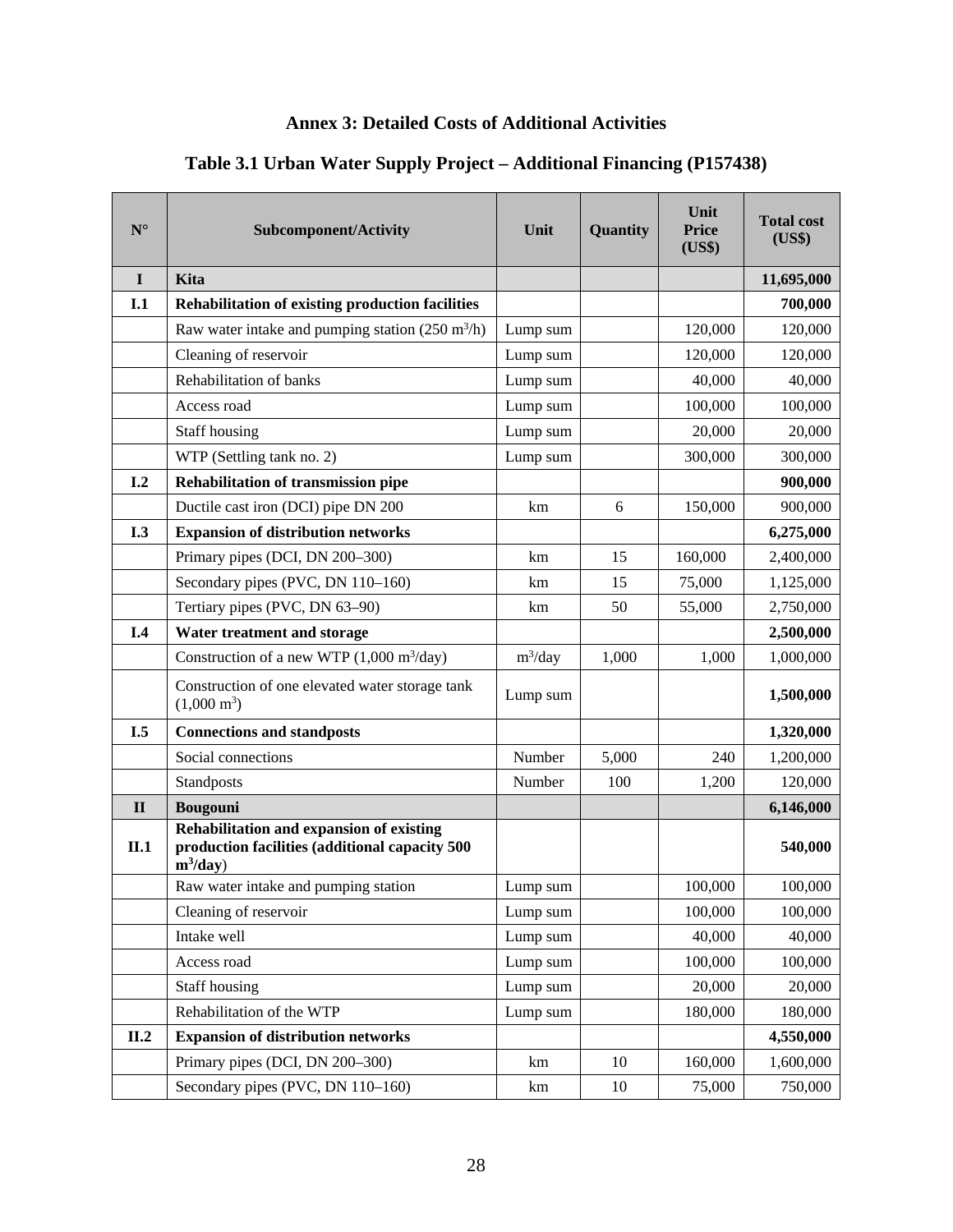| ${\bf N}^{\circ}$ | Subcomponent/Activity                                                                                                      | Unit       | Quantity       | Unit<br><b>Price</b><br>(US\$) | <b>Total cost</b><br>(US\$) |
|-------------------|----------------------------------------------------------------------------------------------------------------------------|------------|----------------|--------------------------------|-----------------------------|
|                   | Tertiary pipes (PVC, DN 63-90)                                                                                             | km         | 40             | 55,000                         | 2,200,000                   |
| II.3              | <b>Connections and standposts</b>                                                                                          |            |                |                                | 520,000                     |
|                   | Social connections                                                                                                         | Number     | 4,000          | 240                            | 960,000                     |
|                   | Standposts                                                                                                                 | Number     | 80             | 1,200                          | 96,000                      |
| III               | Sélingué                                                                                                                   |            |                |                                | 9,656,000                   |
| III.1             | <b>Production</b>                                                                                                          |            |                |                                | 3,400,000                   |
|                   | Construction of a WTP $(1,500 \text{ m}^3/\text{day})$ and<br>ancillary facilities (storage, discharge pipe, and so<br>on) | $m^3$ /day | 1,500          | 2,000                          | 3,000,000                   |
|                   | Construction and equipment of a new raw water<br>pumping station                                                           | Lump sum   |                | 400,000                        | 400,000                     |
| <b>III.2</b>      | <b>Expansion of distribution networks</b>                                                                                  |            |                |                                | 3,700,000                   |
|                   | Secondary pipes (DCI, DN 100 and PVC, DN<br>$110 - 160$                                                                    | km         | 20             | 75,000                         | 1,500,000                   |
|                   | Tertiary pipes (PVC, DN 63-90)                                                                                             | km         | 40             | 55,000                         | 2,200,000                   |
| <b>III.3</b>      | <b>Construction of one elevated water storage</b><br>tank (capacity $1,000 \text{ m}^3$ )                                  | Lump sum   |                |                                | 1,000,000                   |
| III.4             | <b>Connections and standposts</b>                                                                                          |            |                |                                | 1,056,000                   |
|                   | Social connections                                                                                                         | Number     | 4,000          | 240                            | 960,000                     |
|                   | Standposts                                                                                                                 | Number     | 80             | 1,200                          | 96,000                      |
| IV                | Nioro du Sahel                                                                                                             |            |                |                                | 3,728,000                   |
| <b>IV.1</b>       | <b>Rehabilitation</b>                                                                                                      |            |                |                                | 240,000                     |
|                   | Rehabilitation of storage facilities                                                                                       | Lump sum   |                | 100,000                        | 100,000                     |
|                   | Security of well field                                                                                                     | Lump sum   |                | 100,000                        | 100,000                     |
|                   | Discharge pipes                                                                                                            | Lump sum   |                | 40,000                         | 40,000                      |
| IV.2              | <b>Production</b>                                                                                                          |            |                |                                | 560,000                     |
|                   | New boreholes                                                                                                              | Number     | $\overline{4}$ | 40,000                         | 160,000                     |
|                   | Connection to water system                                                                                                 | Number     | $\overline{4}$ | 100,000                        | 400,000                     |
| IV.3              | <b>Expansion of distribution networks</b>                                                                                  |            |                |                                | 2,400,000                   |
|                   | Secondary pipes (DCI, DN 100 and PVC, DN<br>$110 - 160$                                                                    | km         | 10             | 75,000                         | 750,000                     |
|                   | Tertiary pipes (PVC, DN 63-90)                                                                                             | km         | 30             | 55,000                         | 1,650,000                   |
| <b>IV.4</b>       | <b>Connections and standposts</b>                                                                                          |            |                |                                | 528,000                     |
|                   | Social connections                                                                                                         | Number     | 2,000          | 240                            | 480,000                     |
|                   | Standposts                                                                                                                 | Number     | 40             | 1,020                          | 48,000                      |
| $\mathbf{V}$      | <b>Markala</b>                                                                                                             |            |                |                                | 5,652,800                   |
| V.1               | Rehabilitation and expansion of production<br>capacity (additional capacity $500 \text{ m}^3/\text{day}$ )                 |            |                |                                | 400,000                     |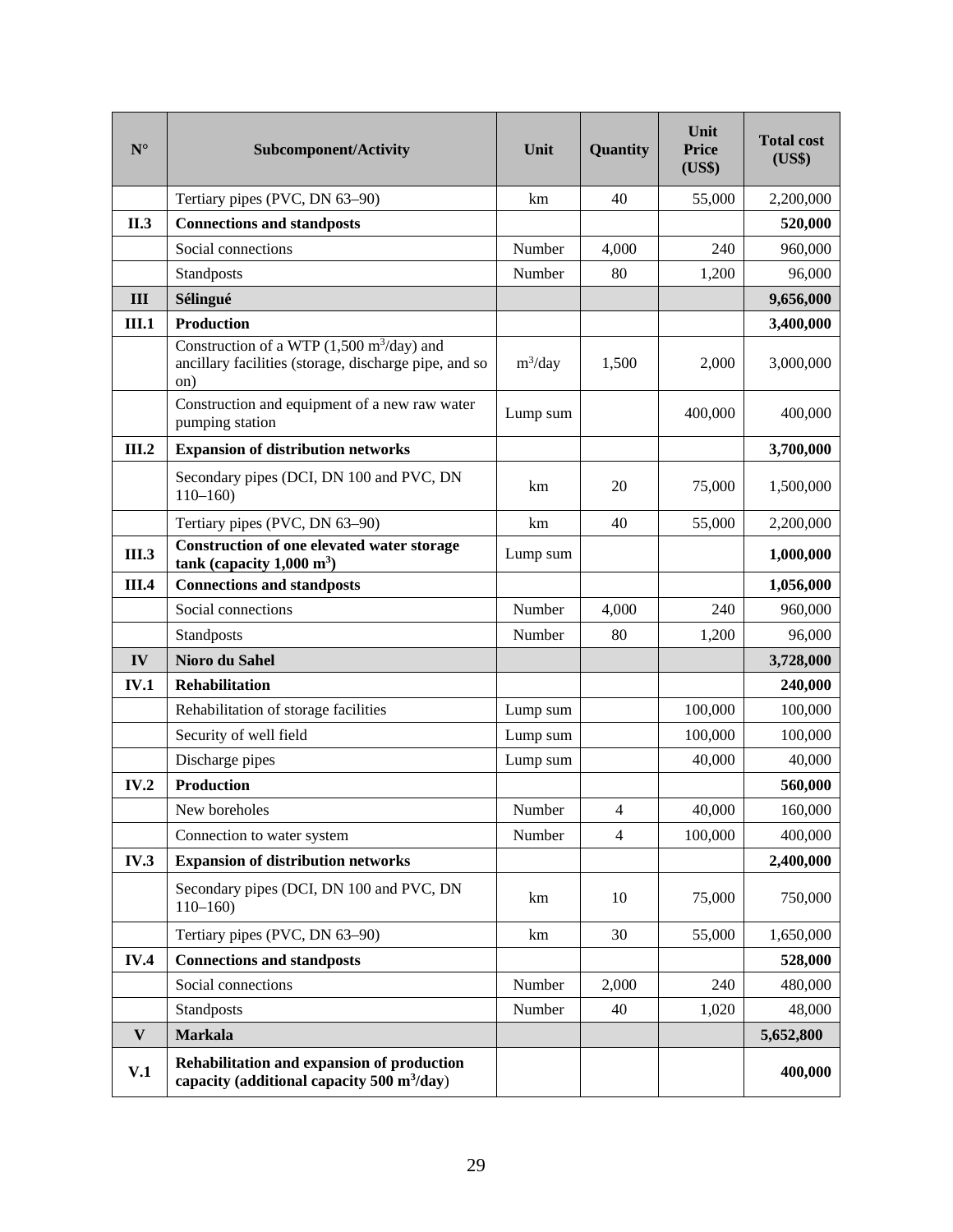| $\mathbf{N}^\circ$ | <b>Subcomponent/Activity</b>                                                                                                  | Unit       | Quantity       | Unit<br><b>Price</b><br>(US\$) | <b>Total cost</b><br>(US\$) |
|--------------------|-------------------------------------------------------------------------------------------------------------------------------|------------|----------------|--------------------------------|-----------------------------|
|                    | Raw water intake                                                                                                              | Lump sum   |                | 100,000                        | 100,000                     |
|                    | Existing WTP and remote control                                                                                               | Lump sum   |                | 300,000                        | 300,000                     |
| V <sub>.2</sub>    | <b>Rehabilitation of transmission pipe</b>                                                                                    |            |                |                                | 100,800                     |
|                    | DCI pipe DN 250                                                                                                               | m          | 720            | 140                            | 100,800                     |
| V.3                | <b>Extension of distribution networks</b>                                                                                     |            |                |                                | 4,300,000                   |
|                    | Primary pipes (DCI, DN 200-300)                                                                                               | km         | 5              | 160,000                        | 800,000                     |
|                    | Secondary pipes (PVC DN 110-160)                                                                                              | km         | 10             | 75,000                         | 750,000                     |
|                    | Tertiary pipes (PVC, DN 63-90)                                                                                                | km         | 50             | 55,000                         | 2,750,000                   |
| V.4                | <b>Rehabilitation of water tower</b>                                                                                          | Lump sum   |                | 60,000                         | 60,000                      |
| V.5                | <b>Connections and standposts</b>                                                                                             |            |                |                                | 792,000                     |
|                    | Social connections                                                                                                            | Number     | 3,000          | 240                            | 720,000                     |
|                    | Standposts                                                                                                                    | Number     | 60             | 1,200                          | 72,000                      |
| <b>VI</b>          | Gao                                                                                                                           |            |                |                                | 9,198,000                   |
| VI.1               | Rehabilitation and expansion of production<br>capacity                                                                        |            |                |                                | 4,120,000                   |
|                    | Rehabilitation and expansion $(2,000 \text{ m}^3/\text{day})$ of<br>existing WTP (including removal of iron and<br>manganese) | $m^3$ /day | 2,000          | 2,000                          | 4,000,000                   |
|                    | Rehabilitation of existing boreholes                                                                                          | Lump sum   |                | 120,000                        | 120,000                     |
| VI.2               | <b>Rehabilitation of distribution networks</b>                                                                                |            |                |                                | 800,000                     |
|                    | PVC pipes DN 160                                                                                                              | km         | 4              | 90,000                         | 360,000                     |
|                    | PVC pipes DN 110                                                                                                              | km         | $\overline{4}$ | 75,000                         | 300,000                     |
|                    | PVC pipes DN 90                                                                                                               | km         | $\overline{2}$ | 70,000                         | 140,000                     |
| VI.3               | <b>Expansion of distribution networks</b>                                                                                     |            |                |                                | 3,750,000                   |
|                    | Primary pipes (DCI, DN 200-300)                                                                                               | km         | 5              | 160,000                        | 800,000                     |
|                    | Secondary pipes (PVC, DN 110-160)                                                                                             | km         | 10             | 75,000                         | 750,000                     |
|                    | Tertiary pipes (PVC, DN 63-90)                                                                                                | km         | 40             | 55,000                         | 2,200,000                   |
| VI.4               | <b>Connections and standposts</b>                                                                                             |            |                |                                | 528,000                     |
|                    | Social connections                                                                                                            | Number     | 2,000          | 240                            | 480,000                     |
|                    | Standposts                                                                                                                    | Number     | 40             | 1,200                          | 48,000                      |
| <b>VII</b>         | <b>Other</b>                                                                                                                  |            |                |                                | 3,924,200                   |
|                    | Works supervision (8%)                                                                                                        | Lump sum   |                |                                | 3,650,000                   |
|                    | Environmental and social studies and monitoring                                                                               | Lump sum   |                |                                | 274,200                     |
|                    | <b>TOTAL</b>                                                                                                                  |            |                |                                | 50,000,000                  |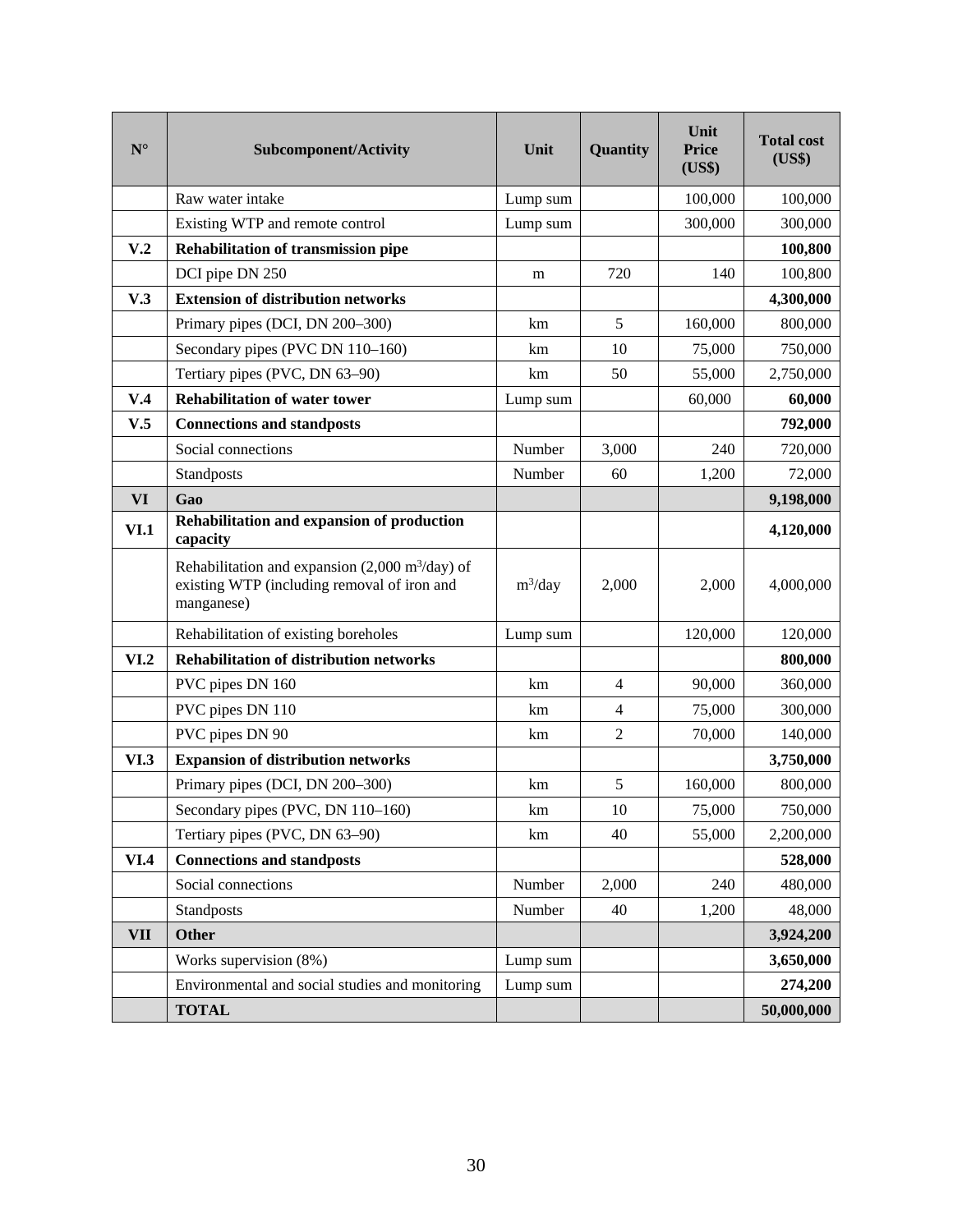### **Annex 4: Implementation Arrangements**

### **Urban Water Supply Project – Additional Financing (P157438)**

1. **The implementation arrangements under the AF would remain unchanged**. The following paragraphs give an update on the existing implementation arrangements and provide updated information on fiduciary aspects and monitoring and evaluation (M&E).

2. SOMAPEP is the executing agency of the original project. SOMAPEP: (a) carries out FM through its Financial and Accounting Department (*Direction Financière et Comptable*, DFC); (b) manages all procurement-related activities for the project through its Planning and Investments Department (*Direction de la Planification et des Investissements*, DPI); (c) prepares annual work plans and budgets, to be approved by the Steering Committee and the Association; and (d) ensures M&E and reporting through the DPI and DFC (financial reporting). These arrangements will continue to apply under the AF.

3. SOMAPEP will implement all AF activities. The execution of the social connections programs requires efficient planning and coordination between the identification of beneficiaries and the design and execution of works. Under the original project, SOMAPEP delegated the management of the programs to SOMAGEP, which is better placed to elicit demand from potential customers. This delegation will be extended to the programs to be carried out under the AF. The Project Implementation Manual has been updated before appraisal to include the new activities under the AF.

4. **Staffing.** To take care of the scattered implementation of activities, a dedicated project manager from SOMAPEP will manage AF activities with the assistance of technicians located in the targeted centers. Given the limited number of contracts required for the AF's implementation, there is no need for recruiting additional procurement or FM staff for the project. However, to manage the overall project, including all the activities financed by other donors SOMAPEP will need to hire additional personnel to reinforce its fiduciary services (procurement and FM). In addition, implementation will benefit from the strengthening of SOMAPEP's safeguards team.

5. **Oversight.** The oversight of the original project was initially carried out by the Steering Committee of Mali's Water and Sanitation Sectoral Program (*Programme sectoriel eau potable et assainissement*, PROSEA). This responsibility was further shifted to the Steering Committee of the Kabala Project, which was created in July 2014. The latter's mandate and composition (e.i number of meetings per year and inclusion of representatives of the new cities) require adjustments to ensure an adequate functioning, which will be made prior to effectiveness.

6. **FM assessment.** The FM system and performance of SOMAPEP under the original project are acceptable to IDA. SOMAPEP will be responsible for FM of the AF and remains the Bank's focal point. SOMAPEP is familiar with the Bank's FM requirements and is currently managing the first phase of this IDA-financed project. The current FM staffing is adequate. The FM performance was rated Satisfactory following the last supervision mission completed in 2015. For the purpose of this AF, the fiduciary risk has been assessed as Substantial following the primary risk assessment which took into account (a) the country overall public financial management risk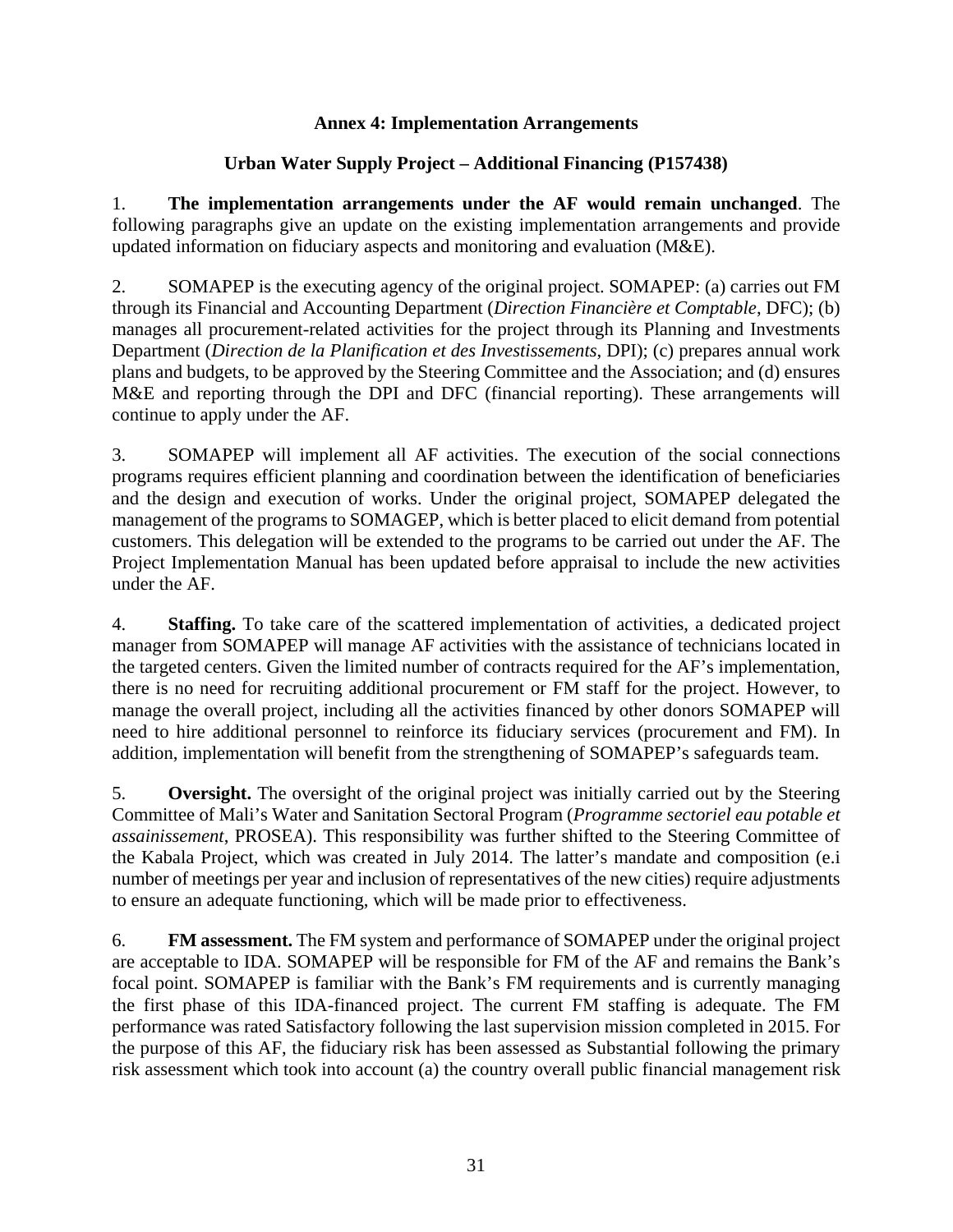level; and (b) the difficulties for SOMAPEP to manage multiple contracts from activities supported by several donors.

7. **FM arrangements.** The FM of the AF will follow the same approach as the implementation arrangements in place for the ongoing project managed by SOMAPEP. The configuration of the current accounting software 'TOMPRO' will be updated. The existing FM procedures manual that was prepared during the first phase of the project was updated and will be used for the purpose of this AF.

### 8. **FM reporting.**

- (a) **The unaudited interim financial reports (IFRs)** are prepared every quarter and submitted to the Bank regularly (for example, 45 days after the end of each quarter) on time. The frequency of IFR preparation as well as its format and content will remain unchanged.
- (b) **The internal audit function contracted to an individual consultant will remain unchanged.** The internal auditor will be required to prepare and submit to the Bank and the Steering Committee, his annual audit plan. Furthermore, in addition to the project coordinator, the internal auditor will be required to communicate copies of the reports of his missions and his quarterly reports to the Bank and the Steering Committee. The terms of reference of the current internal auditor will be updated to cover the AF activities as well as the reporting line, including communication of internal audit reports.
- (c) **There is no overdue audit report in the project and the sector at the time of preparation of the AF.** The audit report of the project managed by SOMAPEP covering the period ending on December 31, 2014, was submitted on time; the external auditor expressed an unqualified opinion. The next audit report of IDAfinanced projects in the sector in Mali is due on June 30, 2016. The accounts of the AF will be audited on an annual basis and the external audit report will be submitted to IDA no later than six months after the end of each calendar year; similar to the ongoing phase 1 of the project. The project will comply with the Bank disclosure policy of audit reports and place the information provided on the official website within one month of the report being accepted as final by the team.

9. **Disbursement arrangements.** The original credit funds were allocated to a single disbursement category. The category's formulation in the original Financial Agreement—*"Goods, works, non-consulting services, training and consultants' services for the project"*—will be amended to apply to the AF activities. The additional credit and grant will finance 100 percent of eligible expenditures inclusive of taxes. A new DA was opened by SOMAPEP in a commercial bank acceptable to IDA. Interest incomes generated from the DA will be credited in a sub-account to be opened in a commercial bank. The ceiling of the DA will be set at CFAF 1 billion. Upon effectiveness, an initial advance up to the ceiling of the DA will be made and subsequent disbursements will be made against submission of statements of expenditures (SOE) reporting on the use of the initial/previous advance. The option to disburse against submission of quarterly unaudited IFRs (also known as report-based disbursements) could be considered, as soon as the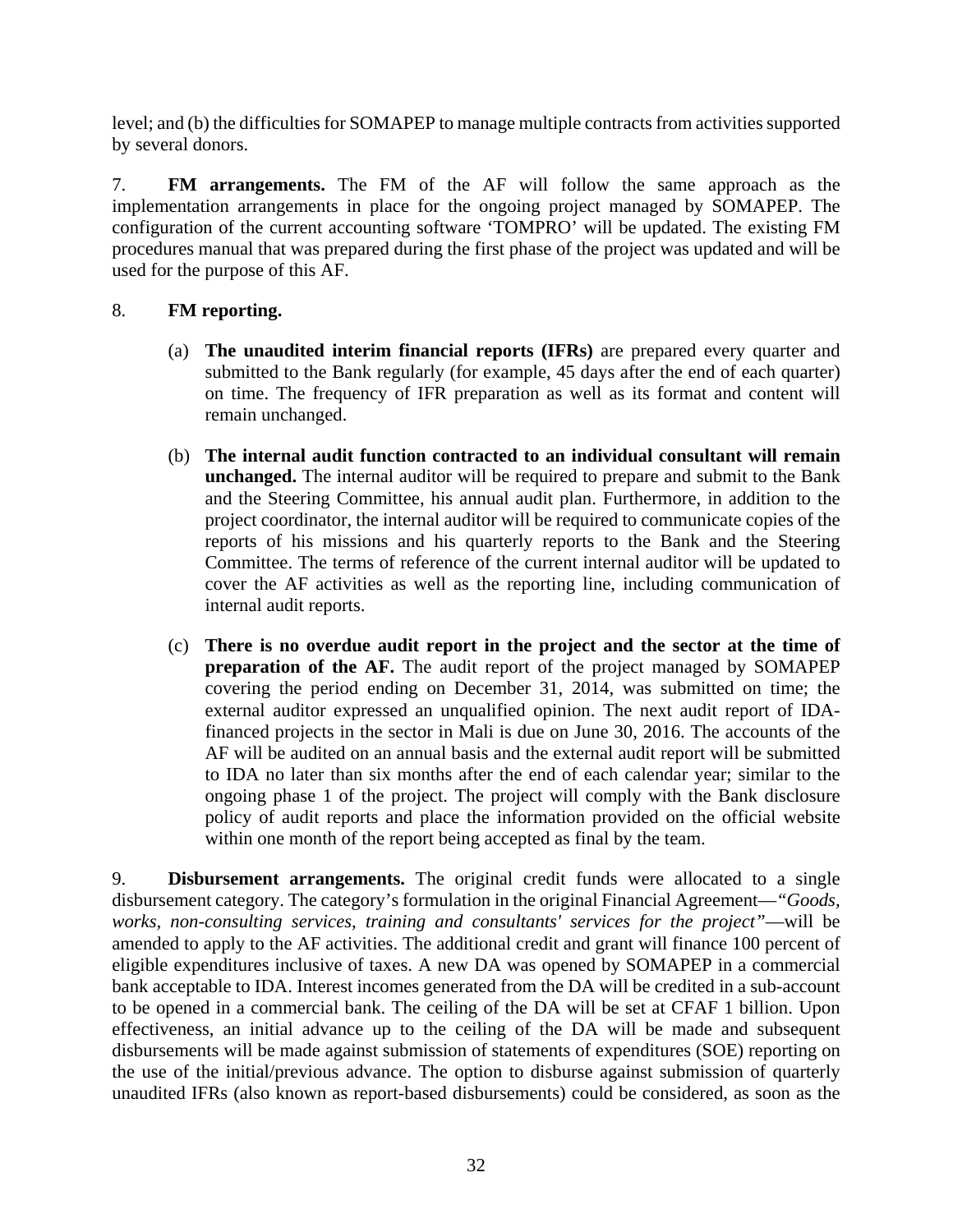project meets the criteria. The other methods of disbursing the funds (reimbursement, direct payment, and special commitment) will also be available to the project. The minimum value of applications for these methods is 20 percent of the DA ceiling. The project will sign and submit withdrawal applications (WA) electronically using the eSignatures module accessible from the Bank's Client Connection website.

10. **Procurement.** The procurement arrangements of the original project will continue to apply, as SOMAPEP will manage the procurement of all activities. The Procurement Plan of the AF has been prepared based on the current guidelines and was reviewed and agreed by the Bank before appraisal on May 5, 2016.

11. Based on the current overall residual fiduciary risk, which is Substantial, the project will be supervised twice a year to ensure that project FM and procurement arrangements still operate well and funds are used for the intended purposes and in an efficient way.

12. **M&E.** The M&E arrangements of the original project will continue to apply. The contractual framework of the UWS subsector, and particularly the Performance Contract of SOMAGEP and the Framework Agreement of SOMAPEP provide for adequate reporting of key indicators of project outcomes, for example, access data and information on the financial equilibrium of the sector. SOMAGEP will also carry out satisfaction surveys to obtain customers' feedback on the delivery of water services. SOMAPEP will carry out beneficiary assessments before completion.

13. **Environment and safeguards.** The safeguards team of SOMAPEP is being strengthened by the recruitment of one senior environmental and social specialist and two junior specialists, which would help address the weaknesses noted in the environmental management of the original project. The project's EA category remains B (partial assessment). In addition to the three safeguards policies (OP/BP 4.01, OP/BP 4.12, and OP/BP 7.50) triggered by the parent project, the AF triggered OP/BP 4.11 (Physical Cultural Resources) to reflect that artifacts can show up during earth works. As the exact physical location of future investments is not yet known and will not be known by appraisal; and the activities are diverse, the Borrower has already updated the ESMF and RPF. The ESMF and RPF were disclosed both in-country and at the Bank's InfoShop on May 13, 2016, before appraisal and will be implemented accordingly. Safeguards instruments provide detailed mitigation measures to ensure sustainability and compliance with Malian regulations and legislations, as well as with the Bank's environmental and social policies. The AF project costs include a provision for the implementation and monitoring of the safeguards instruments.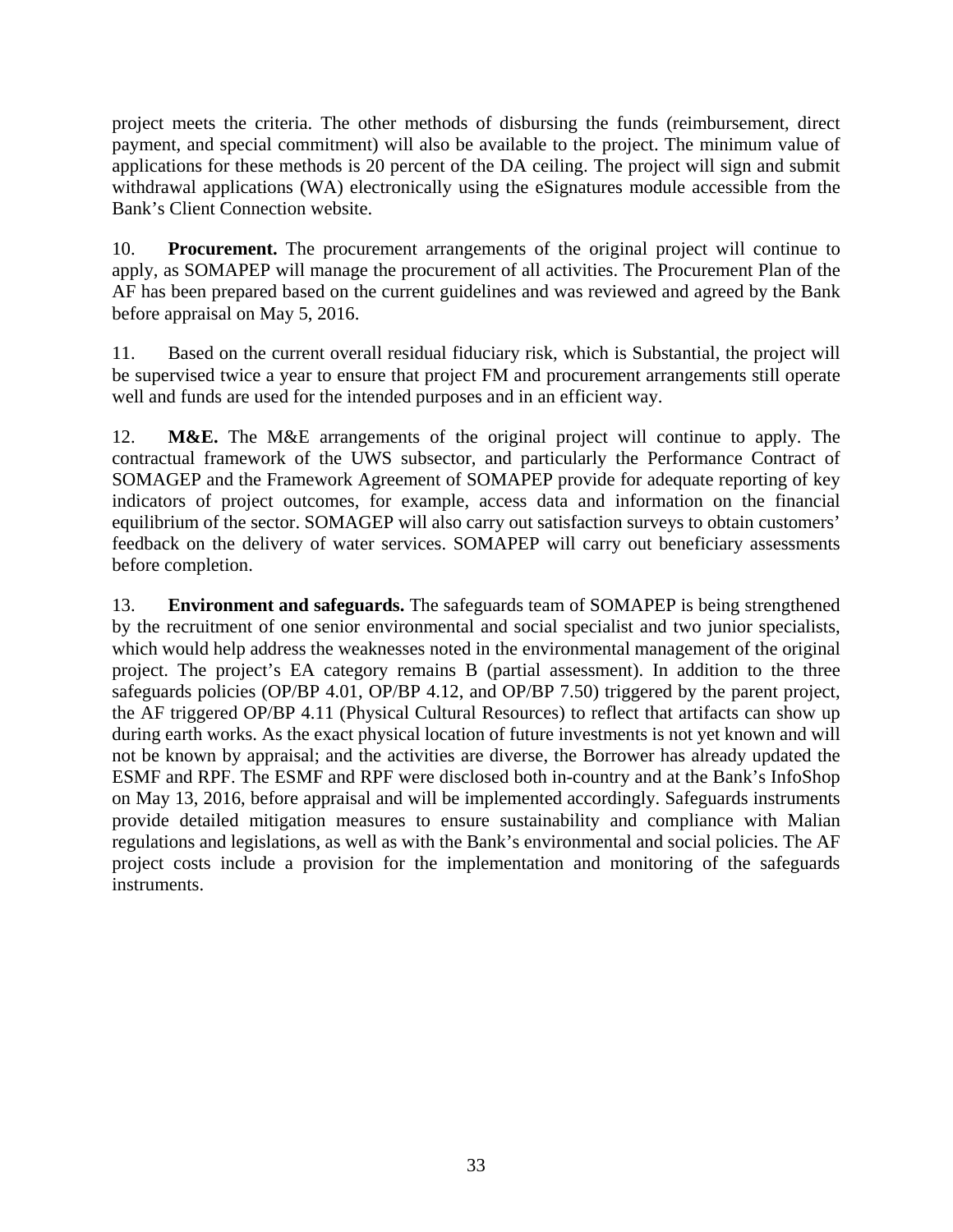### **Annex 5: Economic and Financial Analysis**

### **Urban Water Supply Project – Additional Financing (P157438)**

1. Rationale for Public Sector Intervention. A previous experience of private sector participation (PSP) in water and electricity services faced critical implementation issues that led to early termination of the arrangements in 2005. The reform option supported by the original project took into account the fact that Mali's attractiveness for potential private partners, thus, might be severely reduced. Therefore, the reform consisted of splitting the sector's investment and operational responsibilities and establishing a performance-based contractual framework, similar to the ones set up in public-private partnerships of neighboring countries, although exclusively with public enterprises. It was also agreed that these arrangements will be reviewed after a reasonable time period to assess how the reform will be strengthened, including the need or not to seek PSP. This assessment will soon start.

2. World Bank's Value Added. The Bank's dialogue with sector actors and the Government has been instrumental in formulating the reform of the UWS subsector during the preparation of the original project and in helping implement the reform in parallel with the project's execution. The Bank is now in a privileged position to help SOMAPEP and SOMAGEP meet the challenges of the development of water services outside of Bamako. Value added will also be high at the implementation stage, with a Bank team highly knowledgeable about the sector challenges and the supervision of water investments.

3. The Economic Analysis section of this annex aims to update the cost-benefit analysis carried out for the original project by taking into account (a) the actual implementation, to date, of the original project and (b) the impact of the activities proposed in the AF.

4. The Financial Analysis section aims to (a) assess the outcome of the reform with regard to the financial situation of SOMAPEP and SOMAGEP; (b) review the tariffs and regulation aspects; and (c) assess the financial impact of the AF's activities.

5. These assessments show that (a) the overall project (combining the original project and the AF) will generate a satisfactory EIRR and NPV; (b) the implementation of the reform yielded results, with regard to the operational performances of SOMAGEP and the financial equilibrium of SOMAPEP; and (c) the implementation of the regulatory framework exhibits some weaknesses and should be carefully reviewed in the upcoming independent assessment of the sector reform.

### **Economic Analysis**

6. **Methodology and scope.** The cost-benefit analysis has been updated to assess the EIRR and the NPV of all activities carried out under the original project and the proposed AF. The PAD methodology remains the same. The scope of the PAD analysis of the original project encompassed the comprehensive system of water facilities to be constructed under the Kabala Project on the right bank of the Niger River, which regroups: (a) the two water components of the original project; (b) the upstream facilities (intake, WTP, pumping station, and transmission main from Kabala financed by AFD, EIB, and the EU; and (c) the distribution networks that will be financed by the African Development Bank and will use water produced at Kabala and stored and transmitted through IDA-financed facilities. The updated analysis will in addition consider the six urban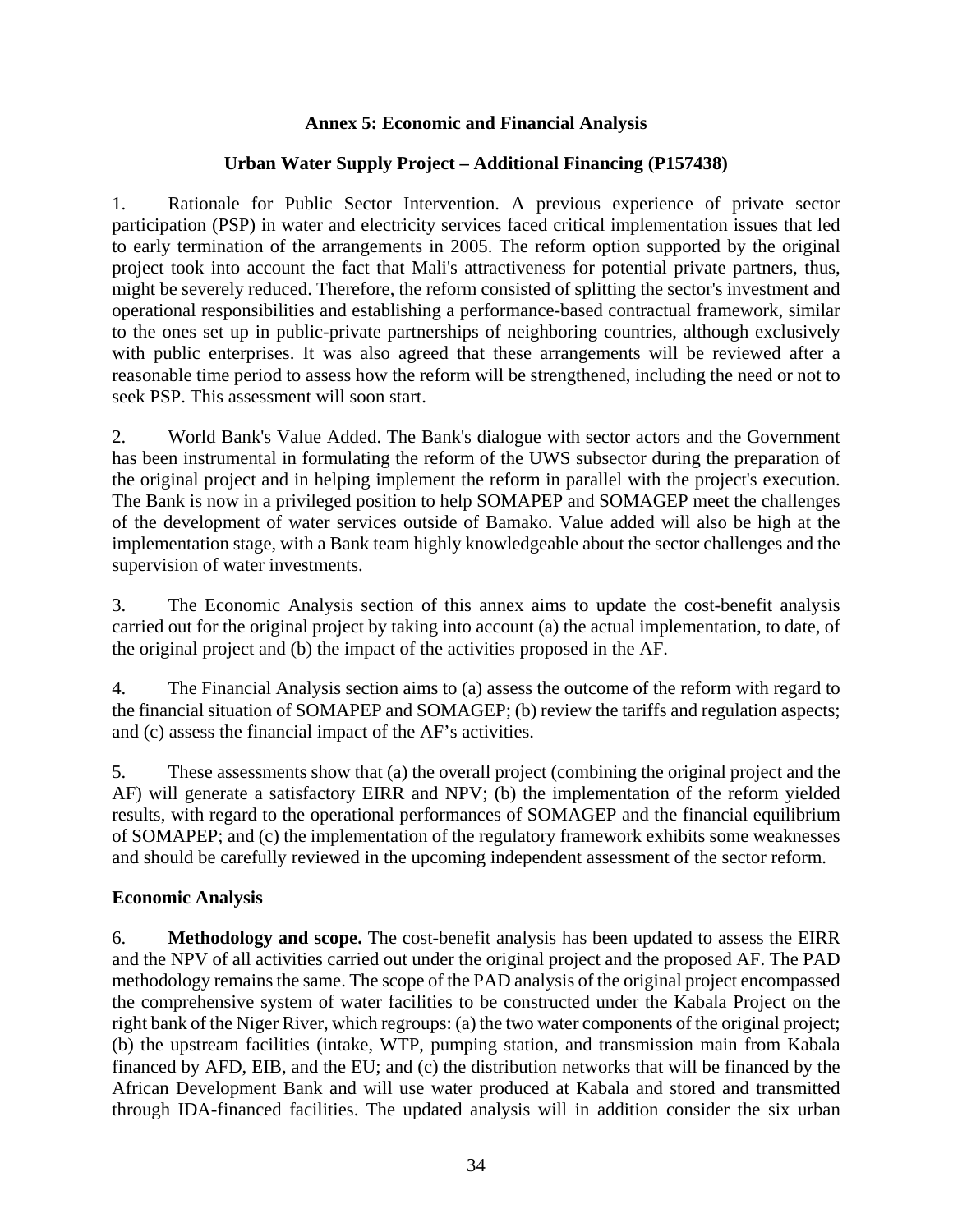centers targeted by the AF. Project benefits include the increased water consumption, the consumer surplus accruing to beneficiaries shifting from other water sources to water service connections or standposts, and cost savings that result from the improvement of operational performances. Project costs include capital costs (100 percent of the cost of activities under the original project and the AF), incremental operating costs (energy and chemicals costs, commercial costs linked to the new customers, and maintenance costs) and renewal costs.

7. **Update of original project's analysis.** The analysis was updated to take into account the following:

- (a) **The results of procurement awards**. The contracts of Component A (Water Storage and Transmission) were awarded at half the PAD-estimated cost. Other contracts financed in parallel by AFD, EIB, and the EU were awarded at a cost higher than the PAD estimates, but their scope was modified to cover the needs of the two phases of the Kabala project. Their costs were adjusted in the economic analysis to reflect the share of the first phase.
- (b) The time schedule of investments, project benefits, and costs that result from actual implementation.
- (c) The impact of the tariff revisions scheduled by CREE in the scenario that entails the lowest tariff increases (see Table 5.5 below, scenario I.2), corrected for inflation.
- (d) Some minor changes in the basic assumptions regarding the variable operating costs (energy and chemicals) and the time schedule of the expected improvements of NRW.
- 8. Overall, these updates have a positive impact on the results of the economic analysis.

9. **Specific assumptions for the AF.** The water demand in the secondary centers is significantly different from the capital city. SOMAGEP's clients consume less water than in Bamako, and the average price of water is lower in the secondary centers. Table 5.1 summarizes the main assumptions used in the analysis.

| <b>Item</b>                                    | Unit                | <b>Bamako</b> | <b>Targeted centers</b> |
|------------------------------------------------|---------------------|---------------|-------------------------|
| Per capita consumption by<br>source of supply: |                     |               |                         |
| Standposts                                     | Lpcd                | 25            | 15                      |
| Social connections                             | Lpcd                | 80            | 55                      |
| Average price of water:                        |                     |               |                         |
| <b>Standposts</b>                              | CFAF/m <sup>3</sup> | 113           | 113                     |
| Social connections                             | $CFAF/m^3$          | 222           | 187                     |
| All clients                                    | $CFAF/m^3$          | 303           | 268                     |

**Table 5.1. Basic Assumptions** 

*Source:* SOMAGEP and design studies; Lpcd = liters per capita per day.

*Note:* These prices are subject to the annual revisions of about 1.4% in constant terms that are scheduled by CREE over 2016-2022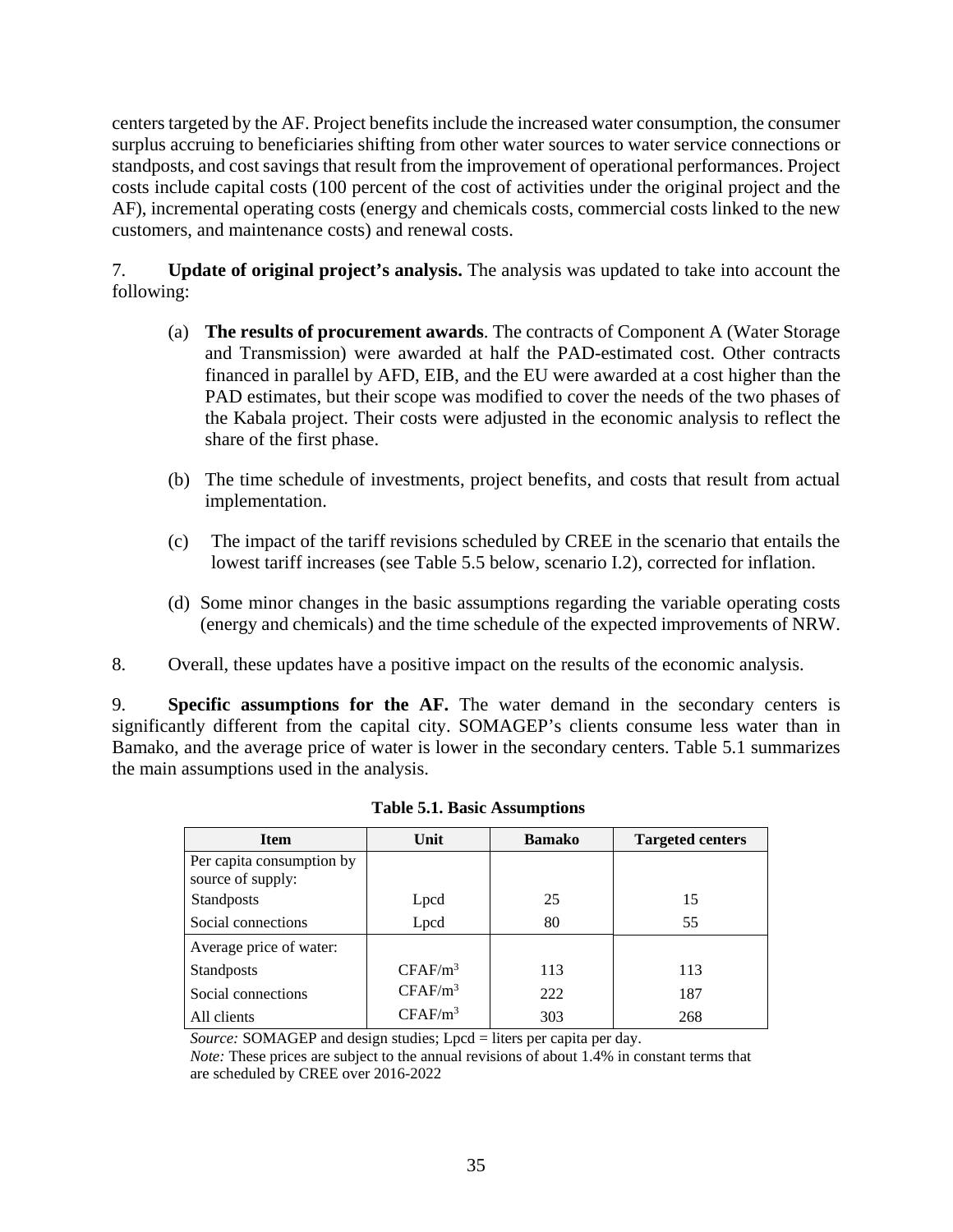10. **Results.** Table 5.1 provides (a) the results of the PAD analysis (Bamako only), and (b) the results of the updated analysis for Bamako, the additional activities in the secondary centers and for the overall project (Bamako and secondary centers). The NPV is computed with the discount rate used in the PAD analysis (10 percent) and the current recommended rate for sustainable development projects (6 percent). The table also shows the values of the long-term marginal cost (LTMC), calculated with a discount rate of 6 percent

|             |                   | <b>PAD Results</b>        | <b>Updated Results</b> |                                             |         |  |  |
|-------------|-------------------|---------------------------|------------------------|---------------------------------------------|---------|--|--|
|             | Unit              | (Bamako)<br><b>Bamako</b> |                        | <b>AF Activities</b><br>(secondary centers) | Overall |  |  |
| NPV at 10%  | US\$,<br>millions | 8.0                       | 39.6                   | $-18.4$                                     | 22.9    |  |  |
| NPV at 6%   | US\$,<br>millions | 124.8                     | 161.0                  | $-11.3$                                     | 150.3   |  |  |
| <b>EIRR</b> | $\%$              | 10.5                      | 12.8                   | 3.6                                         | 11.4    |  |  |
| LTMC at 6%  | $CFAF/m^3$        | 235                       | 215                    | 368                                         | 236     |  |  |

**Table 5.2. Results of the Updated Economic Analysis** 

11. The overall project (original project and AF) yields higher results than in the initial PAD analysis. The improvement is largely attributable to the actual outcome of the implementation of the original project. The additional activities yield a significantly lower IRR, which reflects the fact that water tariffs are set at the national level and that Bamako water activities subsidize the activities in the secondary centers. This is also reflected in the LTMC, which is 70 percent higher in the secondary centers than in Bamako.

### **Financial Analysis**

### *Outcome of the Reform*

12. **Operational and financial performances of SOMAGEP.** Table 5.3 summarizes the evolution of SOMAGEP's income statements since 2012 and provides selected operational and financial indicators.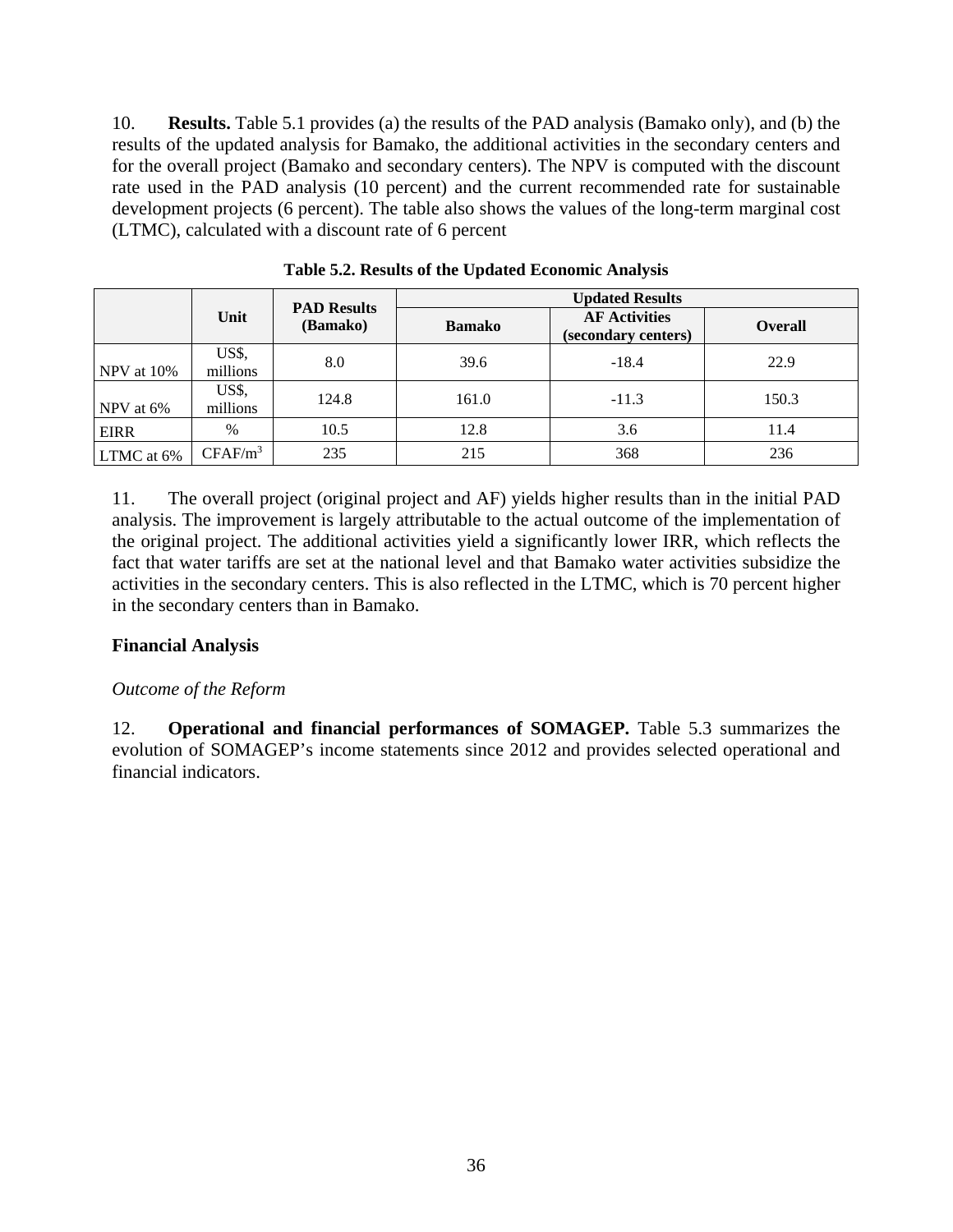| Year                                                   | 2012    | 2013    | 2014    | 2015    | <b>Variation</b><br>2012-2015 |
|--------------------------------------------------------|---------|---------|---------|---------|-------------------------------|
| <b>Income statements</b>                               |         |         |         |         |                               |
| Water sales                                            | 15,972  | 18,299  | 19,546  | 20,419  | $+28%$                        |
| Operating revenues                                     | 18,256  | 20,955  | 23,211  | 25,802  | $+41%$                        |
| Cash operating expenditures                            | 16,264  | 18,658  | 20,253  | 22,650  | $+39%$                        |
| o/w: Labor costs                                       | 3,807   | 4,324   | 4,964   | 6,716   | $+76%$                        |
| Energy                                                 | 3,547   | 3,396   | 3,364   | 4,117   | $+16%$                        |
| <i>Chemicals</i>                                       | 1,210   | 1,716   | 1,514   | 1,391   | $+15%$                        |
| Depreciation and allowances                            | 1,029   | 1,097   | 1,791   | 2,858   | $+178%$                       |
| Operating costs                                        | 17,292  | 19,756  | 22,044  | 25,508  | $+48%$                        |
| Operating income                                       | 964     | 1,200   | 1,167   | 293     | $-70%$                        |
| Interest                                               | 524     | 566     | 608     | 614     | $+17%$                        |
| Income tax                                             | 182     | 208     | 221     | 244     | $+34%$                        |
| Net income                                             | 272     | 425     | 370     | $-543$  | $-300%$                       |
| <b>Operational Indicators</b>                          |         |         |         |         |                               |
| Volumes sold $(m^3,$ millions)                         | 62.9    | 64.3    | 69.7    | 73.3    | $+17%$                        |
| Number of active service connections                   | 142,577 | 156,310 | 161,718 | 174,752 | $+23%$                        |
| Number of staff per 1,000 connections                  | 5.2     | 5.1     | 4.7     | 5.5     | $+0.3%$                       |
| <b>NRW</b>                                             | 28.0%   | 26.3%   | 27.7%   | 24.5%   | $-3.5\%$ %                    |
| Collection ratio (private customers)                   | 91.0%   | 86.3%+  | 93.3%   | 95.2%   | $+4.2%$                       |
| <b>Financial indicators</b>                            |         |         |         |         |                               |
| $P_e$ : Average revenue per m <sup>3</sup> sold (CFAF) | 254.1   | 284.5   | 280.5   | 278.6   | $+10%$                        |
| Working ratio                                          | 89.1%   | 89.0%   | 87.3%   | 87.8%   | $-1.3%$                       |
| Operating ratio                                        | 94.7%   | 94.3%   | 95.0%   | 98.9%   | $+4.1%$                       |
| Customers receivables (months)                         | 13.3    | 11.5    | 10.8    | 9.8     | $-27%$                        |
| Suppliers payables (months)                            | 7.4     | 6.9     | 7.3     | 8.2     | $+11\%$                       |

**Table 5.3. SOMAGEP**: **Selected Financial Data (CFAF, millions) and Indicators**

*Source:* SOMAGEP audited financial statements (2012-2014) and unaudited 2015 financial statements *Note:* †This low value derives from the 2013 security situation, which prevented billing customers in the centers of the northern regions.

- 13. The above results show that:
	- (a) SOMAGEP's operational performances have significantly improved since the inception of the reform and are nearing the ones observed in the best-managed utilities of the sub-region, as demonstrated by the positive evolution of the key contractual indicators (NRW and collection rate);
	- (b) SOMAGEP controlled key expenditures (energy and chemicals); and
	- (c) Staff productivity (measured by the number of staff per 1,000 connections) stagnated. The substantial increase  $(+35%)$  of labor costs in 2015 resulted from the recruitment of more than 150 employees to meet the workload generated by the additional service connections and from exogenous salary increases decided by the Government; this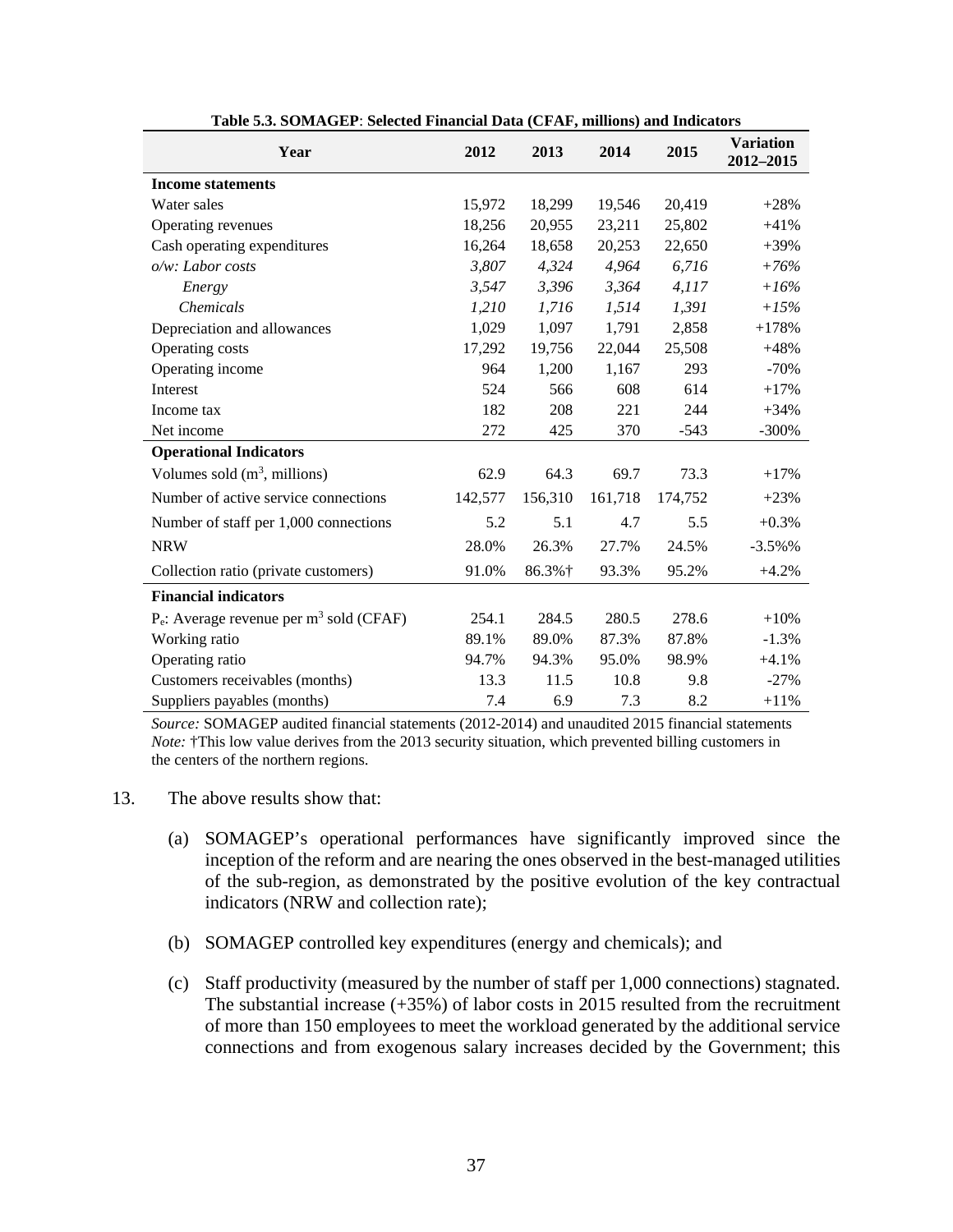decision led to a deterioration of the operating income and created tensions in the cash position of the company.

14. **Current situation of SOMAPEP.** Table 5.4 summarizes the evolution of SOMAGEP's income statements and of its statements of sources and application of funds and provides selected financial indicators.

| Table 5.4. SOMAPEP: Selected Financial Data and Indicators (CPAF, millions)                       |                  |                  |          |          |                               |
|---------------------------------------------------------------------------------------------------|------------------|------------------|----------|----------|-------------------------------|
| Year                                                                                              | 2012             | 2013             | 2014     | 2015     | <b>Variation</b><br>2012-2015 |
| <b>Income statements</b>                                                                          |                  |                  |          |          |                               |
| Water fees                                                                                        | 4,322            | 2,466            | 2,678    | 1,725    | $-60%$                        |
| Operating revenues                                                                                | 4,344            | 2,777            | 3,142    | 1,882    | $-57%$                        |
| Cash operating expenditures                                                                       | 708              | 1,652            | 1,941    | 1,507    | 113%                          |
| o/w: Labor costs                                                                                  | 322              | 454              | 604      | 695      | 116%                          |
| Depreciation and allowances                                                                       | 2,022            | 4,276            | 3,963    | 2,829    | 40%                           |
| Operating costs                                                                                   | 2,679            | 5,928            | 5,904    | 4,336    | 62%                           |
| Operating income                                                                                  | 1,665            | $-3,462$         | $-2,761$ | $-2,454$ | $-247%$                       |
| Income tax                                                                                        | 1,219            | 199              | 27       | 17       | $-99%$                        |
| Net income                                                                                        | 1,092            | 182              | $-459$   | $-320$   | $-129%$                       |
| Sources and application of funds                                                                  |                  |                  |          |          |                               |
| Cash generated by operations                                                                      | 2,417            | $-5,098$         | 1,176    | 352      | $-85%$                        |
| Debt service                                                                                      | $\boldsymbol{0}$ | $\Omega$         | $\Omega$ | $\Omega$ | 0%                            |
| Variation of working capital requirements                                                         | 1,922            | $-6,879$         | 374      | $-883$   | $-146%$                       |
| Investments                                                                                       | 742              | 1,278            | 2,456    | 4,539    | 512%                          |
| <b>Borrowings</b>                                                                                 | $\mathbf{0}$     | $\boldsymbol{0}$ | $\Omega$ | $\Omega$ | 0%                            |
| Grants and subsidies                                                                              | 331              | 698              | 1,726    | 3,716    | 1024%                         |
| Cash variation                                                                                    | 84               | 1,200            | 72       | 413      | 391%                          |
| Net cash                                                                                          | 299              | 1,499            | 1,571    | 1,984    | 564%                          |
| <b>Indicators</b>                                                                                 |                  |                  |          |          |                               |
| Volumes sold $(m^3,$ millions)                                                                    | 62.9             | 64.3             | 69.7     | 73.3     | 17%                           |
| $P_p$ : SOMAPEP fee (CFAF/m <sup>3</sup> )                                                        | 68.7             | 38.3             | 38.4     | 23.5     | $-66%$                        |
| Cash operating expenditures per m <sup>3</sup> (CFAF)                                             | 11.3             | 25.7             | 27.9     | 20.6     | 83%                           |
| Operating ratio                                                                                   | 61.7%            | 213.5%           | 187.9%   | 230.4%   | 168.7%                        |
| Net fees receivables (CFAF, millions)                                                             | 5,580            | 5,093            | 5,093    | 9,781    | 75%                           |
| Fees receivables (months)                                                                         | 15.5             | 24.8             | 22.8     | 68.0     | 339%                          |
| Source: SOMAPEP audited financial statements (2012-2014) and unaudited 2015 financial statements. |                  |                  |          |          |                               |

**Table 5.4. SOMAPEP**: **Selected Financial Data and Indicators (CFAF, millions)**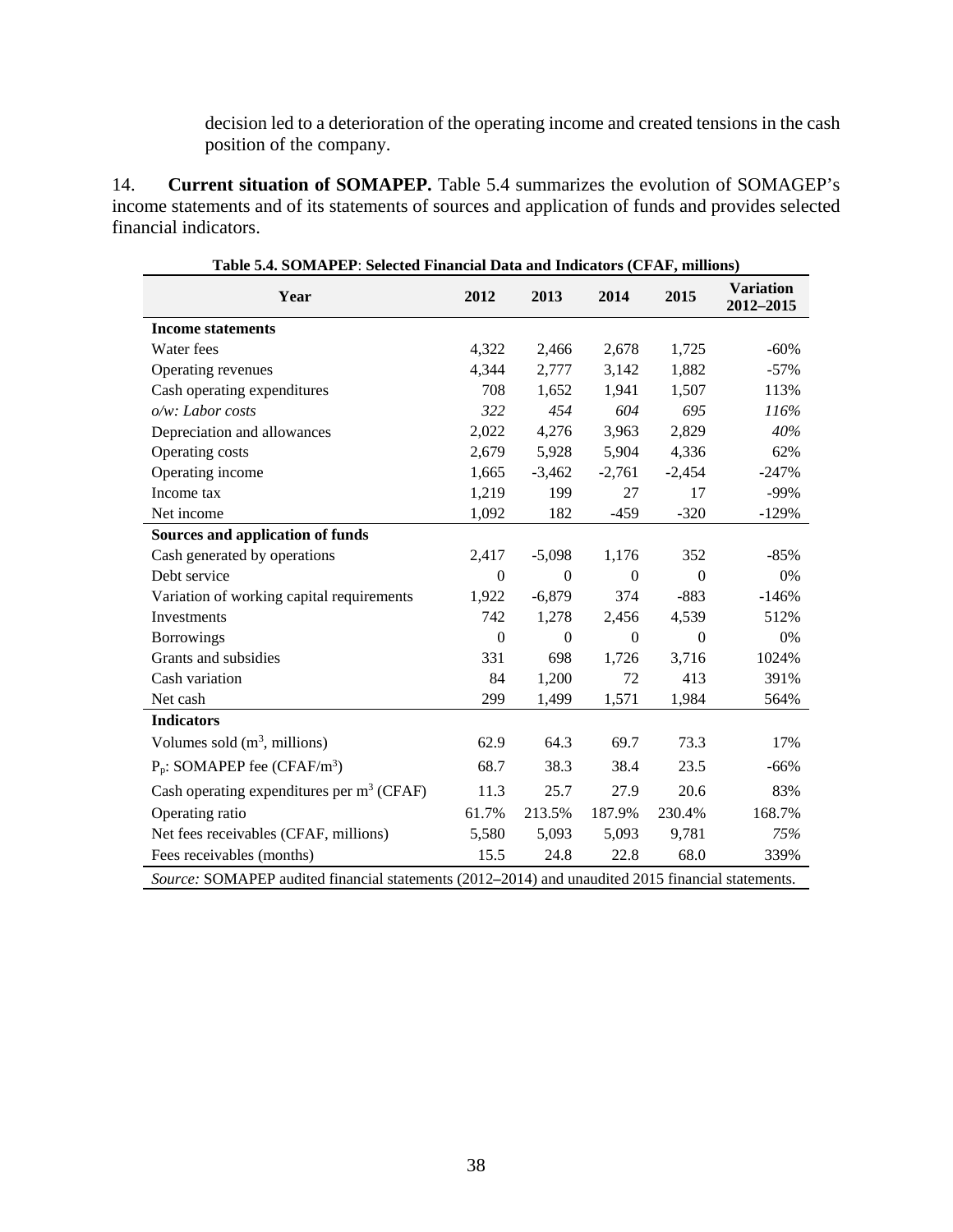- 15. The above results show that:
	- (a) SOMAPEP maintained its financial equilibrium<sup>2</sup> and continuously increased the net cash position,<sup>3</sup> despite a confusing evolution of its share of the water tariffs,  $P_p$ , (see below); however, the net income became negative from 2014 onwards;
	- (b) the huge increase of arrears on fees (almost CFAF 10 billion at the end of 2015) results from uncertainties about the applicable  $P<sub>p</sub>$  and may not be confirmed; and
	- (c) SOMAPEP's cash operating expenditures per  $m<sup>3</sup>$  sold are comparable to the ones of the asset-holding companies of Senegal and Niger. They have increased with the expansion of the company's activities since 2012, in particular staff and labor costs.

16. **Allocation of water tariffs and regulation.** The revenue sharing of the water tariff between the  $P_e$  and  $P_p$  was provisionally set in March 2013, pending a determination using the sector's financial model to be prepared by CREE. The finalization of the model took much longer than expected. In the interim, the initial value of  $P_p$  was progressively reduced from CFAF 69 per  $m<sup>3</sup>$  to CFAF 23.5 per m<sup>3</sup>. SOMAGEP's remuneration increased in parallel from CFAF 254 per m<sup>3</sup> to CFAF 279 per m<sup>3</sup>. The 2015 values of  $P_e$  and  $P_p$  are somewhat disconnected from the reality, particularly Pp, which may only cover SOMAGEP's cash operating expenditures. The execution of the regulatory function will be reviewed in the upcoming independent assessment of the sector reform.

### *Financial Perspectives*

 $\overline{a}$ 

17. **Financial forecasts and modeling.** CREE's regulatory model was finalized in May 2015 and various scenarios of revision of the water tariffs and of the revenue sharing between SOMAPEP and SOMAGEP were prepared in December 2015. Table 5.5 provides the main features of the three scenarios that are being considered for submission to the Government.

| <b>Scenarios</b> | <b>Operating</b><br><b>Subsidies to</b><br>SOMAPEP (CFAF,<br>millions) | <b>Tariff Increases</b>                                    | <b>Comments</b>                                                                                                          |  |  |
|------------------|------------------------------------------------------------------------|------------------------------------------------------------|--------------------------------------------------------------------------------------------------------------------------|--|--|
| <b>SOMAPEP</b>   | Option 1: Pari passu on-lending of Kabala-related debt to              |                                                            | This option is consistent with the principle.<br>of the financial autonomy of the sector's<br>development                |  |  |
| Scenario I.1     | 2016: 3,388<br>2017: 1,641<br>2018: 263                                | Annual tariff increases<br>of $8.1\%$ from 2018 to<br>2022 | Substantial operating subsidies to<br><b>SOMAPEP</b><br>Multiple tariff increases that may not be<br>socially acceptable |  |  |

| <b>Table 5.5. Scenarios of Tariff Revisions</b> |  |  |
|-------------------------------------------------|--|--|
|                                                 |  |  |

<sup>&</sup>lt;sup>2</sup> Definition of financial equilibrium remains as: Net cash balance (previous year plus net cash flow from operations minus debt service and variation of working capital requirements) positive or equal to zero 3

<sup>&</sup>lt;sup>3</sup> 2012 was the first year of operation of SOMAPEP and the volume of activities (investments) have been multiplied by a factor of five since that date